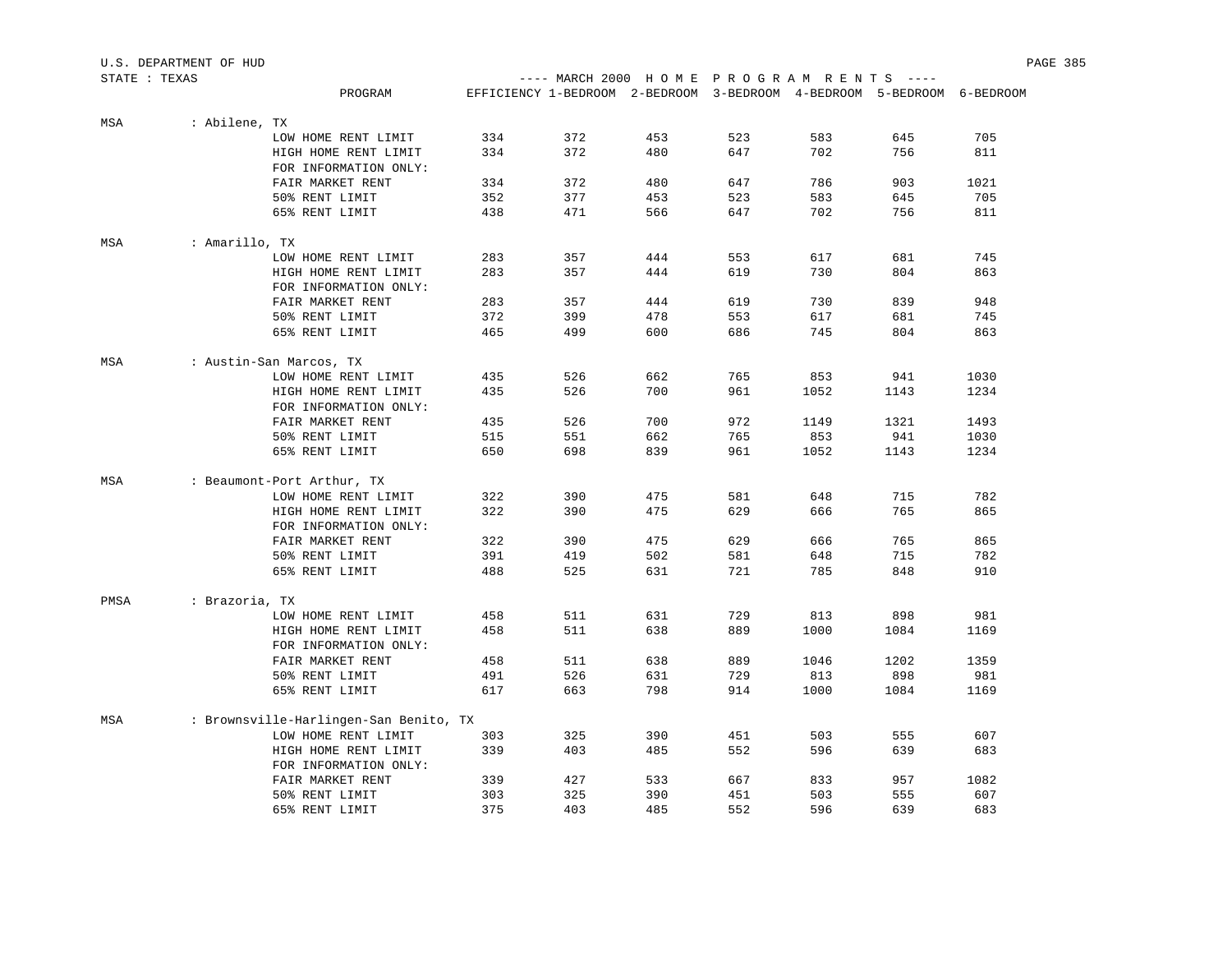|               | U.S. DEPARTMENT OF HUD      |     |                                                                        |     |      |      |      |      | PAGE 386 |
|---------------|-----------------------------|-----|------------------------------------------------------------------------|-----|------|------|------|------|----------|
| STATE : TEXAS |                             |     | ---- MARCH 2000 HOME PROGRAM RENTS ----                                |     |      |      |      |      |          |
|               | PROGRAM                     |     | EFFICIENCY 1-BEDROOM 2-BEDROOM 3-BEDROOM 4-BEDROOM 5-BEDROOM 6-BEDROOM |     |      |      |      |      |          |
| MSA           | : Bryan-College Station, TX |     |                                                                        |     |      |      |      |      |          |
|               | LOW HOME RENT LIMIT         | 377 | 408                                                                    | 490 | 566  | 632  | 698  | 763  |          |
|               | HIGH HOME RENT LIMIT        | 377 | 438                                                                    | 554 | 702  | 763  | 824  | 886  |          |
|               | FOR INFORMATION ONLY:       |     |                                                                        |     |      |      |      |      |          |
|               | FAIR MARKET RENT            | 377 | 438                                                                    | 554 | 772  | 911  | 1047 | 1184 |          |
|               | 50% RENT LIMIT              | 381 | 408                                                                    | 490 | 566  | 632  | 698  | 763  |          |
|               | 65% RENT LIMIT              | 476 | 511                                                                    | 615 | 702  | 763  | 824  | 886  |          |
| MSA           | : Corpus Christi, TX        |     |                                                                        |     |      |      |      |      |          |
|               | LOW HOME RENT LIMIT         | 353 | 384                                                                    | 461 | 533  | 595  | 655  | 717  |          |
|               | HIGH HOME RENT LIMIT        | 353 | 433                                                                    | 553 | 659  | 715  | 771  | 826  |          |
|               | FOR INFORMATION ONLY:       |     |                                                                        |     |      |      |      |      |          |
|               | FAIR MARKET RENT            | 353 | 433                                                                    | 553 | 753  | 890  | 1023 | 1156 |          |
|               | 50% RENT LIMIT              | 358 | 384                                                                    | 461 | 533  | 595  | 655  | 717  |          |
|               | 65% RENT LIMIT              | 446 | 479                                                                    | 578 | 659  | 715  | 771  | 826  |          |
| AREA          | : Dallas, TX                |     |                                                                        |     |      |      |      |      |          |
|               | LOW HOME RENT LIMIT         | 508 | 570                                                                    | 683 | 790  | 881  | 973  | 1064 |          |
|               | HIGH HOME RENT LIMIT        | 508 | 584                                                                    | 749 | 993  | 1088 | 1182 | 1276 |          |
|               | FOR INFORMATION ONLY:       |     |                                                                        |     |      |      |      |      |          |
|               | FAIR MARKET RENT            | 508 | 584                                                                    | 749 | 1036 | 1225 | 1408 | 1592 |          |
|               | 50% RENT LIMIT              | 532 | 570                                                                    | 683 | 790  | 881  | 973  | 1064 |          |
|               | 65% RENT LIMIT              | 671 | 720                                                                    | 866 | 993  | 1088 | 1182 | 1276 |          |
| MSA           | : El Paso, TX               |     |                                                                        |     |      |      |      |      |          |
|               | LOW HOME RENT LIMIT         | 305 | 326                                                                    | 392 | 453  | 506  | 558  | 610  |          |
|               | HIGH HOME RENT LIMIT        | 377 | 405                                                                    | 488 | 556  | 600  | 644  | 688  |          |
|               | FOR INFORMATION ONLY:       |     |                                                                        |     |      |      |      |      |          |
|               | FAIR MARKET RENT            | 398 | 446                                                                    | 528 | 731  | 867  | 997  | 1127 |          |
|               | 50% RENT LIMIT              | 305 | 326                                                                    | 392 | 453  | 506  | 558  | 610  |          |
|               | 65% RENT LIMIT              | 377 | 405                                                                    | 488 | 556  | 600  | 644  | 688  |          |
| PMSA          | : Fort Worth-Arlington, TX  |     |                                                                        |     |      |      |      |      |          |
|               | LOW HOME RENT LIMIT         | 434 | 472                                                                    | 612 | 746  | 832  | 918  | 1004 |          |
|               | HIGH HOME RENT LIMIT        | 434 | 472                                                                    | 612 | 854  | 1007 | 1111 | 1199 |          |
|               | FOR INFORMATION ONLY:       |     |                                                                        |     |      |      |      |      |          |
|               | FAIR MARKET RENT            | 434 | 472                                                                    | 612 | 854  | 1007 | 1158 | 1309 |          |
|               | 50% RENT LIMIT              | 502 | 538                                                                    | 646 | 746  | 832  | 918  | 1004 |          |
|               | 65% RENT LIMIT              | 632 | 679                                                                    | 818 | 936  | 1025 | 1111 | 1199 |          |
| PMSA          | : Galveston-Texas City, TX  |     |                                                                        |     |      |      |      |      |          |
|               | LOW HOME RENT LIMIT         | 450 | 462                                                                    | 579 | 677  | 755  | 833  | 911  |          |
|               | HIGH HOME RENT LIMIT        | 450 | 462                                                                    | 579 | 804  | 925  | 1001 | 1078 |          |
|               | FOR INFORMATION ONLY:       |     |                                                                        |     |      |      |      |      |          |
|               | FAIR MARKET RENT            | 450 | 462                                                                    | 579 | 804  | 949  | 1091 | 1233 |          |
|               | 50% RENT LIMIT              | 456 | 488                                                                    | 586 | 677  | 755  | 833  | 911  |          |
|               | 65% RENT LIMIT              | 572 | 615                                                                    | 740 | 846  | 925  | 1001 | 1078 |          |
|               |                             |     |                                                                        |     |      |      |      |      |          |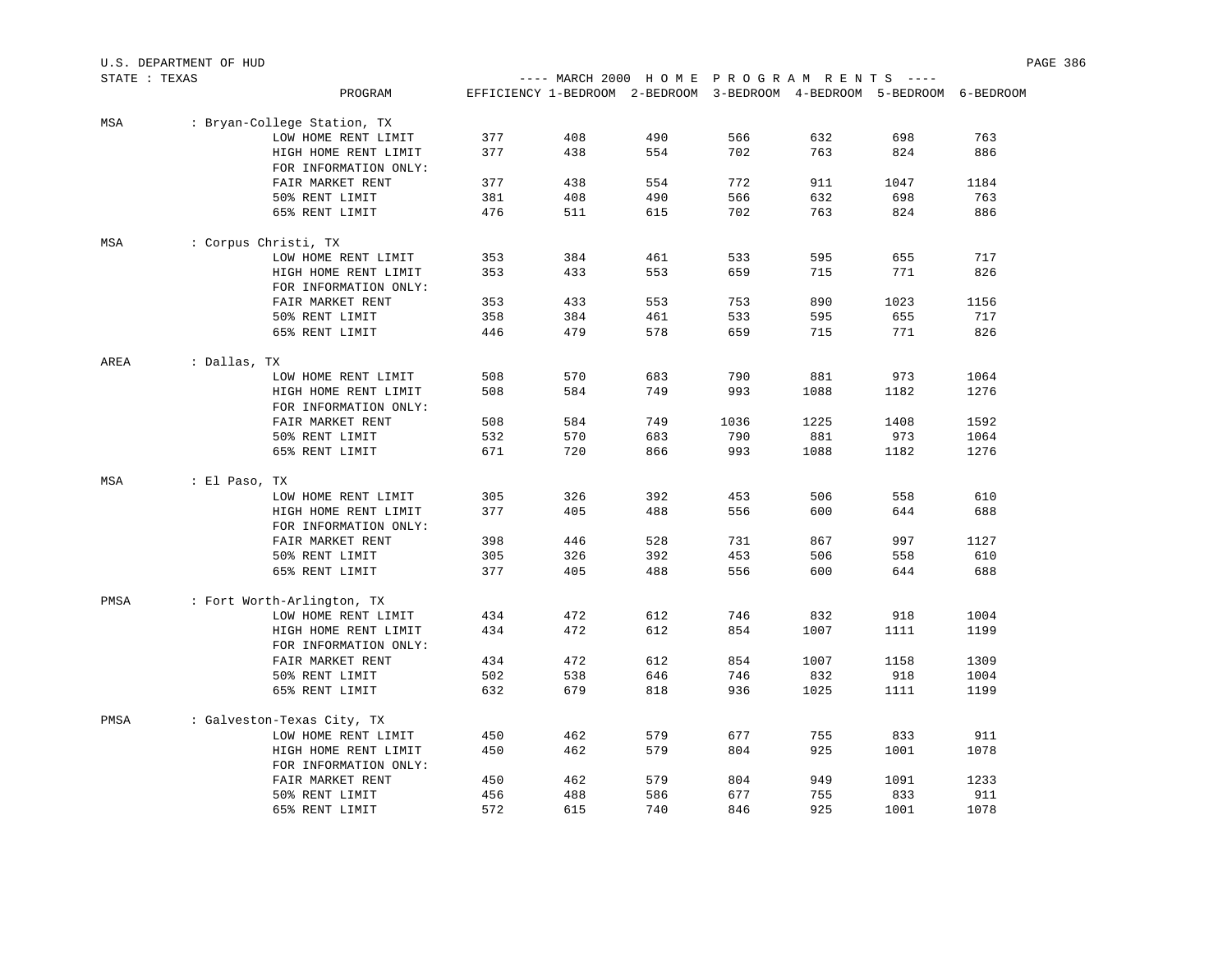| STATE : TEXAS |               |                         |     |     | ---- MARCH 2000 HOME PROGRAM RENTS ----                                |     |      |      |      |
|---------------|---------------|-------------------------|-----|-----|------------------------------------------------------------------------|-----|------|------|------|
|               |               | PROGRAM                 |     |     | EFFICIENCY 1-BEDROOM 2-BEDROOM 3-BEDROOM 4-BEDROOM 5-BEDROOM 6-BEDROOM |     |      |      |      |
|               |               |                         |     |     |                                                                        |     |      |      |      |
| AREA          |               | : Henderson County, TX  | 293 | 339 | 407                                                                    | 470 | 525  | 579  | 633  |
|               |               | LOW HOME RENT LIMIT     |     |     |                                                                        |     |      |      |      |
|               |               | HIGH HOME RENT LIMIT    | 293 | 348 | 425                                                                    | 577 | 625  | 671  | 718  |
|               |               | FOR INFORMATION ONLY:   |     |     |                                                                        |     |      |      |      |
|               |               | FAIR MARKET RENT        | 293 | 348 | 425                                                                    | 580 | 696  | 800  | 904  |
|               |               | 50% RENT LIMIT          | 316 | 339 | 407                                                                    | 470 | 525  | 579  | 633  |
|               |               | 65% RENT LIMIT          | 391 | 420 | 508                                                                    | 577 | 625  | 671  | 718  |
| PMSA          | : Houston, TX |                         |     |     |                                                                        |     |      |      |      |
|               |               | LOW HOME RENT LIMIT     | 426 | 479 | 620                                                                    | 736 | 822  | 906  | 992  |
|               |               | HIGH HOME RENT LIMIT    | 426 | 479 | 620                                                                    | 864 | 1011 | 1097 | 1183 |
|               |               | FOR INFORMATION ONLY:   |     |     |                                                                        |     |      |      |      |
|               |               | FAIR MARKET RENT        | 426 | 479 | 620                                                                    | 864 | 1018 | 1170 | 1323 |
|               |               | 50% RENT LIMIT          | 496 | 531 | 637                                                                    | 736 | 822  | 906  | 992  |
|               |               | 65% RENT LIMIT          | 625 | 671 | 806                                                                    | 924 | 1011 | 1097 | 1183 |
|               |               |                         |     |     |                                                                        |     |      |      |      |
| MSA           |               | : Killeen-Temple, TX    |     |     |                                                                        |     |      |      |      |
|               |               | LOW HOME RENT LIMIT     | 341 | 365 | 438                                                                    | 506 | 565  | 624  | 682  |
|               |               | HIGH HOME RENT LIMIT    | 397 | 413 | 523                                                                    | 625 | 677  | 729  | 781  |
|               |               | FOR INFORMATION ONLY:   |     |     |                                                                        |     |      |      |      |
|               |               | FAIR MARKET RENT        | 397 | 413 | 523                                                                    | 727 | 799  | 918  | 1038 |
|               |               | 50% RENT LIMIT          | 341 | 365 | 438                                                                    | 506 | 565  | 624  | 682  |
|               |               | 65% RENT LIMIT          | 423 | 455 | 548                                                                    | 625 | 677  | 729  | 781  |
| MSA           | : Laredo, TX  |                         |     |     |                                                                        |     |      |      |      |
|               |               | LOW HOME RENT LIMIT     | 303 | 325 | 390                                                                    | 451 | 503  | 555  | 607  |
|               |               | HIGH HOME RENT LIMIT    | 321 | 370 | 485                                                                    | 552 | 596  | 639  | 683  |
|               |               | FOR INFORMATION ONLY:   |     |     |                                                                        |     |      |      |      |
|               |               | FAIR MARKET RENT        | 321 | 370 | 486                                                                    | 607 | 683  | 785  | 887  |
|               |               | 50% RENT LIMIT          | 303 | 325 | 390                                                                    | 451 |      |      | 607  |
|               |               |                         |     |     |                                                                        |     | 503  | 555  |      |
|               |               | 65% RENT LIMIT          | 375 | 403 | 485                                                                    | 552 | 596  | 639  | 683  |
| MSA           |               | : Longview-Marshall, TX |     |     |                                                                        |     |      |      |      |
|               |               | LOW HOME RENT LIMIT     | 318 | 359 | 440                                                                    | 529 | 590  | 651  | 712  |
|               |               | HIGH HOME RENT LIMIT    | 318 | 359 | 440                                                                    | 600 | 655  | 753  | 819  |
|               |               | FOR INFORMATION ONLY:   |     |     |                                                                        |     |      |      |      |
|               |               | FAIR MARKET RENT        | 318 | 359 | 440                                                                    | 600 | 655  | 753  | 851  |
|               |               | 50% RENT LIMIT          | 356 | 381 | 457                                                                    | 529 | 590  | 651  | 712  |
|               |               | 65% RENT LIMIT          | 442 | 475 | 573                                                                    | 653 | 710  | 764  | 819  |
|               |               |                         |     |     |                                                                        |     |      |      |      |
| MSA           | : Lubbock, TX |                         |     |     |                                                                        |     |      |      |      |
|               |               | LOW HOME RENT LIMIT     | 305 | 386 | 490                                                                    | 566 | 632  | 698  | 763  |
|               |               | HIGH HOME RENT LIMIT    | 305 | 386 | 500                                                                    | 696 | 763  | 824  | 886  |
|               |               | FOR INFORMATION ONLY:   |     |     |                                                                        |     |      |      |      |
|               |               | FAIR MARKET RENT        | 305 | 386 | 500                                                                    | 696 | 771  | 886  | 1002 |
|               |               | 50% RENT LIMIT          | 381 | 408 | 490                                                                    | 566 | 632  | 698  | 763  |
|               |               | 65% RENT LIMIT          | 476 | 511 | 615                                                                    | 702 | 763  | 824  | 886  |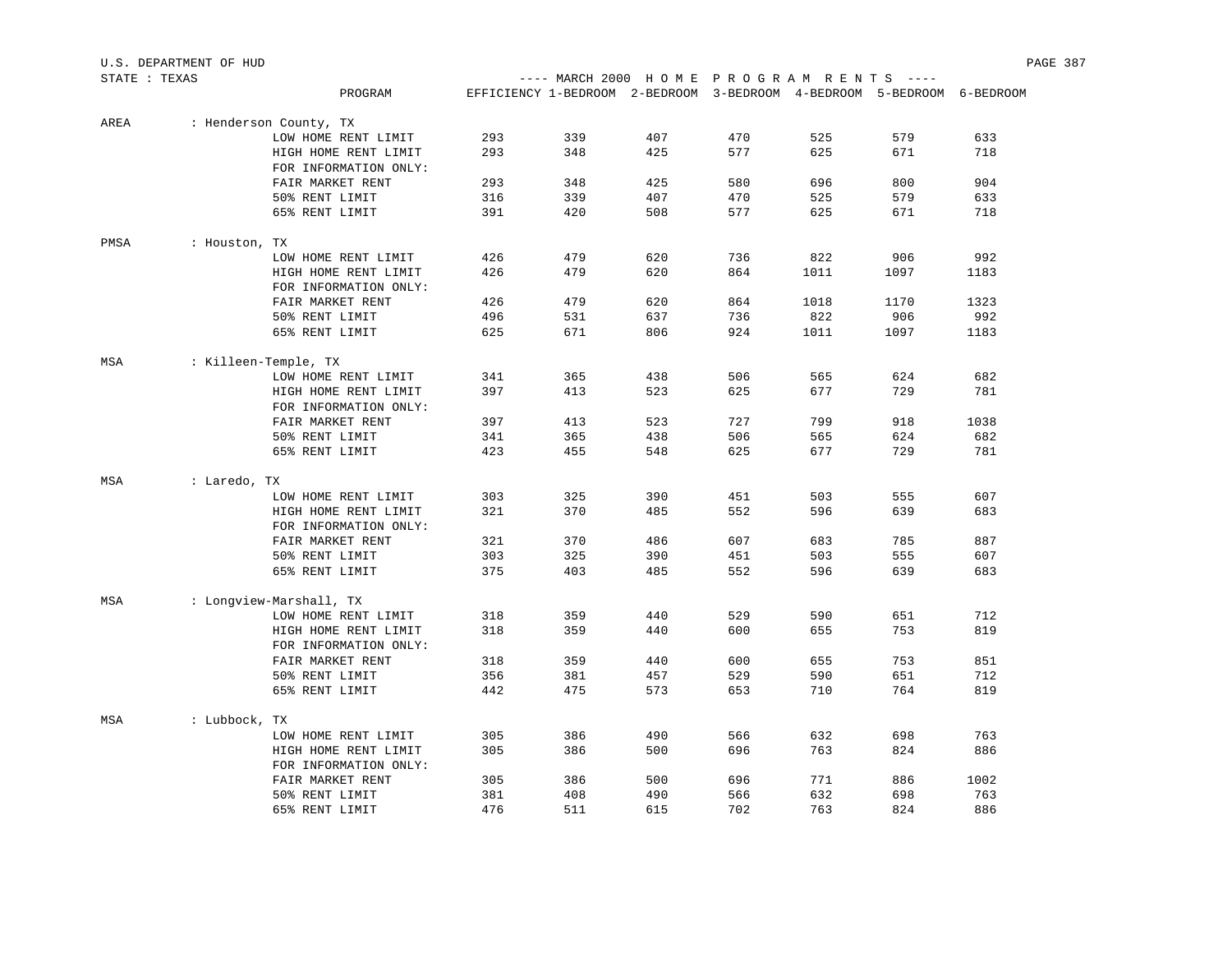| U.S.<br>OF HUD<br>. DEPARTMENT |                                                                                                                                                                                                                                                                                                                                                                                              |                                    |  | 388<br>PAGE |
|--------------------------------|----------------------------------------------------------------------------------------------------------------------------------------------------------------------------------------------------------------------------------------------------------------------------------------------------------------------------------------------------------------------------------------------|------------------------------------|--|-------------|
| STATE<br>TEXAS                 | $\frac{1}{2} \frac{1}{2} \frac{1}{2} \frac{1}{2} \frac{1}{2} \frac{1}{2} \frac{1}{2} \frac{1}{2} \frac{1}{2} \frac{1}{2} \frac{1}{2} \frac{1}{2} \frac{1}{2} \frac{1}{2} \frac{1}{2} \frac{1}{2} \frac{1}{2} \frac{1}{2} \frac{1}{2} \frac{1}{2} \frac{1}{2} \frac{1}{2} \frac{1}{2} \frac{1}{2} \frac{1}{2} \frac{1}{2} \frac{1}{2} \frac{1}{2} \frac{1}{2} \frac{1}{2} \frac{1}{2} \frac{$ | MARCH 2000 HOME PROGRAM RENTS ---- |  |             |

| טראמנו י מדומו |                   | PROGRAM                         |     | EFFICIENCY 1-BEDROOM 2-BEDROOM 3-BEDROOM 4-BEDROOM 5-BEDROOM 6-BEDROOM | MAKCH 2000 HOME FROGRAM REN LO |     |     |      |      |
|----------------|-------------------|---------------------------------|-----|------------------------------------------------------------------------|--------------------------------|-----|-----|------|------|
|                |                   |                                 |     |                                                                        |                                |     |     |      |      |
| MSA            |                   | : Mc Allen-Edinburg-Mission, TX |     |                                                                        |                                |     |     |      |      |
|                |                   | LOW HOME RENT LIMIT             | 275 | 325                                                                    | 390                            | 451 | 503 | 555  | 607  |
|                |                   | HIGH HOME RENT LIMIT            | 275 | 366                                                                    | 419                            | 523 | 587 | 639  | 683  |
|                |                   | FOR INFORMATION ONLY:           |     |                                                                        |                                |     |     |      |      |
|                |                   | FAIR MARKET RENT                | 275 | 366                                                                    | 419                            | 523 | 587 | 675  | 763  |
|                |                   | 50% RENT LIMIT                  | 303 | 325                                                                    | 390                            | 451 | 503 | 555  | 607  |
|                |                   | 65% RENT LIMIT                  | 375 | 403                                                                    | 485                            | 552 | 596 | 639  | 683  |
| MSA            |                   | : Odessa-Midland, TX            |     |                                                                        |                                |     |     |      |      |
|                |                   | LOW HOME RENT LIMIT             | 305 | 352                                                                    | 468                            | 541 | 605 | 666  | 729  |
|                |                   | HIGH HOME RENT LIMIT            | 305 | 352                                                                    | 470                            | 653 | 728 | 785  | 842  |
|                |                   | FOR INFORMATION ONLY:           |     |                                                                        |                                |     |     |      |      |
|                |                   | FAIR MARKET RENT                | 305 | 352                                                                    | 470                            | 653 | 757 | 870  | 984  |
|                |                   | 50% RENT LIMIT                  | 365 | 391                                                                    | 468                            | 541 | 605 | 666  | 729  |
|                |                   | 65% RENT LIMIT                  | 453 | 488                                                                    | 588                            | 670 | 728 | 785  | 842  |
| MSA            | : San Angelo, TX  |                                 |     |                                                                        |                                |     |     |      |      |
|                |                   | LOW HOME RENT LIMIT             | 283 | 361                                                                    | 438                            | 536 | 598 | 660  | 722  |
|                |                   | HIGH HOME RENT LIMIT            | 283 | 361                                                                    | 438                            | 601 | 709 | 777  | 833  |
|                |                   | FOR INFORMATION ONLY:           |     |                                                                        |                                |     |     |      |      |
|                |                   | FAIR MARKET RENT                | 283 | 361                                                                    | 438                            | 601 | 709 | 815  | 921  |
|                |                   | 50% RENT LIMIT                  | 361 | 386                                                                    | 465                            | 536 | 598 | 660  | 722  |
|                |                   | 65% RENT LIMIT                  | 450 | 483                                                                    | 581                            | 664 | 721 | 777  | 833  |
| MSA            | : San Antonio, TX |                                 |     |                                                                        |                                |     |     |      |      |
|                |                   | LOW HOME RENT LIMIT             | 372 | 404                                                                    | 485                            | 560 | 625 | 689  | 754  |
|                |                   | HIGH HOME RENT LIMIT            | 372 | 429                                                                    | 555                            | 694 | 755 | 814  | 874  |
|                |                   | FOR INFORMATION ONLY:           |     |                                                                        |                                |     |     |      |      |
|                |                   | FAIR MARKET RENT                | 372 | 429                                                                    | 555                            | 772 | 913 | 1049 | 1186 |
|                |                   | 50% RENT LIMIT                  | 377 | 404                                                                    | 485                            | 560 | 625 | 689  | 754  |
|                |                   | 65% RENT LIMIT                  | 470 | 505                                                                    | 608                            | 694 | 755 | 814  | 874  |
| MSA            |                   | : Sherman-Denison, TX           |     |                                                                        |                                |     |     |      |      |
|                |                   | LOW HOME RENT LIMIT             | 283 | 387                                                                    | 467                            | 547 | 610 | 673  | 736  |
|                |                   | HIGH HOME RENT LIMIT            | 283 | 387                                                                    | 467                            | 596 | 713 | 793  | 851  |
|                |                   | FOR INFORMATION ONLY:           |     |                                                                        |                                |     |     |      |      |
|                |                   | FAIR MARKET RENT                | 283 | 387                                                                    | 467                            | 596 | 713 | 819  | 926  |
|                |                   | 50% RENT LIMIT                  | 368 | 395                                                                    | 473                            | 547 | 610 | 673  | 736  |
|                |                   | 65% RENT LIMIT                  | 458 | 493                                                                    | 594                            | 677 | 736 | 793  | 851  |
|                |                   |                                 |     |                                                                        |                                |     |     |      |      |
| MSA            |                   | : Texarkana, TX-Texarkana, AR   |     |                                                                        |                                |     |     |      |      |
|                |                   | LOW HOME RENT LIMIT             | 308 | 376                                                                    | 453                            | 523 | 583 | 645  | 705  |
|                |                   | HIGH HOME RENT LIMIT            | 308 | 376                                                                    | 459                            | 605 | 642 | 738  | 811  |
|                |                   | FOR INFORMATION ONLY:           |     |                                                                        |                                |     |     |      |      |
|                |                   | FAIR MARKET RENT                | 308 | 376                                                                    | 459                            | 605 | 642 | 738  | 834  |
|                |                   | 50% RENT LIMIT                  | 352 | 377                                                                    | 453                            | 523 | 583 | 645  | 705  |
|                |                   | 65% RENT LIMIT                  | 438 | 471                                                                    | 566                            | 647 | 702 | 756  | 811  |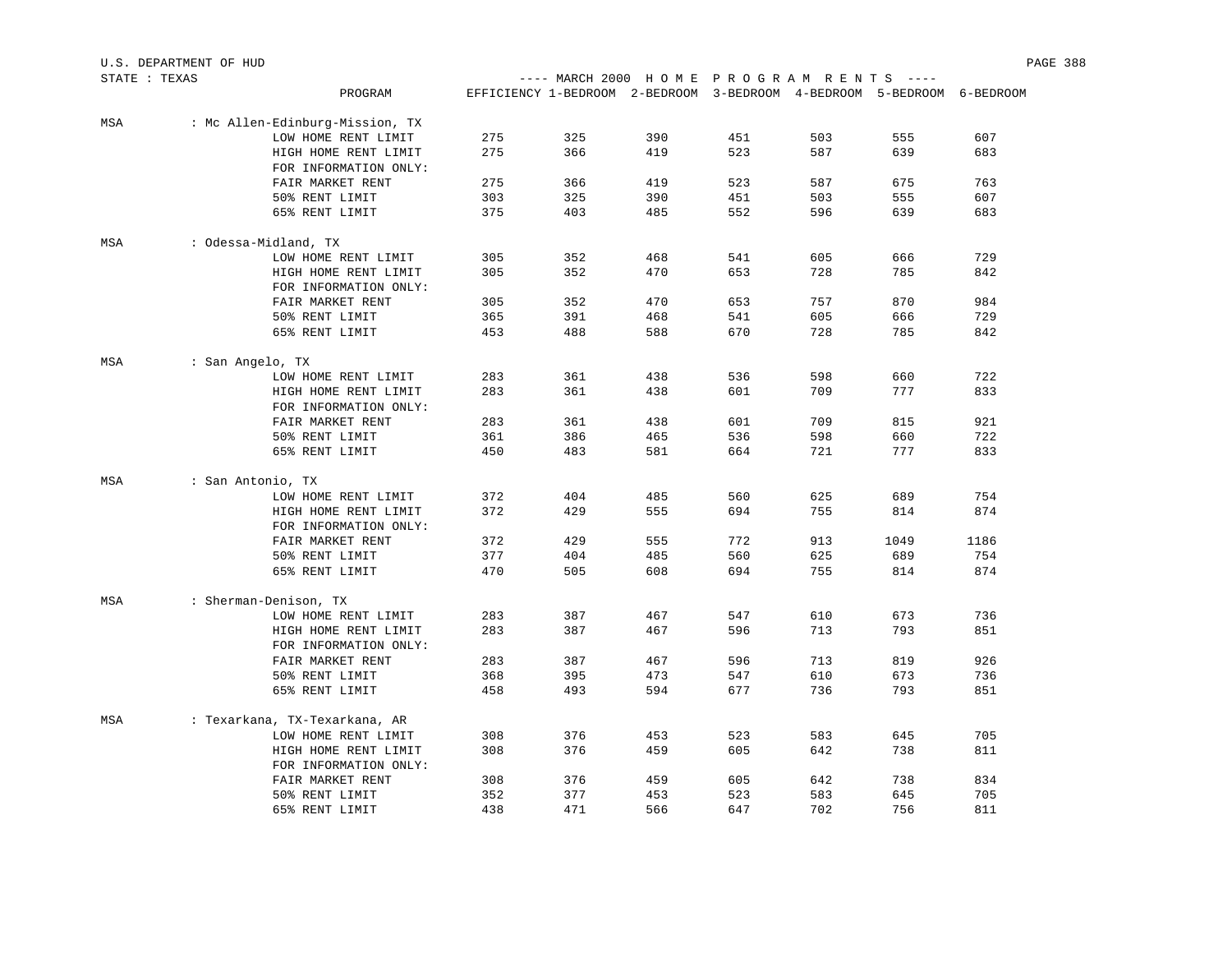| U.S. DEPARTMENT OF HUD |                      |                       |     |                                                                        |     |     |     |     |     | PAGE 389 |
|------------------------|----------------------|-----------------------|-----|------------------------------------------------------------------------|-----|-----|-----|-----|-----|----------|
| STATE : TEXAS          |                      |                       |     | ---- MARCH 2000 HOME PROGRAM RENTS ----                                |     |     |     |     |     |          |
|                        |                      | PROGRAM               |     | EFFICIENCY 1-BEDROOM 2-BEDROOM 3-BEDROOM 4-BEDROOM 5-BEDROOM 6-BEDROOM |     |     |     |     |     |          |
| MSA                    | : Tyler, TX          |                       |     |                                                                        |     |     |     |     |     |          |
|                        |                      | LOW HOME RENT LIMIT   | 354 | 391                                                                    | 477 | 581 | 648 | 715 | 782 |          |
|                        |                      | HIGH HOME RENT LIMIT  | 354 | 391                                                                    | 477 | 661 | 699 | 803 | 908 |          |
|                        |                      | FOR INFORMATION ONLY: |     |                                                                        |     |     |     |     |     |          |
|                        |                      | FAIR MARKET RENT      | 354 | 391                                                                    | 477 | 661 | 699 | 803 | 908 |          |
|                        |                      | 50% RENT LIMIT        | 391 | 419                                                                    | 502 | 581 | 648 | 715 | 782 |          |
|                        |                      | 65% RENT LIMIT        | 488 | 525                                                                    | 631 | 721 | 785 | 848 | 910 |          |
| MSA                    | : Victoria, TX       |                       |     |                                                                        |     |     |     |     |     |          |
|                        |                      | LOW HOME RENT LIMIT   | 350 | 354                                                                    | 447 | 557 | 622 | 686 | 750 |          |
|                        |                      | HIGH HOME RENT LIMIT  | 350 | 354                                                                    | 447 | 620 | 699 | 803 | 870 |          |
|                        |                      | FOR INFORMATION ONLY: |     |                                                                        |     |     |     |     |     |          |
|                        |                      | FAIR MARKET RENT      | 350 | 354                                                                    | 447 | 620 | 699 | 803 | 908 |          |
|                        |                      | 50% RENT LIMIT        | 375 | 401                                                                    | 482 | 557 | 622 | 686 | 750 |          |
|                        |                      | 65% RENT LIMIT        | 467 | 502                                                                    | 605 | 691 | 751 | 810 | 870 |          |
| MSA                    | : Waco, TX           |                       |     |                                                                        |     |     |     |     |     |          |
|                        |                      | LOW HOME RENT LIMIT   | 308 | 377                                                                    | 492 | 569 | 635 | 700 | 766 |          |
|                        |                      | HIGH HOME RENT LIMIT  | 308 | 377                                                                    | 496 | 660 | 695 | 799 | 889 |          |
|                        |                      | FOR INFORMATION ONLY: |     |                                                                        |     |     |     |     |     |          |
|                        |                      | FAIR MARKET RENT      | 308 | 377                                                                    | 496 | 660 | 695 | 799 | 903 |          |
|                        |                      | 50% RENT LIMIT        | 383 | 410                                                                    | 492 | 569 | 635 | 700 | 766 |          |
|                        |                      | 65% RENT LIMIT        | 478 | 514                                                                    | 618 | 706 | 767 | 829 | 889 |          |
|                        |                      |                       |     |                                                                        |     |     |     |     |     |          |
| MSA                    | : Wichita Falls, TX  |                       |     |                                                                        |     |     |     |     |     |          |
|                        |                      | LOW HOME RENT LIMIT   | 339 | 373                                                                    | 447 | 517 | 577 | 636 | 696 |          |
|                        |                      | HIGH HOME RENT LIMIT  | 339 | 379                                                                    | 457 | 608 | 692 | 746 | 798 |          |
|                        |                      | FOR INFORMATION ONLY: |     |                                                                        |     |     |     |     |     |          |
|                        |                      | FAIR MARKET RENT      | 339 | 379                                                                    | 457 | 608 | 717 | 824 | 932 |          |
|                        |                      | 50% RENT LIMIT        | 348 | 373                                                                    | 447 | 517 | 577 | 636 | 696 |          |
|                        |                      | 65% RENT LIMIT        | 432 | 465                                                                    | 560 | 638 | 692 | 746 | 798 |          |
| COUNTY                 | $\ddot{\phantom{a}}$ | Anderson County       |     |                                                                        |     |     |     |     |     |          |
|                        |                      | LOW HOME RENT LIMIT   | 330 | 355                                                                    | 417 | 492 | 550 | 606 | 663 |          |
|                        |                      | HIGH HOME RENT LIMIT  | 330 | 372                                                                    | 417 | 581 | 587 | 675 | 756 |          |
|                        |                      | FOR INFORMATION ONLY: |     |                                                                        |     |     |     |     |     |          |
|                        |                      | FAIR MARKET RENT      | 330 | 372                                                                    | 417 | 581 | 587 | 675 | 763 |          |
|                        |                      | 50% RENT LIMIT        | 331 | 355                                                                    | 426 | 492 | 550 | 606 | 663 |          |
|                        |                      | 65% RENT LIMIT        | 411 | 441                                                                    | 531 | 606 | 657 | 706 | 756 |          |
| COUNTY                 | $\ddot{\phantom{0}}$ | Andrews County        |     |                                                                        |     |     |     |     |     |          |
|                        |                      | LOW HOME RENT LIMIT   | 275 | 318                                                                    | 383 | 478 | 533 | 588 | 644 |          |
|                        |                      | HIGH HOME RENT LIMIT  | 275 | 318                                                                    | 383 | 514 | 587 | 675 | 730 |          |
|                        |                      | FOR INFORMATION ONLY: |     |                                                                        |     |     |     |     |     |          |
|                        |                      | FAIR MARKET RENT      | 275 | 318                                                                    | 383 | 514 | 587 | 675 | 763 |          |
|                        |                      | 50% RENT LIMIT        | 322 | 345                                                                    | 413 | 478 | 533 | 588 | 644 |          |
|                        |                      | 65% RENT LIMIT        | 398 | 428                                                                    | 516 | 587 | 636 | 683 | 730 |          |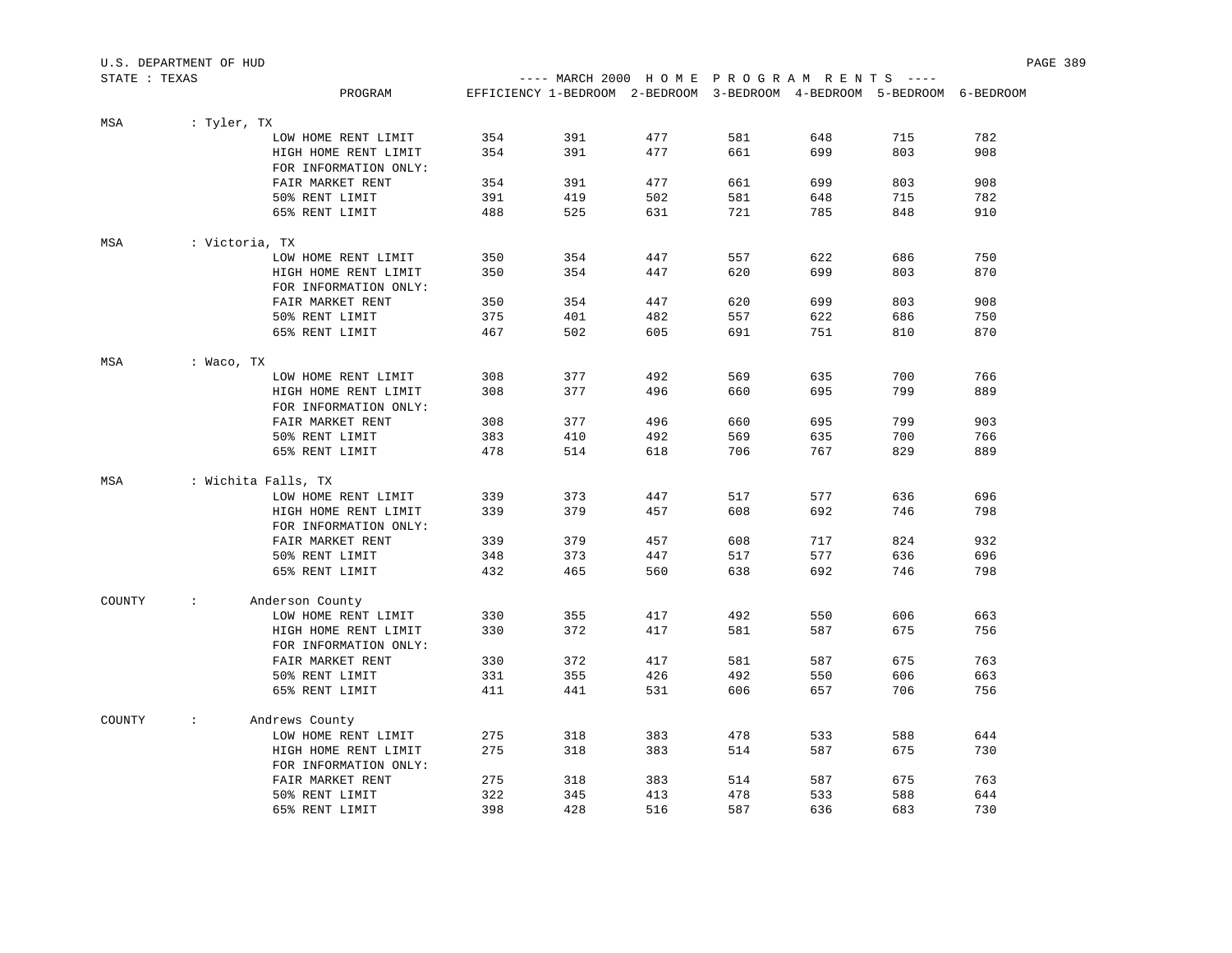| STATE : TEXAS |                      |                                               |     |     | ---- MARCH 2000 HOME PROGRAM RENTS ----                                |     |     |     |     |
|---------------|----------------------|-----------------------------------------------|-----|-----|------------------------------------------------------------------------|-----|-----|-----|-----|
|               |                      | PROGRAM                                       |     |     | EFFICIENCY 1-BEDROOM 2-BEDROOM 3-BEDROOM 4-BEDROOM 5-BEDROOM 6-BEDROOM |     |     |     |     |
|               |                      |                                               |     |     |                                                                        |     |     |     |     |
| COUNTY        | $\sim$               | Angelina County                               |     |     |                                                                        |     |     |     |     |
|               |                      | LOW HOME RENT LIMIT                           | 300 | 348 | 392                                                                    | 488 | 545 | 601 | 658 |
|               |                      | HIGH HOME RENT LIMIT                          | 300 | 348 | 392                                                                    | 544 | 641 | 699 | 749 |
|               |                      | FOR INFORMATION ONLY:                         |     |     |                                                                        |     |     |     |     |
|               |                      | FAIR MARKET RENT                              | 300 | 348 | 392                                                                    | 544 | 641 | 737 | 833 |
|               |                      | 50% RENT LIMIT                                | 328 | 352 | 422                                                                    | 488 | 545 | 601 | 658 |
|               |                      | 65% RENT LIMIT                                | 407 | 438 | 528                                                                    | 601 | 651 | 699 | 749 |
| COUNTY        | $\ddot{\phantom{a}}$ | Aransas County                                |     |     |                                                                        |     |     |     |     |
|               |                      | LOW HOME RENT LIMIT                           | 275 | 336 | 403                                                                    | 466 | 520 | 574 | 628 |
|               |                      |                                               | 275 |     |                                                                        | 572 |     |     | 711 |
|               |                      | HIGH HOME RENT LIMIT<br>FOR INFORMATION ONLY: |     | 338 | 451                                                                    |     | 618 | 664 |     |
|               |                      |                                               |     |     |                                                                        |     |     |     | 820 |
|               |                      | FAIR MARKET RENT                              | 275 | 338 | 451                                                                    | 627 | 631 | 725 |     |
|               |                      | 50% RENT LIMIT                                | 313 | 336 | 403                                                                    | 466 | 520 | 574 | 628 |
|               |                      | 65% RENT LIMIT                                | 388 | 417 | 503                                                                    | 572 | 618 | 664 | 711 |
| COUNTY        | $\sim$               | Armstrong County                              |     |     |                                                                        |     |     |     |     |
|               |                      | LOW HOME RENT LIMIT                           | 275 | 318 | 415                                                                    | 517 | 577 | 636 | 696 |
|               |                      | HIGH HOME RENT LIMIT                          | 275 | 318 | 415                                                                    | 521 | 587 | 675 | 763 |
|               |                      | FOR INFORMATION ONLY:                         |     |     |                                                                        |     |     |     |     |
|               |                      | FAIR MARKET RENT                              | 275 | 318 | 415                                                                    | 521 | 587 | 675 | 763 |
|               |                      | 50% RENT LIMIT                                | 348 | 373 | 447                                                                    | 517 | 577 | 636 | 696 |
|               |                      | 65% RENT LIMIT                                | 432 | 465 | 560                                                                    | 638 | 692 | 746 | 798 |
|               |                      |                                               |     |     |                                                                        |     |     |     |     |
| COUNTY        | $\sim$               | Atascosa County                               |     |     |                                                                        |     |     |     |     |
|               |                      | LOW HOME RENT LIMIT                           | 275 | 318 | 383                                                                    | 451 | 503 | 555 | 607 |
|               |                      | HIGH HOME RENT LIMIT                          | 275 | 318 | 383                                                                    | 514 | 587 | 639 | 683 |
|               |                      | FOR INFORMATION ONLY:                         |     |     |                                                                        |     |     |     |     |
|               |                      | FAIR MARKET RENT                              | 275 | 318 | 383                                                                    | 514 | 587 | 675 | 763 |
|               |                      | 50% RENT LIMIT                                | 303 | 325 | 390                                                                    | 451 | 503 | 555 | 607 |
|               |                      | 65% RENT LIMIT                                | 375 | 403 | 485                                                                    | 552 | 596 | 639 | 683 |
| COUNTY        | $\ddot{\phantom{0}}$ | Austin County                                 |     |     |                                                                        |     |     |     |     |
|               |                      | LOW HOME RENT LIMIT                           | 275 | 318 | 383                                                                    | 478 | 533 | 588 | 644 |
|               |                      | HIGH HOME RENT LIMIT                          | 275 | 318 | 383                                                                    | 525 | 587 | 675 | 730 |
|               |                      |                                               |     |     |                                                                        |     |     |     |     |
|               |                      | FOR INFORMATION ONLY:                         | 275 | 318 | 383                                                                    | 525 | 587 | 675 | 763 |
|               |                      | FAIR MARKET RENT                              |     |     |                                                                        |     |     |     |     |
|               |                      | 50% RENT LIMIT                                | 322 | 345 | 413                                                                    | 478 | 533 | 588 | 644 |
|               |                      | 65% RENT LIMIT                                | 398 | 428 | 516                                                                    | 587 | 636 | 683 | 730 |
| COUNTY        | $\sim$               | Bailey County                                 |     |     |                                                                        |     |     |     |     |
|               |                      | LOW HOME RENT LIMIT                           | 275 | 318 | 383                                                                    | 451 | 503 | 555 | 607 |
|               |                      | HIGH HOME RENT LIMIT                          | 275 | 318 | 383                                                                    | 514 | 587 | 639 | 683 |
|               |                      | FOR INFORMATION ONLY:                         |     |     |                                                                        |     |     |     |     |
|               |                      | FAIR MARKET RENT                              | 275 | 318 | 383                                                                    | 514 | 587 | 675 | 763 |
|               |                      | 50% RENT LIMIT                                | 303 | 325 | 390                                                                    | 451 | 503 | 555 | 607 |
|               |                      | 65% RENT LIMIT                                | 375 | 403 | 485                                                                    | 552 | 596 | 639 | 683 |
|               |                      |                                               |     |     |                                                                        |     |     |     |     |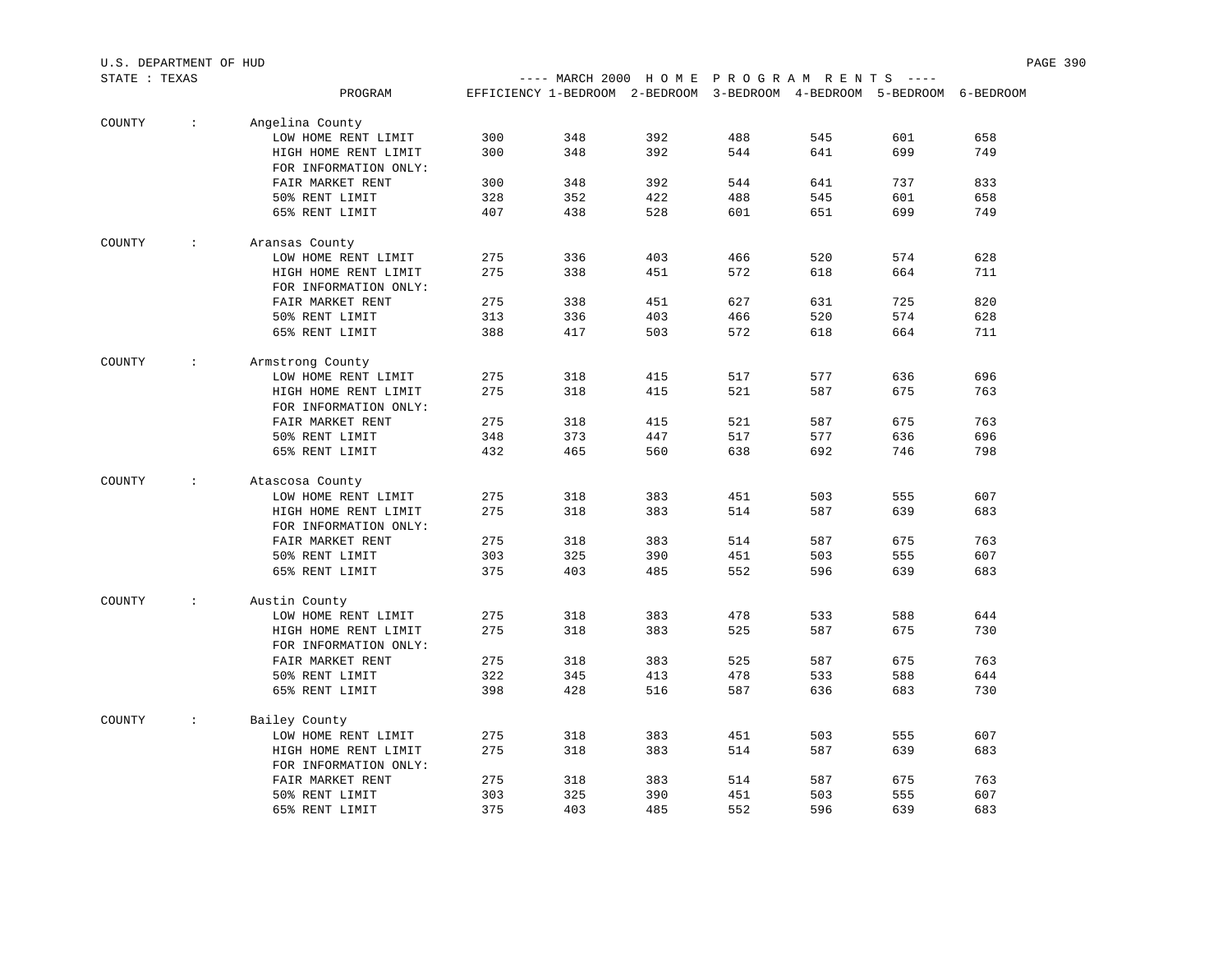| U.S. DEPARTMENT OF HUD |                      |                                               |     |                                                                        |     |     |     |     |     | PAGE 391 |
|------------------------|----------------------|-----------------------------------------------|-----|------------------------------------------------------------------------|-----|-----|-----|-----|-----|----------|
| STATE : TEXAS          |                      |                                               |     | ---- MARCH 2000 HOME PROGRAM RENTS ----                                |     |     |     |     |     |          |
|                        |                      | PROGRAM                                       |     | EFFICIENCY 1-BEDROOM 2-BEDROOM 3-BEDROOM 4-BEDROOM 5-BEDROOM 6-BEDROOM |     |     |     |     |     |          |
| COUNTY                 | $\sim$               | Bandera County                                |     |                                                                        |     |     |     |     |     |          |
|                        |                      | LOW HOME RENT LIMIT                           | 295 | 318                                                                    | 383 | 478 | 533 | 588 | 644 |          |
|                        |                      | HIGH HOME RENT LIMIT                          | 295 | 318                                                                    | 383 | 521 | 587 | 675 | 730 |          |
|                        |                      | FOR INFORMATION ONLY:                         |     |                                                                        |     |     |     |     |     |          |
|                        |                      | FAIR MARKET RENT                              | 295 | 318                                                                    | 383 | 521 | 587 | 675 | 763 |          |
|                        |                      | 50% RENT LIMIT                                | 322 | 345                                                                    | 413 | 478 | 533 | 588 | 644 |          |
|                        |                      | 65% RENT LIMIT                                | 398 | 428                                                                    | 516 | 587 | 636 | 683 | 730 |          |
| COUNTY                 | $\div$               | Baylor County                                 |     |                                                                        |     |     |     |     |     |          |
|                        |                      | LOW HOME RENT LIMIT                           | 275 | 318                                                                    | 383 | 478 | 533 | 588 | 644 |          |
|                        |                      | HIGH HOME RENT LIMIT<br>FOR INFORMATION ONLY: | 275 | 318                                                                    | 383 | 514 | 587 | 675 | 730 |          |
|                        |                      | FAIR MARKET RENT                              | 275 | 318                                                                    | 383 | 514 | 587 | 675 | 763 |          |
|                        |                      | 50% RENT LIMIT                                | 322 | 345                                                                    | 413 | 478 | 533 | 588 | 644 |          |
|                        |                      | 65% RENT LIMIT                                | 398 | 428                                                                    | 516 | 587 | 636 | 683 | 730 |          |
| COUNTY                 | $\sim$               | Bee County                                    |     |                                                                        |     |     |     |     |     |          |
|                        |                      | LOW HOME RENT LIMIT                           | 275 | 318                                                                    | 383 | 451 | 503 | 555 | 607 |          |
|                        |                      | HIGH HOME RENT LIMIT                          | 275 | 318                                                                    | 383 | 514 | 587 | 639 | 683 |          |
|                        |                      | FOR INFORMATION ONLY:                         |     |                                                                        |     |     |     |     |     |          |
|                        |                      | FAIR MARKET RENT                              | 275 | 318                                                                    | 383 | 514 | 587 | 675 | 763 |          |
|                        |                      | 50% RENT LIMIT                                | 303 | 325                                                                    | 390 | 451 | 503 | 555 | 607 |          |
|                        |                      | 65% RENT LIMIT                                | 375 | 403                                                                    | 485 | 552 | 596 | 639 | 683 |          |
| COUNTY                 | $\sim$               | Blanco County                                 |     |                                                                        |     |     |     |     |     |          |
|                        |                      | LOW HOME RENT LIMIT                           | 275 | 318                                                                    | 390 | 451 | 503 | 555 | 607 |          |
|                        |                      | HIGH HOME RENT LIMIT                          | 275 | 318                                                                    | 405 | 552 | 595 | 639 | 683 |          |
|                        |                      | FOR INFORMATION ONLY:                         |     |                                                                        |     |     |     |     |     |          |
|                        |                      | FAIR MARKET RENT                              | 275 | 318                                                                    | 405 | 565 | 595 | 684 | 773 |          |
|                        |                      | 50% RENT LIMIT                                | 303 | 325                                                                    | 390 | 451 | 503 | 555 | 607 |          |
|                        |                      | 65% RENT LIMIT                                | 375 | 403                                                                    | 485 | 552 | 596 | 639 | 683 |          |
| COUNTY                 | $\sim$               | Borden County                                 |     |                                                                        |     |     |     |     |     |          |
|                        |                      | LOW HOME RENT LIMIT                           | 275 | 318                                                                    | 383 | 478 | 533 | 588 | 644 |          |
|                        |                      | HIGH HOME RENT LIMIT                          | 275 | 318                                                                    | 383 | 514 | 587 | 675 | 730 |          |
|                        |                      | FOR INFORMATION ONLY:                         |     |                                                                        |     |     |     |     |     |          |
|                        |                      | FAIR MARKET RENT                              | 275 | 318                                                                    | 383 | 514 | 587 | 675 | 763 |          |
|                        |                      | 50% RENT LIMIT                                | 322 | 345                                                                    | 413 | 478 | 533 | 588 | 644 |          |
|                        |                      | 65% RENT LIMIT                                | 398 | 428                                                                    | 516 | 587 | 636 | 683 | 730 |          |
| COUNTY                 | $\ddot{\phantom{a}}$ | Bosque County                                 |     |                                                                        |     |     |     |     |     |          |
|                        |                      | LOW HOME RENT LIMIT                           | 275 | 318                                                                    | 383 | 470 | 525 | 579 | 633 |          |
|                        |                      | HIGH HOME RENT LIMIT                          | 275 | 318                                                                    | 383 | 514 | 587 | 671 | 718 |          |
|                        |                      | FOR INFORMATION ONLY:                         |     |                                                                        |     |     |     |     |     |          |
|                        |                      | FAIR MARKET RENT                              | 275 | 318                                                                    | 383 | 514 | 587 | 675 | 763 |          |
|                        |                      | 50% RENT LIMIT                                | 316 | 339                                                                    | 407 | 470 | 525 | 579 | 633 |          |
|                        |                      | 65% RENT LIMIT                                | 391 | 420                                                                    | 508 | 577 | 625 | 671 | 718 |          |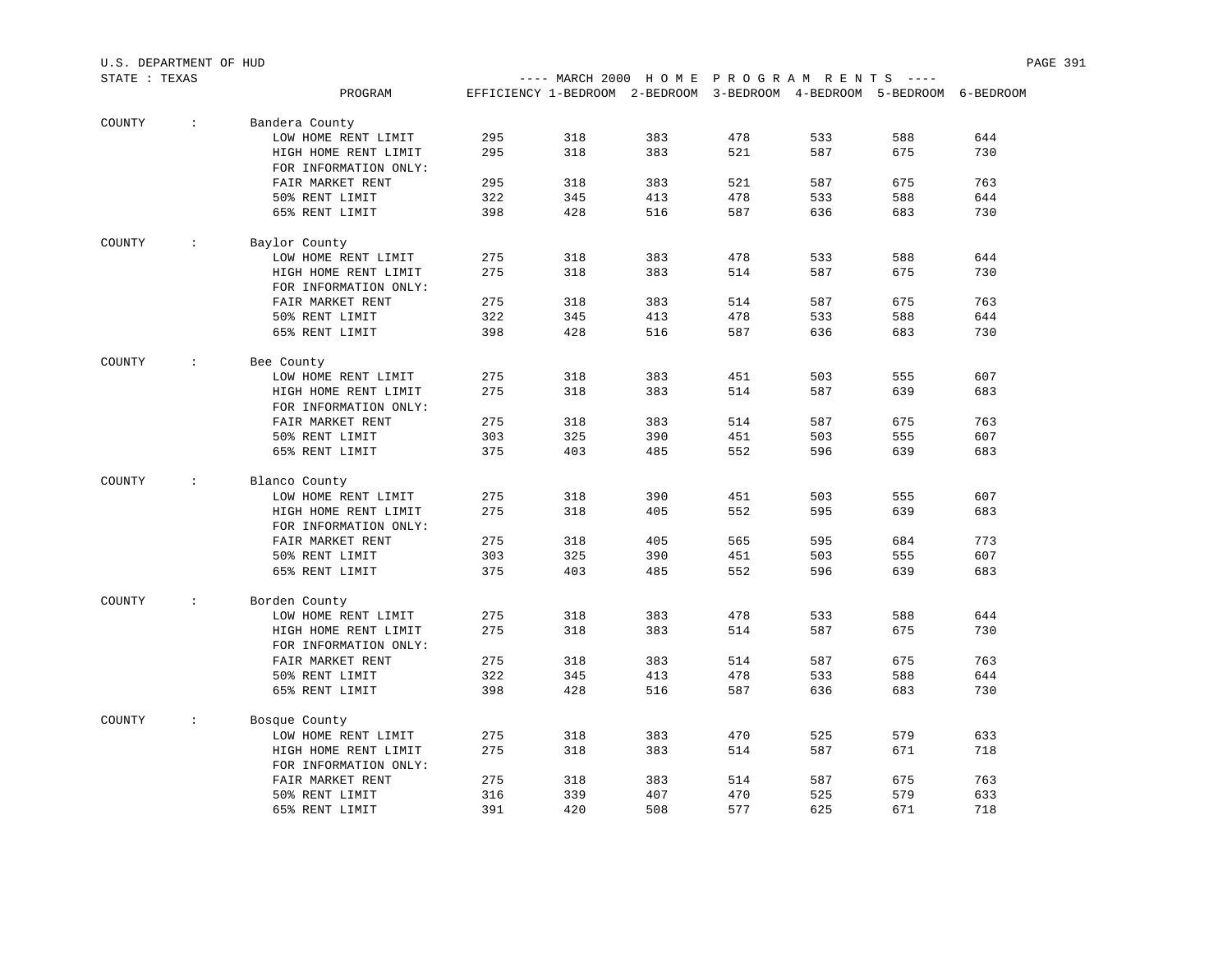| STATE : TEXAS |                      |                                               |     |     | ---- MARCH 2000 HOME PROGRAM RENTS ----                                |     |     |     |     |
|---------------|----------------------|-----------------------------------------------|-----|-----|------------------------------------------------------------------------|-----|-----|-----|-----|
|               |                      | PROGRAM                                       |     |     | EFFICIENCY 1-BEDROOM 2-BEDROOM 3-BEDROOM 4-BEDROOM 5-BEDROOM 6-BEDROOM |     |     |     |     |
| COUNTY        | $\sim$               | Brewster County                               |     |     |                                                                        |     |     |     |     |
|               |                      | LOW HOME RENT LIMIT                           | 275 | 318 | 383                                                                    | 451 | 503 | 555 | 607 |
|               |                      | HIGH HOME RENT LIMIT                          | 275 | 318 | 383                                                                    | 518 | 596 | 639 | 683 |
|               |                      | FOR INFORMATION ONLY:                         |     |     |                                                                        |     |     |     |     |
|               |                      | FAIR MARKET RENT                              | 275 | 318 | 383                                                                    | 518 | 620 | 713 | 805 |
|               |                      | 50% RENT LIMIT                                | 303 | 325 | 390                                                                    | 451 | 503 | 555 | 607 |
|               |                      | 65% RENT LIMIT                                | 375 | 403 | 485                                                                    | 552 | 596 | 639 | 683 |
| COUNTY        | $\ddot{\phantom{0}}$ | Briscoe County                                |     |     |                                                                        |     |     |     |     |
|               |                      | LOW HOME RENT LIMIT                           | 275 | 318 | 383                                                                    | 451 | 503 | 555 | 607 |
|               |                      | HIGH HOME RENT LIMIT                          | 275 | 318 | 383                                                                    | 514 | 587 | 639 | 683 |
|               |                      | FOR INFORMATION ONLY:                         |     |     |                                                                        |     |     |     |     |
|               |                      | FAIR MARKET RENT                              | 275 | 318 | 383                                                                    | 514 | 587 | 675 | 763 |
|               |                      | 50% RENT LIMIT                                | 303 | 325 | 390                                                                    | 451 | 503 | 555 | 607 |
|               |                      | 65% RENT LIMIT                                | 375 | 403 | 485                                                                    | 552 | 596 | 639 | 683 |
| COUNTY        | $\cdot$ :            | Brooks County                                 |     |     |                                                                        |     |     |     |     |
|               |                      | LOW HOME RENT LIMIT                           | 275 | 318 | 383                                                                    | 451 | 503 | 555 | 607 |
|               |                      | HIGH HOME RENT LIMIT                          | 275 | 318 | 383                                                                    | 514 | 587 | 639 | 683 |
|               |                      | FOR INFORMATION ONLY:                         |     |     |                                                                        |     |     |     |     |
|               |                      | FAIR MARKET RENT                              | 275 | 318 | 383                                                                    | 514 | 587 | 675 | 763 |
|               |                      | 50% RENT LIMIT                                | 303 | 325 | 390                                                                    | 451 | 503 | 555 | 607 |
|               |                      | 65% RENT LIMIT                                | 375 | 403 | 485                                                                    | 552 | 596 | 639 | 683 |
| COUNTY        | $\ddot{\phantom{0}}$ | Brown County                                  |     |     |                                                                        |     |     |     |     |
|               |                      | LOW HOME RENT LIMIT                           | 275 | 318 | 384                                                                    | 456 | 508 | 561 | 614 |
|               |                      | HIGH HOME RENT LIMIT                          | 275 | 318 | 384                                                                    | 516 | 603 | 648 | 692 |
|               |                      | FOR INFORMATION ONLY:                         |     |     |                                                                        |     |     |     |     |
|               |                      | FAIR MARKET RENT                              | 275 | 318 | 384                                                                    | 516 | 630 | 724 | 818 |
|               |                      | 50% RENT LIMIT                                | 307 | 329 | 395                                                                    | 456 | 508 | 561 | 614 |
|               |                      | 65% RENT LIMIT                                | 378 | 407 | 491                                                                    | 559 | 603 | 648 | 692 |
| COUNTY        | $\ddot{\phantom{0}}$ | Burleson County                               |     |     |                                                                        |     |     |     |     |
|               |                      | LOW HOME RENT LIMIT                           | 275 | 318 | 401                                                                    | 464 | 517 | 571 | 624 |
|               |                      | HIGH HOME RENT LIMIT                          | 275 | 318 | 402                                                                    | 544 | 615 | 660 | 706 |
|               |                      | FOR INFORMATION ONLY:                         |     |     |                                                                        |     |     |     |     |
|               |                      | FAIR MARKET RENT                              | 275 | 318 | 402                                                                    | 544 | 663 | 762 | 861 |
|               |                      | 50% RENT LIMIT                                | 312 | 335 | 401                                                                    | 464 | 517 | 571 | 624 |
|               |                      | 65% RENT LIMIT                                | 386 | 415 | 500                                                                    | 569 | 615 | 660 | 706 |
| COUNTY        | $\ddot{\phantom{0}}$ | Burnet County                                 |     |     |                                                                        |     |     |     |     |
|               |                      | LOW HOME RENT LIMIT                           | 275 | 318 | 391                                                                    | 485 | 541 | 596 | 652 |
|               |                      | HIGH HOME RENT LIMIT<br>FOR INFORMATION ONLY: | 275 | 318 | 391                                                                    | 543 | 635 | 693 | 742 |
|               |                      | FAIR MARKET RENT                              | 275 | 318 | 391                                                                    | 543 | 635 | 730 | 825 |
|               |                      | 50% RENT LIMIT                                | 326 | 349 | 420                                                                    | 485 | 541 | 596 | 652 |
|               |                      | 65% RENT LIMIT                                | 403 | 434 | 523                                                                    | 596 | 645 | 693 | 742 |
|               |                      |                                               |     |     |                                                                        |     |     |     |     |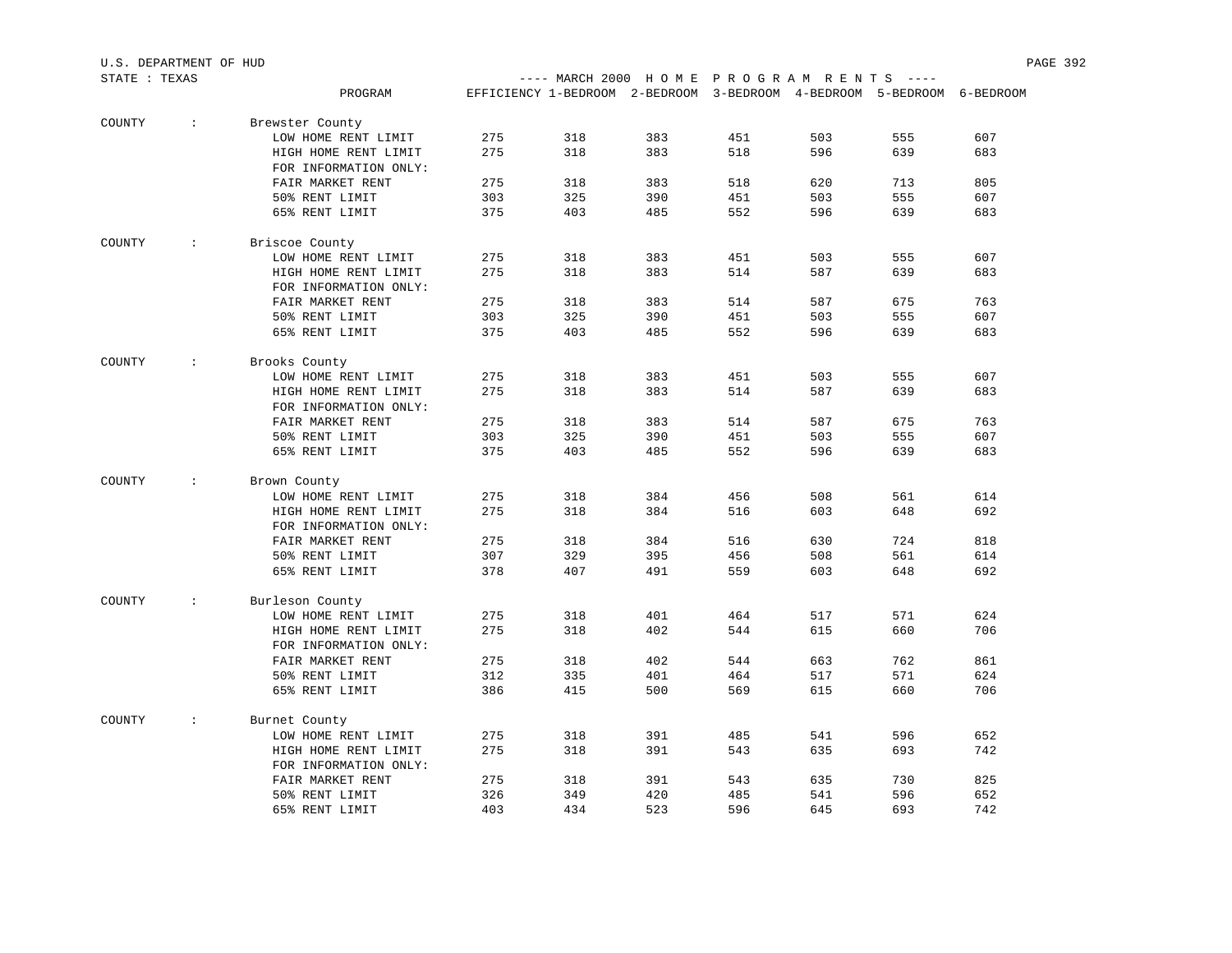| STATE : TEXAS |               |                                           |     |     | ---- MARCH 2000 HOME PROGRAM RENTS ----                                |     |     |     |     |
|---------------|---------------|-------------------------------------------|-----|-----|------------------------------------------------------------------------|-----|-----|-----|-----|
|               |               | PROGRAM                                   |     |     | EFFICIENCY 1-BEDROOM 2-BEDROOM 3-BEDROOM 4-BEDROOM 5-BEDROOM 6-BEDROOM |     |     |     |     |
|               |               |                                           |     |     |                                                                        |     |     |     |     |
| COUNTY        | $\sim$        | Calhoun County                            |     |     |                                                                        |     |     |     |     |
|               |               | LOW HOME RENT LIMIT                       | 294 | 318 | 383                                                                    | 478 | 533 | 588 | 644 |
|               |               | HIGH HOME RENT LIMIT                      | 294 | 318 | 383                                                                    | 530 | 627 | 683 | 730 |
|               |               | FOR INFORMATION ONLY:                     |     |     |                                                                        |     |     |     |     |
|               |               | FAIR MARKET RENT                          | 294 | 318 | 383                                                                    | 530 | 627 | 721 | 815 |
|               |               | 50% RENT LIMIT                            | 322 | 345 | 413                                                                    | 478 | 533 | 588 | 644 |
|               |               | 65% RENT LIMIT                            | 398 | 428 | 516                                                                    | 587 | 636 | 683 | 730 |
| COUNTY        | $\mathcal{L}$ | Callahan County                           |     |     |                                                                        |     |     |     |     |
|               |               | LOW HOME RENT LIMIT                       | 275 | 318 | 383                                                                    | 478 | 533 | 588 | 644 |
|               |               | HIGH HOME RENT LIMIT                      | 275 | 318 | 383                                                                    | 514 | 587 | 675 | 730 |
|               |               | FOR INFORMATION ONLY:                     |     |     |                                                                        |     |     |     |     |
|               |               | FAIR MARKET RENT                          | 275 | 318 | 383                                                                    | 514 | 587 | 675 | 763 |
|               |               | 50% RENT LIMIT                            | 322 | 345 | 413                                                                    | 478 | 533 | 588 | 644 |
|               |               | 65% RENT LIMIT                            | 398 | 428 | 516                                                                    | 587 | 636 | 683 | 730 |
|               |               |                                           |     |     |                                                                        |     |     |     |     |
| COUNTY        | $\sim$        | Camp County                               |     |     |                                                                        |     |     |     |     |
|               |               | LOW HOME RENT LIMIT                       | 333 | 358 | 430                                                                    | 496 | 553 | 611 | 668 |
|               |               | HIGH HOME RENT LIMIT                      | 372 | 377 | 471                                                                    | 590 | 659 | 712 | 763 |
|               |               | FOR INFORMATION ONLY:                     |     |     |                                                                        |     |     |     |     |
|               |               | FAIR MARKET RENT                          | 372 | 377 | 471                                                                    | 590 | 659 | 757 | 856 |
|               |               | 50% RENT LIMIT                            | 333 | 358 | 430                                                                    | 496 | 553 | 611 | 668 |
|               |               | 65% RENT LIMIT                            | 415 | 445 | 536                                                                    | 611 | 662 | 712 | 763 |
| COUNTY        | $\sim$        | Carson County                             |     |     |                                                                        |     |     |     |     |
|               |               | LOW HOME RENT LIMIT                       | 275 | 318 | 383                                                                    | 478 | 533 | 588 | 644 |
|               |               | HIGH HOME RENT LIMIT                      | 275 | 318 | 383                                                                    | 514 | 587 | 675 | 730 |
|               |               |                                           |     |     |                                                                        |     |     |     |     |
|               |               | FOR INFORMATION ONLY:<br>FAIR MARKET RENT | 275 | 318 | 383                                                                    | 514 | 587 | 675 | 763 |
|               |               |                                           |     |     |                                                                        |     |     |     |     |
|               |               | 50% RENT LIMIT                            | 322 | 345 | 413                                                                    | 478 | 533 | 588 | 644 |
|               |               | 65% RENT LIMIT                            | 398 | 428 | 516                                                                    | 587 | 636 | 683 | 730 |
| COUNTY        | $\sim$        | Cass County                               |     |     |                                                                        |     |     |     |     |
|               |               | LOW HOME RENT LIMIT                       | 275 | 318 | 383                                                                    | 451 | 503 | 555 | 607 |
|               |               | HIGH HOME RENT LIMIT                      | 275 | 318 | 383                                                                    | 514 | 587 | 639 | 683 |
|               |               | FOR INFORMATION ONLY:                     |     |     |                                                                        |     |     |     |     |
|               |               | FAIR MARKET RENT                          | 275 | 318 | 383                                                                    | 514 | 587 | 675 | 763 |
|               |               | 50% RENT LIMIT                            | 303 | 325 | 390                                                                    | 451 | 503 | 555 | 607 |
|               |               | 65% RENT LIMIT                            | 375 | 403 | 485                                                                    | 552 | 596 | 639 | 683 |
|               |               |                                           |     |     |                                                                        |     |     |     |     |
| COUNTY        | $\sim$        | Castro County                             |     |     |                                                                        |     |     |     |     |
|               |               | LOW HOME RENT LIMIT                       | 277 | 318 | 383                                                                    | 451 | 503 | 555 | 607 |
|               |               | HIGH HOME RENT LIMIT                      | 277 | 318 | 383                                                                    | 514 | 587 | 639 | 683 |
|               |               | FOR INFORMATION ONLY:                     |     |     |                                                                        |     |     |     |     |
|               |               | FAIR MARKET RENT                          | 277 | 318 | 383                                                                    | 514 | 587 | 675 | 763 |
|               |               | 50% RENT LIMIT                            | 303 | 325 | 390                                                                    | 451 | 503 | 555 | 607 |
|               |               | 65% RENT LIMIT                            | 375 | 403 | 485                                                                    | 552 | 596 | 639 | 683 |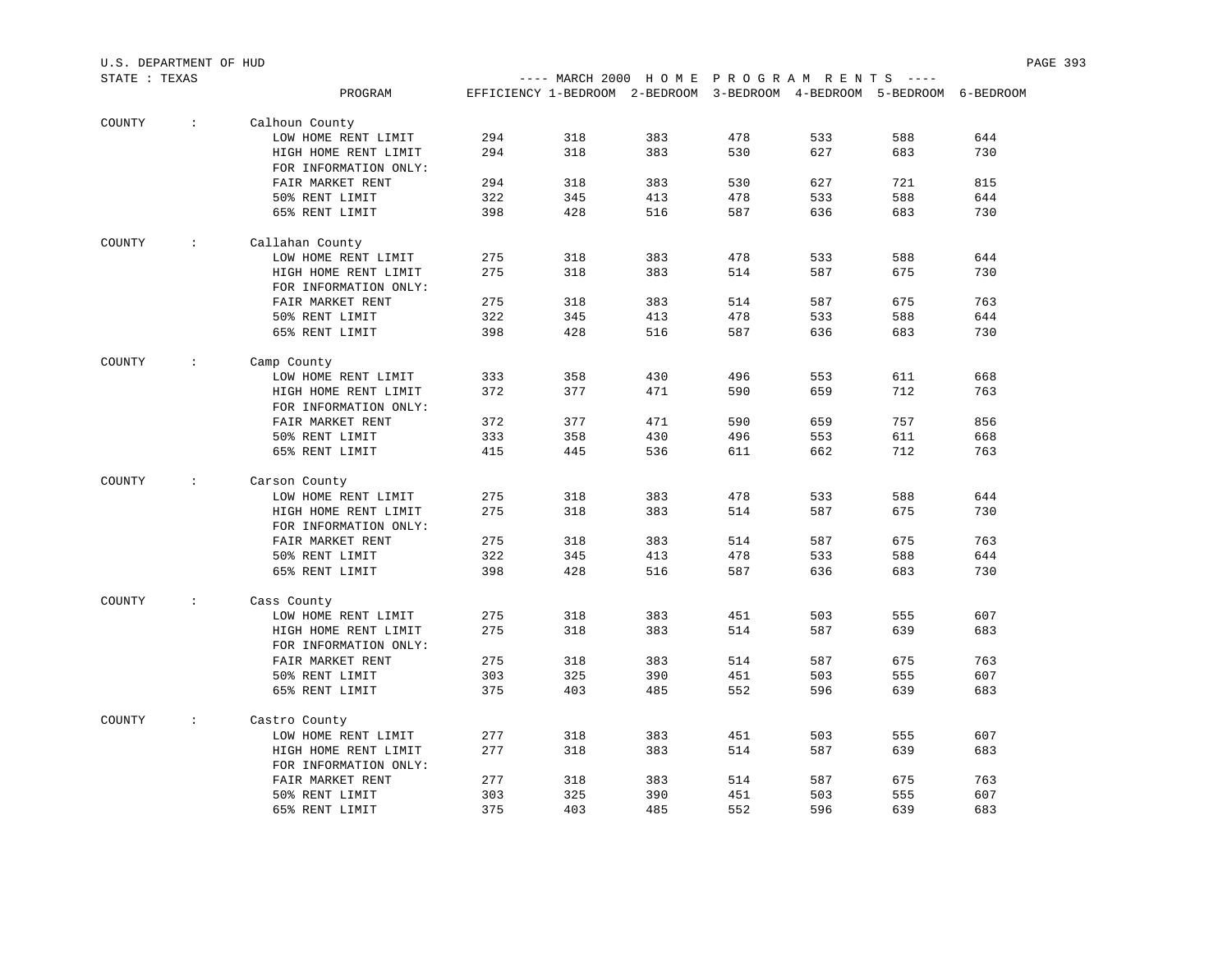| STATE : TEXAS |                  |                       |     |     | ---- MARCH 2000 HOME PROGRAM RENTS ----                                |     |     |     |     |
|---------------|------------------|-----------------------|-----|-----|------------------------------------------------------------------------|-----|-----|-----|-----|
|               |                  | PROGRAM               |     |     | EFFICIENCY 1-BEDROOM 2-BEDROOM 3-BEDROOM 4-BEDROOM 5-BEDROOM 6-BEDROOM |     |     |     |     |
| COUNTY        | $\sim$           | Cherokee County       |     |     |                                                                        |     |     |     |     |
|               |                  | LOW HOME RENT LIMIT   | 307 | 319 | 390                                                                    | 486 | 542 | 598 | 654 |
|               |                  | HIGH HOME RENT LIMIT  | 307 | 319 | 390                                                                    | 514 | 587 | 675 | 744 |
|               |                  | FOR INFORMATION ONLY: |     |     |                                                                        |     |     |     |     |
|               |                  | FAIR MARKET RENT      | 307 | 319 | 390                                                                    | 514 | 587 | 675 | 763 |
|               |                  | 50% RENT LIMIT        | 327 | 350 | 421                                                                    | 486 | 542 | 598 | 654 |
|               |                  | 65% RENT LIMIT        | 405 | 435 | 525                                                                    | 597 | 647 | 696 | 744 |
| COUNTY        | $\sim$ 100 $\pm$ | Childress County      |     |     |                                                                        |     |     |     |     |
|               |                  | LOW HOME RENT LIMIT   | 275 | 318 | 383                                                                    | 451 | 503 | 555 | 607 |
|               |                  | HIGH HOME RENT LIMIT  | 275 | 318 | 383                                                                    | 514 | 587 | 639 | 683 |
|               |                  | FOR INFORMATION ONLY: |     |     |                                                                        |     |     |     |     |
|               |                  | FAIR MARKET RENT      | 275 | 318 | 383                                                                    | 514 | 587 | 675 | 763 |
|               |                  | 50% RENT LIMIT        | 303 | 325 | 390                                                                    | 451 | 503 | 555 | 607 |
|               |                  | 65% RENT LIMIT        | 375 | 403 | 485                                                                    | 552 | 596 | 639 | 683 |
| COUNTY        | $\sim$ 100 $\pm$ | Clay County           |     |     |                                                                        |     |     |     |     |
|               |                  | LOW HOME RENT LIMIT   | 275 | 324 | 383                                                                    | 478 | 533 | 588 | 644 |
|               |                  | HIGH HOME RENT LIMIT  | 275 | 324 | 383                                                                    | 514 | 598 | 683 | 730 |
|               |                  | FOR INFORMATION ONLY: |     |     |                                                                        |     |     |     |     |
|               |                  | FAIR MARKET RENT      | 275 | 324 | 383                                                                    | 514 | 598 | 687 | 777 |
|               |                  | 50% RENT LIMIT        | 322 | 345 | 413                                                                    | 478 | 533 | 588 | 644 |
|               |                  | 65% RENT LIMIT        | 398 | 428 | 516                                                                    | 587 | 636 | 683 | 730 |
| COUNTY        | $\sim$ 100 $\pm$ | Cochran County        |     |     |                                                                        |     |     |     |     |
|               |                  | LOW HOME RENT LIMIT   | 275 | 318 | 383                                                                    | 451 | 503 | 555 | 607 |
|               |                  | HIGH HOME RENT LIMIT  | 275 | 318 | 383                                                                    | 514 | 587 | 639 | 683 |
|               |                  | FOR INFORMATION ONLY: |     |     |                                                                        |     |     |     |     |
|               |                  | FAIR MARKET RENT      | 275 | 318 | 383                                                                    | 514 | 587 | 675 | 763 |
|               |                  | 50% RENT LIMIT        | 303 | 325 | 390                                                                    | 451 | 503 | 555 | 607 |
|               |                  | 65% RENT LIMIT        | 375 | 403 | 485                                                                    | 552 | 596 | 639 | 683 |
| COUNTY        | $\sim$ 100 $\pm$ | Coke County           |     |     |                                                                        |     |     |     |     |
|               |                  | LOW HOME RENT LIMIT   | 275 | 318 | 383                                                                    | 451 | 503 | 555 | 607 |
|               |                  | HIGH HOME RENT LIMIT  | 275 | 318 | 383                                                                    | 514 | 587 | 639 | 683 |
|               |                  | FOR INFORMATION ONLY: |     |     |                                                                        |     |     |     |     |
|               |                  | FAIR MARKET RENT      | 275 | 318 | 383                                                                    | 514 | 587 | 675 | 763 |
|               |                  | 50% RENT LIMIT        | 303 | 325 | 390                                                                    | 451 | 503 | 555 | 607 |
|               |                  | 65% RENT LIMIT        | 375 | 403 | 485                                                                    | 552 | 596 | 639 | 683 |
| COUNTY        | $\sim$           | Coleman County        |     |     |                                                                        |     |     |     |     |
|               |                  | LOW HOME RENT LIMIT   | 275 | 318 | 383                                                                    | 451 | 503 | 555 | 607 |
|               |                  | HIGH HOME RENT LIMIT  | 275 | 318 | 383                                                                    | 514 | 587 | 639 | 683 |
|               |                  | FOR INFORMATION ONLY: |     |     |                                                                        |     |     |     |     |
|               |                  | FAIR MARKET RENT      | 275 | 318 | 383                                                                    | 514 | 587 | 675 | 763 |
|               |                  | 50% RENT LIMIT        | 303 | 325 | 390                                                                    | 451 | 503 | 555 | 607 |
|               |                  | 65% RENT LIMIT        | 375 | 403 | 485                                                                    | 552 | 596 | 639 | 683 |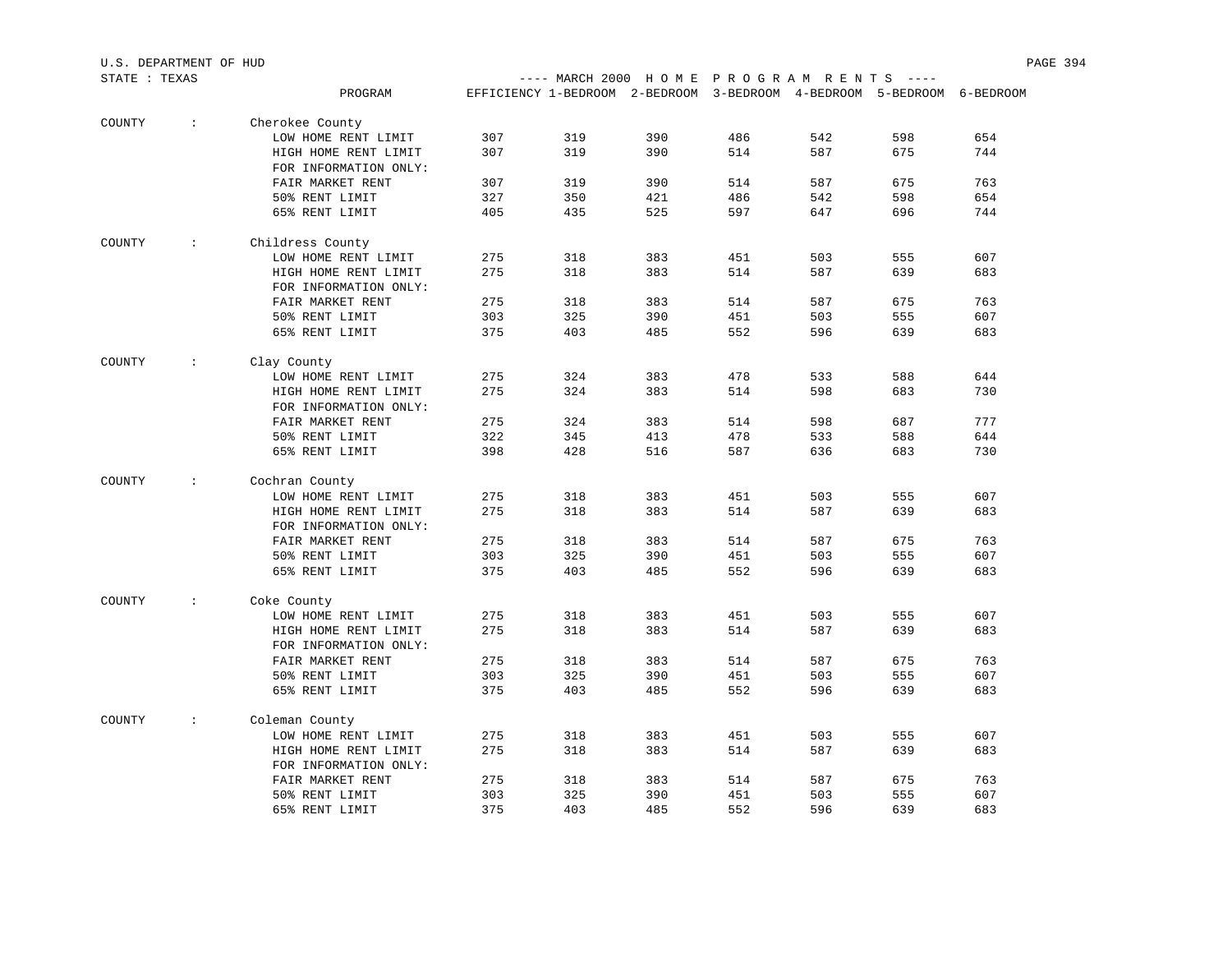|        | STATE : TEXAS        |                       |     |     | ---- MARCH 2000 HOME PROGRAM RENTS ----                                |     |     |     |     |
|--------|----------------------|-----------------------|-----|-----|------------------------------------------------------------------------|-----|-----|-----|-----|
|        |                      | PROGRAM               |     |     | EFFICIENCY 1-BEDROOM 2-BEDROOM 3-BEDROOM 4-BEDROOM 5-BEDROOM 6-BEDROOM |     |     |     |     |
| COUNTY | $\sim$               | Collingsworth County  |     |     |                                                                        |     |     |     |     |
|        |                      | LOW HOME RENT LIMIT   | 275 | 318 | 383                                                                    | 451 | 503 | 555 | 607 |
|        |                      | HIGH HOME RENT LIMIT  | 275 | 318 | 383                                                                    | 514 | 587 | 639 | 683 |
|        |                      | FOR INFORMATION ONLY: |     |     |                                                                        |     |     |     |     |
|        |                      | FAIR MARKET RENT      | 275 | 318 | 383                                                                    | 514 | 587 | 675 | 763 |
|        |                      | 50% RENT LIMIT        | 303 | 325 | 390                                                                    | 451 | 503 | 555 | 607 |
|        |                      | 65% RENT LIMIT        | 375 | 403 | 485                                                                    | 552 | 596 | 639 | 683 |
| COUNTY | $\ddot{\phantom{a}}$ | Colorado County       |     |     |                                                                        |     |     |     |     |
|        |                      | LOW HOME RENT LIMIT   | 275 | 318 | 383                                                                    | 473 | 527 | 581 | 637 |
|        |                      | HIGH HOME RENT LIMIT  | 275 | 318 | 383                                                                    | 514 | 587 | 675 | 721 |
|        |                      | FOR INFORMATION ONLY: |     |     |                                                                        |     |     |     |     |
|        |                      | FAIR MARKET RENT      | 275 | 318 | 383                                                                    | 514 | 587 | 675 | 763 |
|        |                      | 50% RENT LIMIT        | 318 | 341 | 410                                                                    | 473 | 527 | 581 | 637 |
|        |                      | 65% RENT LIMIT        | 393 | 423 | 510                                                                    | 581 | 628 | 675 | 721 |
| COUNTY | $\ddot{\phantom{a}}$ | Comanche County       |     |     |                                                                        |     |     |     |     |
|        |                      | LOW HOME RENT LIMIT   | 275 | 318 | 383                                                                    | 451 | 503 | 555 | 607 |
|        |                      | HIGH HOME RENT LIMIT  | 275 | 318 | 383                                                                    | 514 | 587 | 639 | 683 |
|        |                      | FOR INFORMATION ONLY: |     |     |                                                                        |     |     |     |     |
|        |                      | FAIR MARKET RENT      | 275 | 318 | 383                                                                    | 514 | 587 | 675 | 763 |
|        |                      | 50% RENT LIMIT        | 303 | 325 | 390                                                                    | 451 | 503 | 555 | 607 |
|        |                      | 65% RENT LIMIT        | 375 | 403 | 485                                                                    | 552 | 596 | 639 | 683 |
| COUNTY | $\ddot{\phantom{a}}$ | Concho County         |     |     |                                                                        |     |     |     |     |
|        |                      | LOW HOME RENT LIMIT   | 275 | 318 | 383                                                                    | 451 | 503 | 555 | 607 |
|        |                      | HIGH HOME RENT LIMIT  | 275 | 318 | 383                                                                    | 514 | 587 | 639 | 683 |
|        |                      | FOR INFORMATION ONLY: |     |     |                                                                        |     |     |     |     |
|        |                      | FAIR MARKET RENT      | 275 | 318 | 383                                                                    | 514 | 587 | 675 | 763 |
|        |                      | 50% RENT LIMIT        | 303 | 325 | 390                                                                    | 451 | 503 | 555 | 607 |
|        |                      | 65% RENT LIMIT        | 375 | 403 | 485                                                                    | 552 | 596 | 639 | 683 |
| COUNTY | $\mathbf{L}$         | Cooke County          |     |     |                                                                        |     |     |     |     |
|        |                      | LOW HOME RENT LIMIT   | 298 | 318 | 403                                                                    | 503 | 561 | 619 | 677 |
|        |                      | HIGH HOME RENT LIMIT  | 298 | 318 | 403                                                                    | 548 | 608 | 699 | 774 |
|        |                      | FOR INFORMATION ONLY: |     |     |                                                                        |     |     |     |     |
|        |                      | FAIR MARKET RENT      | 298 | 318 | 403                                                                    | 548 | 608 | 699 | 790 |
|        |                      | 50% RENT LIMIT        | 338 | 363 | 435                                                                    | 503 | 561 | 619 | 677 |
|        |                      | 65% RENT LIMIT        | 420 | 451 | 544                                                                    | 619 | 672 | 723 | 774 |
| COUNTY | $\ddot{\phantom{a}}$ | Cottle County         |     |     |                                                                        |     |     |     |     |
|        |                      | LOW HOME RENT LIMIT   | 275 | 318 | 383                                                                    | 451 | 503 | 555 | 607 |
|        |                      | HIGH HOME RENT LIMIT  | 275 | 318 | 383                                                                    | 514 | 587 | 639 | 683 |
|        |                      | FOR INFORMATION ONLY: |     |     |                                                                        |     |     |     |     |
|        |                      | FAIR MARKET RENT      | 275 | 318 | 383                                                                    | 514 | 587 | 675 | 763 |
|        |                      | 50% RENT LIMIT        | 303 | 325 | 390                                                                    | 451 | 503 | 555 | 607 |
|        |                      | 65% RENT LIMIT        | 375 | 403 | 485                                                                    | 552 | 596 | 639 | 683 |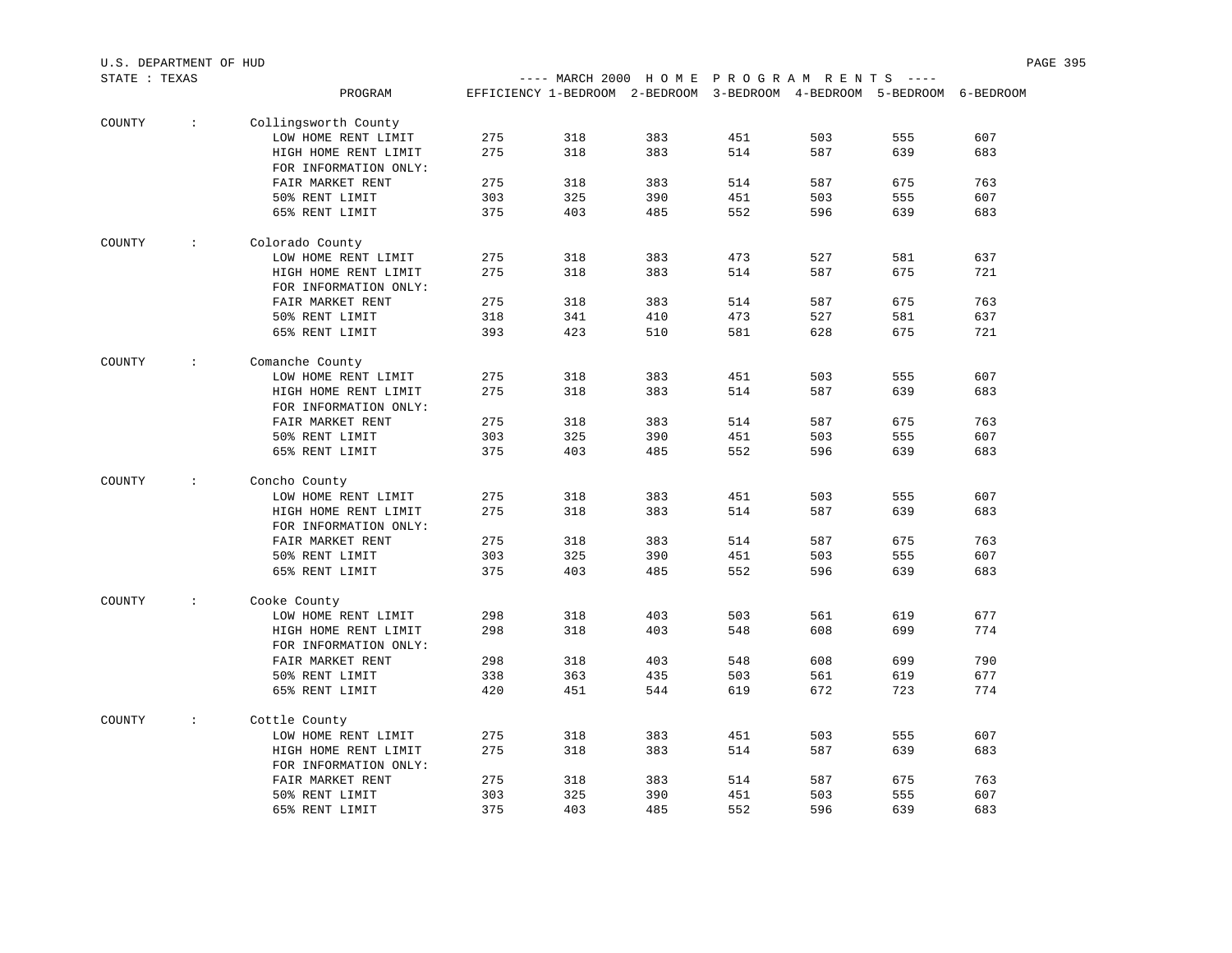| STATE : TEXAS |                         |                       |     |     | ---- MARCH 2000 HOME PROGRAM RENTS ----                                |     |     |     |     |
|---------------|-------------------------|-----------------------|-----|-----|------------------------------------------------------------------------|-----|-----|-----|-----|
|               |                         | PROGRAM               |     |     | EFFICIENCY 1-BEDROOM 2-BEDROOM 3-BEDROOM 4-BEDROOM 5-BEDROOM 6-BEDROOM |     |     |     |     |
| COUNTY        | $\sim 10$               | Crane County          |     |     |                                                                        |     |     |     |     |
|               |                         | LOW HOME RENT LIMIT   | 275 | 318 | 383                                                                    | 478 | 533 | 588 | 644 |
|               |                         | HIGH HOME RENT LIMIT  | 275 | 318 | 383                                                                    | 514 | 587 | 675 | 730 |
|               |                         | FOR INFORMATION ONLY: |     |     |                                                                        |     |     |     |     |
|               |                         | FAIR MARKET RENT      | 275 | 318 | 383                                                                    | 514 | 587 | 675 | 763 |
|               |                         | 50% RENT LIMIT        | 322 | 345 | 413                                                                    | 478 | 533 | 588 | 644 |
|               |                         | 65% RENT LIMIT        | 398 | 428 | 516                                                                    | 587 | 636 | 683 | 730 |
| COUNTY        | $\sim 100$              | Crockett County       |     |     |                                                                        |     |     |     |     |
|               |                         | LOW HOME RENT LIMIT   | 275 | 318 | 383                                                                    | 451 | 503 | 555 | 607 |
|               |                         | HIGH HOME RENT LIMIT  | 275 | 318 | 383                                                                    | 514 | 587 | 639 | 683 |
|               |                         | FOR INFORMATION ONLY: |     |     |                                                                        |     |     |     |     |
|               |                         | FAIR MARKET RENT      | 275 | 318 | 383                                                                    | 514 | 587 | 675 | 763 |
|               |                         | 50% RENT LIMIT        | 303 | 325 | 390                                                                    | 451 | 503 | 555 | 607 |
|               |                         | 65% RENT LIMIT        | 375 | 403 | 485                                                                    | 552 | 596 | 639 | 683 |
| COUNTY        | $\sim 100$              | Crosby County         |     |     |                                                                        |     |     |     |     |
|               |                         | LOW HOME RENT LIMIT   | 275 | 318 | 383                                                                    | 451 | 503 | 555 | 607 |
|               |                         | HIGH HOME RENT LIMIT  | 275 | 318 | 383                                                                    | 514 | 587 | 639 | 683 |
|               |                         | FOR INFORMATION ONLY: |     |     |                                                                        |     |     |     |     |
|               |                         | FAIR MARKET RENT      | 275 | 318 | 383                                                                    | 514 | 587 | 675 | 763 |
|               |                         | 50% RENT LIMIT        | 303 | 325 | 390                                                                    | 451 | 503 | 555 | 607 |
|               |                         | 65% RENT LIMIT        | 375 | 403 | 485                                                                    | 552 | 596 | 639 | 683 |
| COUNTY        | $\sim 100$ km s $^{-1}$ | Culberson County      |     |     |                                                                        |     |     |     |     |
|               |                         | LOW HOME RENT LIMIT   | 275 | 318 | 383                                                                    | 451 | 503 | 555 | 607 |
|               |                         | HIGH HOME RENT LIMIT  | 275 | 318 | 383                                                                    | 514 | 587 | 639 | 683 |
|               |                         | FOR INFORMATION ONLY: |     |     |                                                                        |     |     |     |     |
|               |                         | FAIR MARKET RENT      | 275 | 318 | 383                                                                    | 514 | 587 | 675 | 763 |
|               |                         | 50% RENT LIMIT        | 303 | 325 | 390                                                                    | 451 | 503 | 555 | 607 |
|               |                         | 65% RENT LIMIT        | 375 | 403 | 485                                                                    | 552 | 596 | 639 | 683 |
| COUNTY        | $\sim 100$ km s $^{-1}$ | Dallam County         |     |     |                                                                        |     |     |     |     |
|               |                         | LOW HOME RENT LIMIT   | 275 | 318 | 383                                                                    | 451 | 503 | 555 | 607 |
|               |                         | HIGH HOME RENT LIMIT  | 275 | 318 | 383                                                                    | 514 | 587 | 639 | 683 |
|               |                         | FOR INFORMATION ONLY: |     |     |                                                                        |     |     |     |     |
|               |                         | FAIR MARKET RENT      | 275 | 318 | 383                                                                    | 514 | 587 | 675 | 763 |
|               |                         | 50% RENT LIMIT        | 303 | 325 | 390                                                                    | 451 | 503 | 555 | 607 |
|               |                         | 65% RENT LIMIT        | 375 | 403 | 485                                                                    | 552 | 596 | 639 | 683 |
| COUNTY        | $\sim$ 1.000 $\pm$      | Dawson County         |     |     |                                                                        |     |     |     |     |
|               |                         | LOW HOME RENT LIMIT   | 275 | 318 | 383                                                                    | 451 | 503 | 555 | 607 |
|               |                         | HIGH HOME RENT LIMIT  | 275 | 318 | 383                                                                    | 514 | 587 | 639 | 683 |
|               |                         | FOR INFORMATION ONLY: |     |     |                                                                        |     |     |     |     |
|               |                         | FAIR MARKET RENT      | 275 | 318 | 383                                                                    | 514 | 587 | 675 | 763 |
|               |                         | 50% RENT LIMIT        | 303 | 325 | 390                                                                    | 451 | 503 | 555 | 607 |
|               |                         | 65% RENT LIMIT        | 375 | 403 | 485                                                                    | 552 | 596 | 639 | 683 |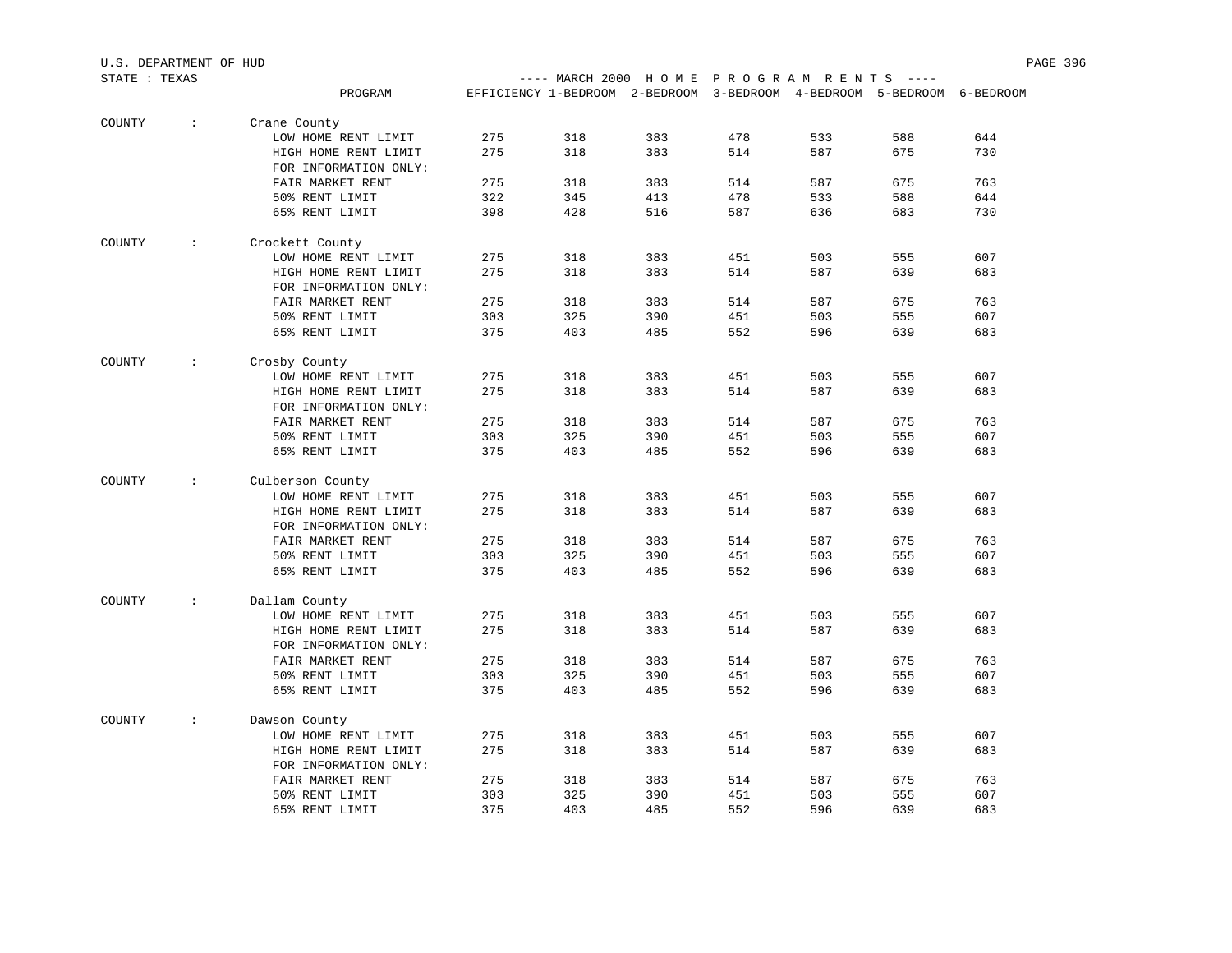| U.S. DEPARTMENT OF HUD |                        |                       |     |                                                                        |     |     |     |     |     | PAGE 397 |
|------------------------|------------------------|-----------------------|-----|------------------------------------------------------------------------|-----|-----|-----|-----|-----|----------|
| STATE : TEXAS          |                        |                       |     | ---- MARCH 2000 HOME PROGRAM RENTS ----                                |     |     |     |     |     |          |
|                        |                        | PROGRAM               |     | EFFICIENCY 1-BEDROOM 2-BEDROOM 3-BEDROOM 4-BEDROOM 5-BEDROOM 6-BEDROOM |     |     |     |     |     |          |
| COUNTY                 | $\sim$                 | Deaf Smith County     |     |                                                                        |     |     |     |     |     |          |
|                        |                        | LOW HOME RENT LIMIT   | 275 | 318                                                                    | 383 | 456 | 508 | 561 | 614 |          |
|                        |                        | HIGH HOME RENT LIMIT  | 275 | 318                                                                    | 383 | 514 | 596 | 648 | 692 |          |
|                        |                        | FOR INFORMATION ONLY: |     |                                                                        |     |     |     |     |     |          |
|                        |                        | FAIR MARKET RENT      | 275 | 318                                                                    | 383 | 514 | 596 | 685 | 774 |          |
|                        |                        | 50% RENT LIMIT        | 307 | 329                                                                    | 395 | 456 | 508 | 561 | 614 |          |
|                        |                        | 65% RENT LIMIT        | 378 | 407                                                                    | 491 | 559 | 603 | 648 | 692 |          |
| COUNTY                 | $\div$                 | Delta County          |     |                                                                        |     |     |     |     |     |          |
|                        |                        | LOW HOME RENT LIMIT   | 275 | 329                                                                    | 383 | 478 | 533 | 588 | 644 |          |
|                        |                        | HIGH HOME RENT LIMIT  | 275 | 329                                                                    | 383 | 514 | 587 | 675 | 730 |          |
|                        |                        | FOR INFORMATION ONLY: |     |                                                                        |     |     |     |     |     |          |
|                        |                        | FAIR MARKET RENT      | 275 | 329                                                                    | 383 | 514 | 587 | 675 | 763 |          |
|                        |                        | 50% RENT LIMIT        | 322 | 345                                                                    | 413 | 478 | 533 | 588 | 644 |          |
|                        |                        | 65% RENT LIMIT        | 398 | 428                                                                    | 516 | 587 | 636 | 683 | 730 |          |
| COUNTY                 | $\sim$                 | DeWitt County         |     |                                                                        |     |     |     |     |     |          |
|                        |                        | LOW HOME RENT LIMIT   | 275 | 318                                                                    | 383 | 462 | 516 | 569 | 623 |          |
|                        |                        | HIGH HOME RENT LIMIT  | 275 | 318                                                                    | 383 | 514 | 587 | 658 | 704 |          |
|                        |                        | FOR INFORMATION ONLY: |     |                                                                        |     |     |     |     |     |          |
|                        |                        | FAIR MARKET RENT      | 275 | 318                                                                    | 383 | 514 | 587 | 675 | 763 |          |
|                        |                        | 50% RENT LIMIT        | 311 | 333                                                                    | 400 | 462 | 516 | 569 | 623 |          |
|                        |                        | 65% RENT LIMIT        | 385 | 413                                                                    | 499 | 567 | 613 | 658 | 704 |          |
|                        |                        |                       |     |                                                                        |     |     |     |     |     |          |
| COUNTY                 | $\ddot{\phantom{a}}$ . | Dickens County        |     |                                                                        |     |     |     |     |     |          |
|                        |                        | LOW HOME RENT LIMIT   | 275 | 318                                                                    | 383 | 451 | 503 | 555 | 607 |          |
|                        |                        | HIGH HOME RENT LIMIT  | 275 | 318                                                                    | 383 | 514 | 587 | 639 | 683 |          |
|                        |                        | FOR INFORMATION ONLY: |     |                                                                        |     |     |     |     |     |          |
|                        |                        | FAIR MARKET RENT      | 275 | 318                                                                    | 383 | 514 | 587 | 675 | 763 |          |
|                        |                        | 50% RENT LIMIT        | 303 | 325                                                                    | 390 | 451 | 503 | 555 | 607 |          |
|                        |                        | 65% RENT LIMIT        | 375 | 403                                                                    | 485 | 552 | 596 | 639 | 683 |          |
| COUNTY                 | $\sim$                 | Dimmit County         |     |                                                                        |     |     |     |     |     |          |
|                        |                        | LOW HOME RENT LIMIT   | 275 | 318                                                                    | 383 | 451 | 503 | 555 | 607 |          |
|                        |                        | HIGH HOME RENT LIMIT  | 275 | 318                                                                    | 383 | 514 | 587 | 639 | 683 |          |
|                        |                        | FOR INFORMATION ONLY: |     |                                                                        |     |     |     |     |     |          |
|                        |                        | FAIR MARKET RENT      | 275 | 318                                                                    | 383 | 514 | 587 | 675 | 763 |          |
|                        |                        | 50% RENT LIMIT        | 303 | 325                                                                    | 390 | 451 | 503 | 555 | 607 |          |
|                        |                        | 65% RENT LIMIT        | 375 | 403                                                                    | 485 | 552 | 596 | 639 | 683 |          |
| COUNTY                 | $\ddot{\phantom{a}}$   | Donley County         |     |                                                                        |     |     |     |     |     |          |
|                        |                        | LOW HOME RENT LIMIT   | 275 | 318                                                                    | 383 | 451 | 503 | 555 | 607 |          |
|                        |                        | HIGH HOME RENT LIMIT  | 275 | 318                                                                    | 383 | 514 | 587 | 639 | 683 |          |
|                        |                        | FOR INFORMATION ONLY: |     |                                                                        |     |     |     |     |     |          |
|                        |                        | FAIR MARKET RENT      | 275 | 318                                                                    | 383 | 514 | 587 | 675 | 763 |          |
|                        |                        | 50% RENT LIMIT        | 303 | 325                                                                    | 390 | 451 | 503 | 555 | 607 |          |
|                        |                        | 65% RENT LIMIT        | 375 | 403                                                                    | 485 | 552 | 596 | 639 | 683 |          |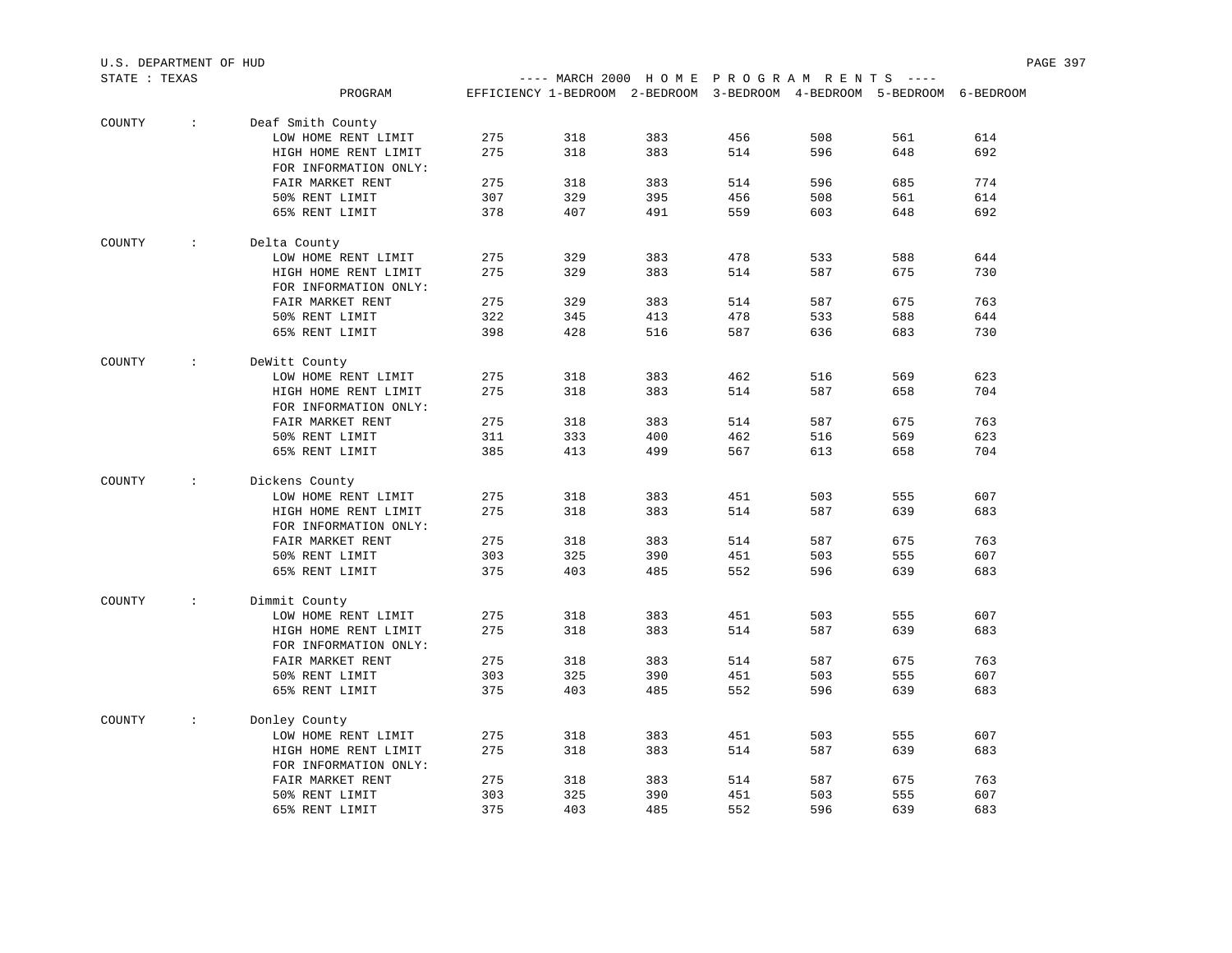| STATE : TEXAS |               |                       |     |     | ---- MARCH 2000 HOME PROGRAM RENTS ----                                |     |     |     |     |
|---------------|---------------|-----------------------|-----|-----|------------------------------------------------------------------------|-----|-----|-----|-----|
|               |               | PROGRAM               |     |     | EFFICIENCY 1-BEDROOM 2-BEDROOM 3-BEDROOM 4-BEDROOM 5-BEDROOM 6-BEDROOM |     |     |     |     |
| COUNTY        | $\sim$        | Duval County          |     |     |                                                                        |     |     |     |     |
|               |               | LOW HOME RENT LIMIT   | 275 | 318 | 383                                                                    | 451 | 503 | 555 | 607 |
|               |               | HIGH HOME RENT LIMIT  | 275 | 318 | 383                                                                    | 514 | 587 | 639 | 683 |
|               |               | FOR INFORMATION ONLY: |     |     |                                                                        |     |     |     |     |
|               |               | FAIR MARKET RENT      | 275 | 318 | 383                                                                    | 514 | 587 | 675 | 763 |
|               |               | 50% RENT LIMIT        | 303 | 325 | 390                                                                    | 451 | 503 | 555 | 607 |
|               |               | 65% RENT LIMIT        | 375 | 403 | 485                                                                    | 552 | 596 | 639 | 683 |
| COUNTY        | $\sim 100$    | Eastland County       |     |     |                                                                        |     |     |     |     |
|               |               | LOW HOME RENT LIMIT   | 275 | 318 | 383                                                                    | 451 | 503 | 555 | 607 |
|               |               | HIGH HOME RENT LIMIT  | 275 | 318 | 383                                                                    | 514 | 587 | 639 | 683 |
|               |               | FOR INFORMATION ONLY: |     |     |                                                                        |     |     |     |     |
|               |               | FAIR MARKET RENT      | 275 | 318 | 383                                                                    | 514 | 587 | 675 | 763 |
|               |               | 50% RENT LIMIT        | 303 | 325 | 390                                                                    | 451 | 503 | 555 | 607 |
|               |               | 65% RENT LIMIT        | 375 | 403 | 485                                                                    | 552 | 596 | 639 | 683 |
| COUNTY        | $\mathcal{L}$ | Edwards County        |     |     |                                                                        |     |     |     |     |
|               |               | LOW HOME RENT LIMIT   | 275 | 318 | 383                                                                    | 451 | 503 | 555 | 607 |
|               |               | HIGH HOME RENT LIMIT  | 275 | 318 | 383                                                                    | 514 | 587 | 639 | 683 |
|               |               | FOR INFORMATION ONLY: |     |     |                                                                        |     |     |     |     |
|               |               | FAIR MARKET RENT      | 275 | 318 | 383                                                                    | 514 | 587 | 675 | 763 |
|               |               | 50% RENT LIMIT        | 303 | 325 | 390                                                                    | 451 | 503 | 555 | 607 |
|               |               | 65% RENT LIMIT        | 375 | 403 | 485                                                                    | 552 | 596 | 639 | 683 |
| COUNTY        | $\mathcal{L}$ | Erath County          |     |     |                                                                        |     |     |     |     |
|               |               | LOW HOME RENT LIMIT   | 285 | 323 | 417                                                                    | 498 | 555 | 613 | 670 |
|               |               | HIGH HOME RENT LIMIT  | 285 | 323 | 417                                                                    | 540 | 587 | 675 | 763 |
|               |               | FOR INFORMATION ONLY: |     |     |                                                                        |     |     |     |     |
|               |               | FAIR MARKET RENT      | 285 | 323 | 417                                                                    | 540 | 587 | 675 | 763 |
|               |               | 50% RENT LIMIT        | 335 | 358 | 431                                                                    | 498 | 555 | 613 | 670 |
|               |               | 65% RENT LIMIT        | 416 | 446 | 538                                                                    | 613 | 665 | 714 | 765 |
| COUNTY        | $\sim$        | Falls County          |     |     |                                                                        |     |     |     |     |
|               |               | LOW HOME RENT LIMIT   | 275 | 318 | 383                                                                    | 451 | 503 | 555 | 607 |
|               |               | HIGH HOME RENT LIMIT  | 275 | 318 | 383                                                                    | 514 | 587 | 639 | 683 |
|               |               | FOR INFORMATION ONLY: |     |     |                                                                        |     |     |     |     |
|               |               | FAIR MARKET RENT      | 275 | 318 | 383                                                                    | 514 | 587 | 675 | 763 |
|               |               | 50% RENT LIMIT        | 303 | 325 | 390                                                                    | 451 | 503 | 555 | 607 |
|               |               | 65% RENT LIMIT        | 375 | 403 | 485                                                                    | 552 | 596 | 639 | 683 |
| COUNTY        | $\sim$        | Fannin County         |     |     |                                                                        |     |     |     |     |
|               |               | LOW HOME RENT LIMIT   | 279 | 318 | 383                                                                    | 478 | 533 | 588 | 644 |
|               |               | HIGH HOME RENT LIMIT  | 279 | 318 | 383                                                                    | 516 | 587 | 675 | 730 |
|               |               | FOR INFORMATION ONLY: |     |     |                                                                        |     |     |     |     |
|               |               | FAIR MARKET RENT      | 279 | 318 | 383                                                                    | 516 | 587 | 675 | 763 |
|               |               | 50% RENT LIMIT        | 322 | 345 | 413                                                                    | 478 | 533 | 588 | 644 |
|               |               | 65% RENT LIMIT        | 398 | 428 | 516                                                                    | 587 | 636 | 683 | 730 |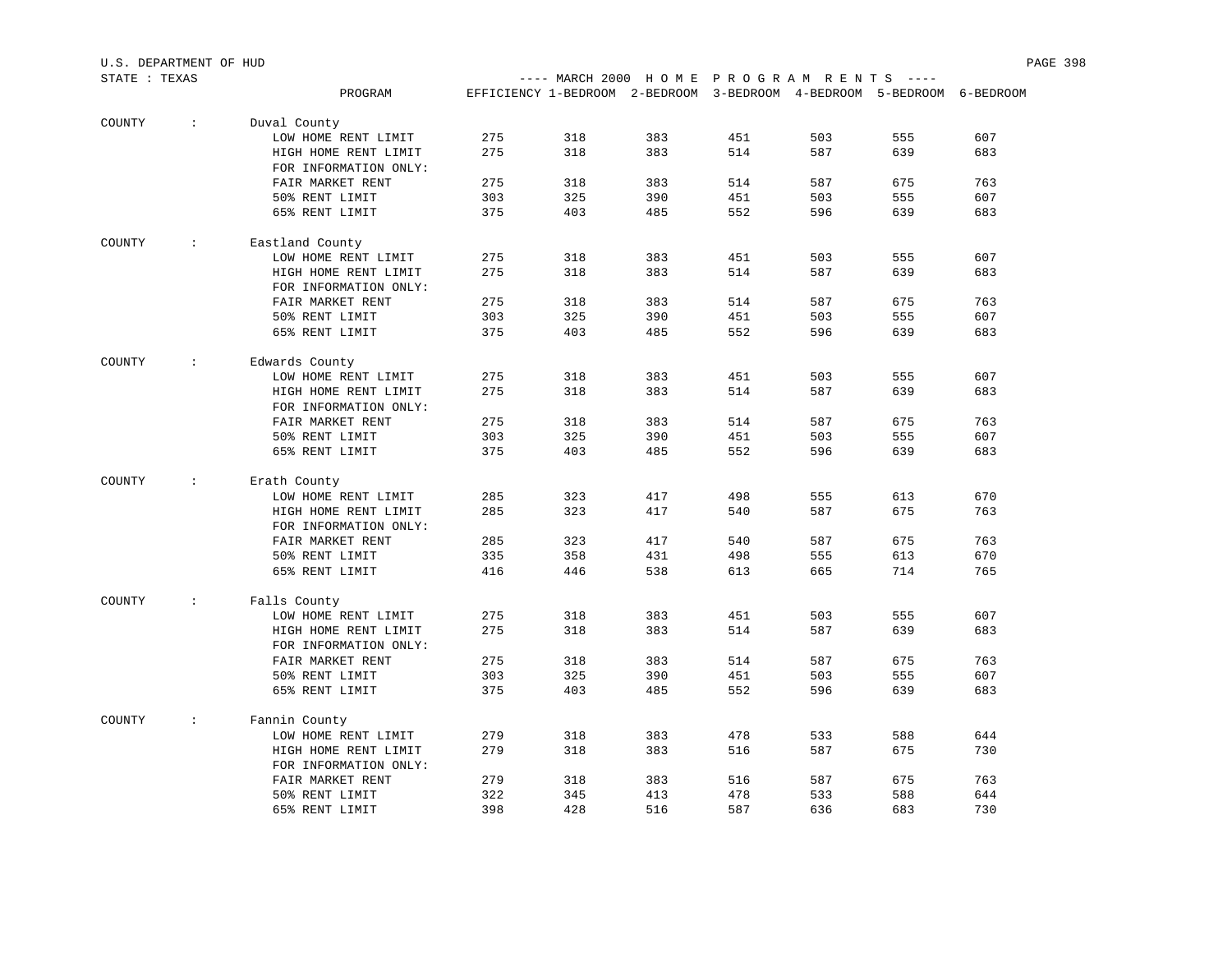| STATE : TEXAS |                      |                       |            | ---- MARCH 2000 HOME PROGRAM RENTS ----                                |            |            |            |            |            |
|---------------|----------------------|-----------------------|------------|------------------------------------------------------------------------|------------|------------|------------|------------|------------|
|               |                      | PROGRAM               |            | EFFICIENCY 1-BEDROOM 2-BEDROOM 3-BEDROOM 4-BEDROOM 5-BEDROOM 6-BEDROOM |            |            |            |            |            |
|               |                      |                       |            |                                                                        |            |            |            |            |            |
| COUNTY        | $\ddot{\phantom{a}}$ | Fayette County        |            |                                                                        |            |            |            |            |            |
|               |                      | LOW HOME RENT LIMIT   | 275        | 318                                                                    | 383        | 478        | 533        | 588        | 644        |
|               |                      | HIGH HOME RENT LIMIT  | 275        | 318                                                                    | 383        | 514        | 587        | 675        | 730        |
|               |                      | FOR INFORMATION ONLY: |            |                                                                        |            |            |            |            |            |
|               |                      | FAIR MARKET RENT      | 275        | 318                                                                    | 383        | 514        | 587        | 675        | 763        |
|               |                      | 50% RENT LIMIT        | 322        | 345                                                                    | 413        | 478        | 533        | 588        | 644        |
|               |                      | 65% RENT LIMIT        | 398        | 428                                                                    | 516        | 587        | 636        | 683        | 730        |
| COUNTY        | $\mathcal{L}$        | Fisher County         |            |                                                                        |            |            |            |            |            |
|               |                      | LOW HOME RENT LIMIT   | 275        | 318                                                                    | 383        | 451        | 503        | 555        | 607        |
|               |                      | HIGH HOME RENT LIMIT  | 275        | 318                                                                    | 383        | 514        | 587        | 639        | 683        |
|               |                      | FOR INFORMATION ONLY: |            |                                                                        |            |            |            |            |            |
|               |                      | FAIR MARKET RENT      | 275        | 318                                                                    | 383        | 514        | 587        | 675        | 763        |
|               |                      |                       | 303        |                                                                        |            |            |            |            |            |
|               |                      | 50% RENT LIMIT        |            | 325                                                                    | 390        | 451        | 503        | 555        | 607        |
|               |                      | 65% RENT LIMIT        | 375        | 403                                                                    | 485        | 552        | 596        | 639        | 683        |
| COUNTY        | $\ddot{\phantom{0}}$ | Floyd County          |            |                                                                        |            |            |            |            |            |
|               |                      | LOW HOME RENT LIMIT   | 275        | 318                                                                    | 383        | 451        | 503        | 555        | 607        |
|               |                      | HIGH HOME RENT LIMIT  | 275        | 318                                                                    | 383        | 514        | 587        | 639        | 683        |
|               |                      | FOR INFORMATION ONLY: |            |                                                                        |            |            |            |            |            |
|               |                      | FAIR MARKET RENT      | 275        | 318                                                                    | 383        | 514        | 587        | 675        | 763        |
|               |                      | 50% RENT LIMIT        | 303        | 325                                                                    | 390        | 451        | 503        | 555        | 607        |
|               |                      | 65% RENT LIMIT        | 375        | 403                                                                    | 485        | 552        | 596        | 639        | 683        |
| COUNTY        | $\mathcal{L}$        | Foard County          |            |                                                                        |            |            |            |            |            |
|               |                      | LOW HOME RENT LIMIT   | 275        | 318                                                                    | 383        | 451        | 503        | 555        | 607        |
|               |                      | HIGH HOME RENT LIMIT  | 275        | 318                                                                    | 383        | 514        | 587        | 639        | 683        |
|               |                      | FOR INFORMATION ONLY: |            |                                                                        |            |            |            |            |            |
|               |                      | FAIR MARKET RENT      | 275        | 318                                                                    | 383        | 514        | 587        | 675        | 763        |
|               |                      |                       |            |                                                                        |            |            |            |            |            |
|               |                      | 50% RENT LIMIT        | 303        | 325                                                                    | 390        | 451        | 503        | 555        | 607        |
|               |                      | 65% RENT LIMIT        | 375        | 403                                                                    | 485        | 552        | 596        | 639        | 683        |
| COUNTY        | $\mathcal{L}$        | Franklin County       |            |                                                                        |            |            |            |            |            |
|               |                      | LOW HOME RENT LIMIT   | 275        | 318                                                                    | 383        | 478        | 533        | 588        | 644        |
|               |                      | HIGH HOME RENT LIMIT  | 275        | 318                                                                    | 383        | 530        | 587        | 675        | 730        |
|               |                      | FOR INFORMATION ONLY: |            |                                                                        |            |            |            |            |            |
|               |                      | FAIR MARKET RENT      | 275        | 318                                                                    | 383        | 530        | 587        | 675        | 763        |
|               |                      | 50% RENT LIMIT        | 322        | 345                                                                    | 413        | 478        | 533        | 588        | 644        |
|               |                      | 65% RENT LIMIT        | 398        | 428                                                                    | 516        | 587        | 636        | 683        | 730        |
| COUNTY        | $\mathcal{L}$        | Freestone County      |            |                                                                        |            |            |            |            |            |
|               |                      | LOW HOME RENT LIMIT   | 275        | 318                                                                    | 383        | 473        | 527        | 581        | 637        |
|               |                      | HIGH HOME RENT LIMIT  | 275        | 318                                                                    | 383        | 514        | 587        | 675        | 721        |
|               |                      | FOR INFORMATION ONLY: |            |                                                                        |            |            |            |            |            |
|               |                      | FAIR MARKET RENT      | 275        |                                                                        | 383        | 514        | 587        | 675        | 763        |
|               |                      |                       |            | 318                                                                    |            |            |            |            |            |
|               |                      | 50% RENT LIMIT        | 318<br>393 | 341<br>423                                                             | 410<br>510 | 473<br>581 | 527<br>628 | 581<br>675 | 637<br>721 |
|               |                      | 65% RENT LIMIT        |            |                                                                        |            |            |            |            |            |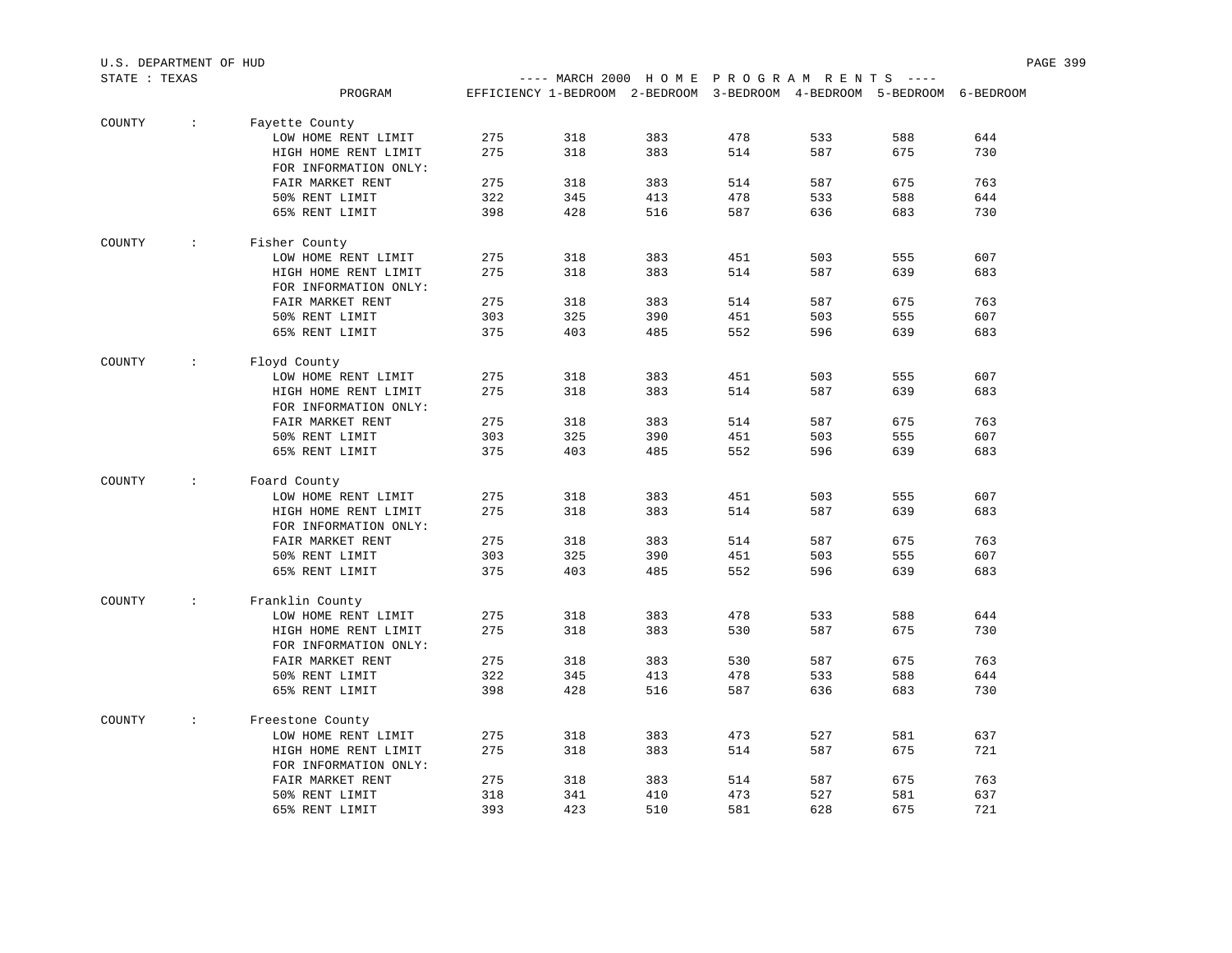| STATE : TEXAS |                      |                                      |     |     | ---- MARCH 2000 HOME PROGRAM RENTS ----                                |     |     |     |     |
|---------------|----------------------|--------------------------------------|-----|-----|------------------------------------------------------------------------|-----|-----|-----|-----|
|               |                      | PROGRAM                              |     |     | EFFICIENCY 1-BEDROOM 2-BEDROOM 3-BEDROOM 4-BEDROOM 5-BEDROOM 6-BEDROOM |     |     |     |     |
|               |                      |                                      |     |     |                                                                        |     |     |     |     |
| COUNTY        | $\cdot$ :            | Frio County                          |     |     |                                                                        |     |     |     |     |
|               |                      | LOW HOME RENT LIMIT                  | 275 | 318 | 383                                                                    | 451 | 503 | 555 | 607 |
|               |                      | HIGH HOME RENT LIMIT                 | 275 | 318 | 383                                                                    | 514 | 587 | 639 | 683 |
|               |                      | FOR INFORMATION ONLY:                |     |     |                                                                        |     |     |     |     |
|               |                      | FAIR MARKET RENT                     | 275 | 318 | 383                                                                    | 514 | 587 | 675 | 763 |
|               |                      | 50% RENT LIMIT                       | 303 | 325 | 390                                                                    | 451 | 503 | 555 | 607 |
|               |                      | 65% RENT LIMIT                       | 375 | 403 | 485                                                                    | 552 | 596 | 639 | 683 |
| COUNTY        | $\cdot$              | Gaines County                        |     |     |                                                                        |     |     |     |     |
|               |                      | LOW HOME RENT LIMIT                  | 281 | 318 | 383                                                                    | 451 | 503 | 555 | 607 |
|               |                      | HIGH HOME RENT LIMIT                 | 281 | 318 | 383                                                                    | 514 | 587 | 639 | 683 |
|               |                      | FOR INFORMATION ONLY:                |     |     |                                                                        |     |     |     |     |
|               |                      | FAIR MARKET RENT                     | 281 | 318 | 383                                                                    | 514 | 587 | 675 | 763 |
|               |                      | 50% RENT LIMIT                       | 303 | 325 | 390                                                                    | 451 | 503 | 555 | 607 |
|               |                      | 65% RENT LIMIT                       | 375 | 403 | 485                                                                    | 552 | 596 | 639 | 683 |
|               |                      |                                      |     |     |                                                                        |     |     |     |     |
| COUNTY        | $\cdot$ :            | Garza County                         |     |     |                                                                        |     |     |     |     |
|               |                      | LOW HOME RENT LIMIT                  | 275 | 318 | 383                                                                    | 451 | 503 | 555 | 607 |
|               |                      | HIGH HOME RENT LIMIT                 | 275 | 318 | 383                                                                    | 514 | 587 | 639 | 683 |
|               |                      | FOR INFORMATION ONLY:                |     |     |                                                                        |     |     |     |     |
|               |                      | FAIR MARKET RENT                     | 275 | 318 | 383                                                                    | 514 | 587 | 675 | 763 |
|               |                      | 50% RENT LIMIT                       | 303 | 325 | 390                                                                    | 451 | 503 | 555 | 607 |
|               |                      | 65% RENT LIMIT                       | 375 | 403 | 485                                                                    | 552 | 596 | 639 | 683 |
| COUNTY        | $\mathbb{R}^n$       | Gillespie County                     |     |     |                                                                        |     |     |     |     |
|               |                      | LOW HOME RENT LIMIT                  | 275 | 346 | 449                                                                    | 550 | 613 | 676 | 740 |
|               |                      | HIGH HOME RENT LIMIT                 | 275 | 346 | 449                                                                    | 617 | 629 | 723 | 817 |
|               |                      | FOR INFORMATION ONLY:                |     |     |                                                                        |     |     |     |     |
|               |                      | FAIR MARKET RENT                     | 275 | 346 | 449                                                                    | 617 | 629 | 723 | 817 |
|               |                      | 50% RENT LIMIT                       | 370 | 396 | 476                                                                    | 550 | 613 | 676 | 740 |
|               |                      | 65% RENT LIMIT                       | 461 | 495 | 596                                                                    | 681 | 740 | 798 | 856 |
|               |                      |                                      |     |     |                                                                        |     |     |     |     |
| COUNTY        | $\sim$               | Glasscock County                     |     |     |                                                                        |     |     |     |     |
|               |                      | LOW HOME RENT LIMIT                  | 275 | 318 | 383                                                                    | 478 | 533 | 588 | 644 |
|               |                      | HIGH HOME RENT LIMIT                 | 275 | 318 | 383                                                                    | 514 | 587 | 675 | 730 |
|               |                      | FOR INFORMATION ONLY:                |     |     |                                                                        |     |     |     |     |
|               |                      | FAIR MARKET RENT                     | 275 | 318 | 383                                                                    | 514 | 587 | 675 | 763 |
|               |                      | 50% RENT LIMIT                       | 322 | 345 | 413                                                                    | 478 | 533 | 588 | 644 |
|               |                      | 65% RENT LIMIT                       | 398 | 428 | 516                                                                    | 587 | 636 | 683 | 730 |
| COUNTY        | $\ddot{\phantom{a}}$ |                                      |     |     |                                                                        |     |     |     |     |
|               |                      | Goliad County<br>LOW HOME RENT LIMIT | 275 | 318 | 383                                                                    | 451 | 503 | 555 | 607 |
|               |                      | HIGH HOME RENT LIMIT                 | 275 | 318 | 383                                                                    | 514 | 587 | 639 | 683 |
|               |                      | FOR INFORMATION ONLY:                |     |     |                                                                        |     |     |     |     |
|               |                      | FAIR MARKET RENT                     | 275 | 318 | 383                                                                    | 514 | 587 | 675 | 763 |
|               |                      | 50% RENT LIMIT                       | 303 | 325 | 390                                                                    | 451 | 503 | 555 | 607 |
|               |                      | 65% RENT LIMIT                       | 375 | 403 | 485                                                                    | 552 | 596 | 639 | 683 |
|               |                      |                                      |     |     |                                                                        |     |     |     |     |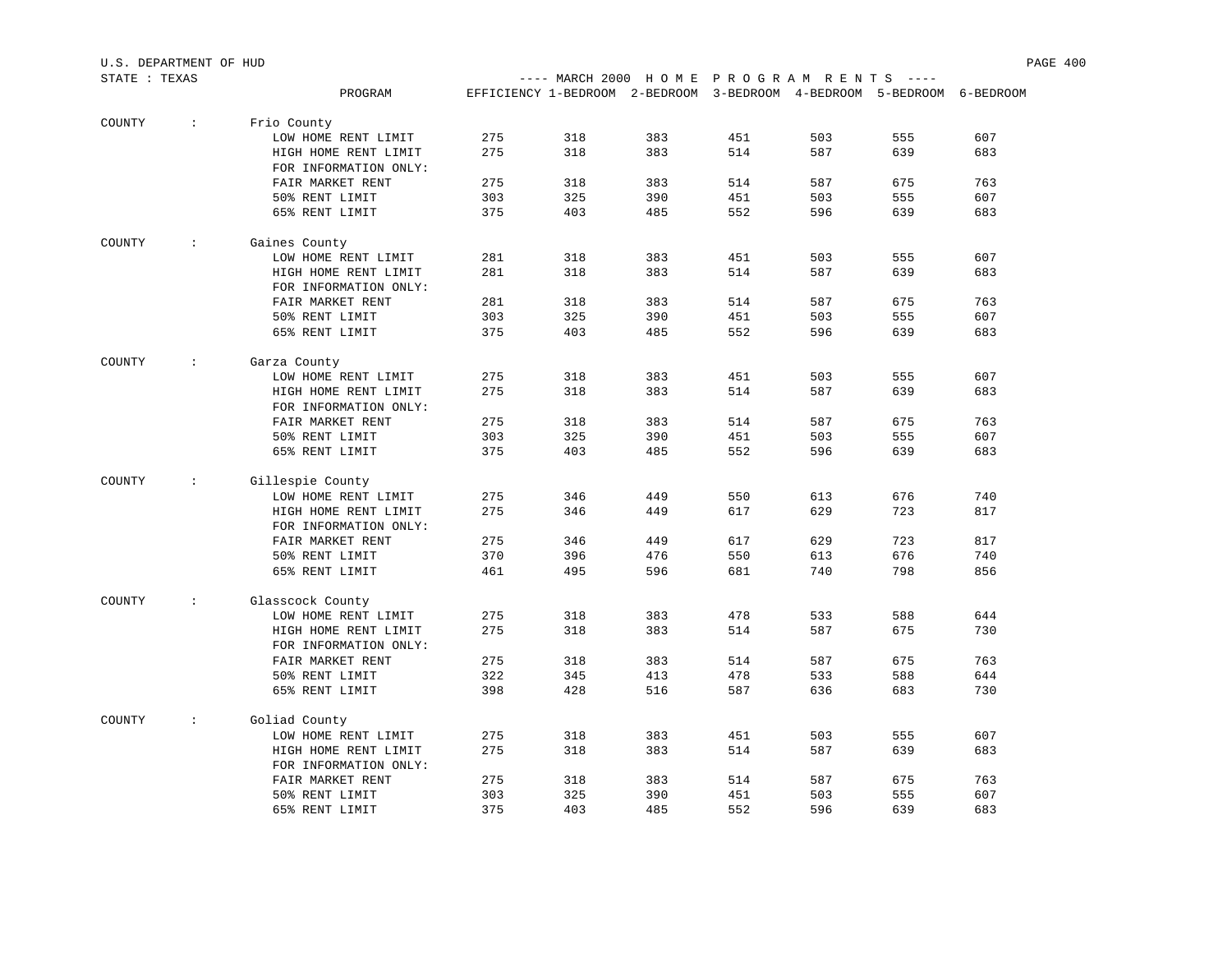| STATE : TEXAS |             |                       |     |     | ---- MARCH 2000 HOME PROGRAM RENTS ----                                |     |     |     |     |
|---------------|-------------|-----------------------|-----|-----|------------------------------------------------------------------------|-----|-----|-----|-----|
|               |             | PROGRAM               |     |     | EFFICIENCY 1-BEDROOM 2-BEDROOM 3-BEDROOM 4-BEDROOM 5-BEDROOM 6-BEDROOM |     |     |     |     |
| COUNTY        | $\sim 10$   | Gonzales County       |     |     |                                                                        |     |     |     |     |
|               |             | LOW HOME RENT LIMIT   | 275 | 318 | 383                                                                    | 451 | 503 | 555 | 607 |
|               |             | HIGH HOME RENT LIMIT  | 275 | 318 | 383                                                                    | 514 | 587 | 639 | 683 |
|               |             | FOR INFORMATION ONLY: |     |     |                                                                        |     |     |     |     |
|               |             | FAIR MARKET RENT      | 275 | 318 | 383                                                                    | 514 | 587 | 675 | 763 |
|               |             | 50% RENT LIMIT        | 303 | 325 | 390                                                                    | 451 | 503 | 555 | 607 |
|               |             | 65% RENT LIMIT        | 375 | 403 | 485                                                                    | 552 | 596 | 639 | 683 |
| COUNTY        | $\sim 1000$ | Gray County           |     |     |                                                                        |     |     |     |     |
|               |             | LOW HOME RENT LIMIT   | 301 | 318 | 408                                                                    | 509 | 568 | 626 | 686 |
|               |             | HIGH HOME RENT LIMIT  | 301 | 318 | 408                                                                    | 514 | 606 | 696 | 786 |
|               |             | FOR INFORMATION ONLY: |     |     |                                                                        |     |     |     |     |
|               |             | FAIR MARKET RENT      | 301 | 318 | 408                                                                    | 514 | 606 | 696 | 787 |
|               |             | 50% RENT LIMIT        | 342 | 367 | 441                                                                    | 509 | 568 | 626 | 686 |
|               |             | 65% RENT LIMIT        | 426 | 458 | 551                                                                    | 628 | 681 | 733 | 786 |
| COUNTY        | $\sim$      | Grimes County         |     |     |                                                                        |     |     |     |     |
|               |             | LOW HOME RENT LIMIT   | 275 | 318 | 383                                                                    | 478 | 533 | 588 | 644 |
|               |             | HIGH HOME RENT LIMIT  | 275 | 318 | 383                                                                    | 518 | 611 | 683 | 730 |
|               |             | FOR INFORMATION ONLY: |     |     |                                                                        |     |     |     |     |
|               |             | FAIR MARKET RENT      | 275 | 318 | 383                                                                    | 518 | 611 | 702 | 794 |
|               |             | 50% RENT LIMIT        | 322 | 345 | 413                                                                    | 478 | 533 | 588 | 644 |
|               |             | 65% RENT LIMIT        | 398 | 428 | 516                                                                    | 587 | 636 | 683 | 730 |
| COUNTY        | $\sim$      | Hale County           |     |     |                                                                        |     |     |     |     |
|               |             | LOW HOME RENT LIMIT   | 275 | 318 | 383                                                                    | 469 | 523 | 578 | 631 |
|               |             | HIGH HOME RENT LIMIT  | 275 | 318 | 383                                                                    | 514 | 587 | 668 | 714 |
|               |             | FOR INFORMATION ONLY: |     |     |                                                                        |     |     |     |     |
|               |             | FAIR MARKET RENT      | 275 | 318 | 383                                                                    | 514 | 587 | 675 | 763 |
|               |             | 50% RENT LIMIT        | 316 | 338 | 406                                                                    | 469 | 523 | 578 | 631 |
|               |             | 65% RENT LIMIT        | 390 | 419 | 505                                                                    | 576 | 622 | 668 | 714 |
| COUNTY        | $\sim$      | Hall County           |     |     |                                                                        |     |     |     |     |
|               |             | LOW HOME RENT LIMIT   | 275 | 318 | 383                                                                    | 451 | 503 | 555 | 607 |
|               |             | HIGH HOME RENT LIMIT  | 275 | 318 | 383                                                                    | 514 | 587 | 639 | 683 |
|               |             | FOR INFORMATION ONLY: |     |     |                                                                        |     |     |     |     |
|               |             | FAIR MARKET RENT      | 275 | 318 | 383                                                                    | 514 | 587 | 675 | 763 |
|               |             | 50% RENT LIMIT        | 303 | 325 | 390                                                                    | 451 | 503 | 555 | 607 |
|               |             | 65% RENT LIMIT        | 375 | 403 | 485                                                                    | 552 | 596 | 639 | 683 |
| COUNTY        | $\sim$      | Hamilton County       |     |     |                                                                        |     |     |     |     |
|               |             | LOW HOME RENT LIMIT   | 275 | 318 | 383                                                                    | 451 | 503 | 555 | 607 |
|               |             | HIGH HOME RENT LIMIT  | 275 | 318 | 383                                                                    | 514 | 587 | 639 | 683 |
|               |             | FOR INFORMATION ONLY: |     |     |                                                                        |     |     |     |     |
|               |             | FAIR MARKET RENT      | 275 | 318 | 383                                                                    | 514 | 587 | 675 | 763 |
|               |             | 50% RENT LIMIT        | 303 | 325 | 390                                                                    | 451 | 503 | 555 | 607 |
|               |             | 65% RENT LIMIT        | 375 | 403 | 485                                                                    | 552 | 596 | 639 | 683 |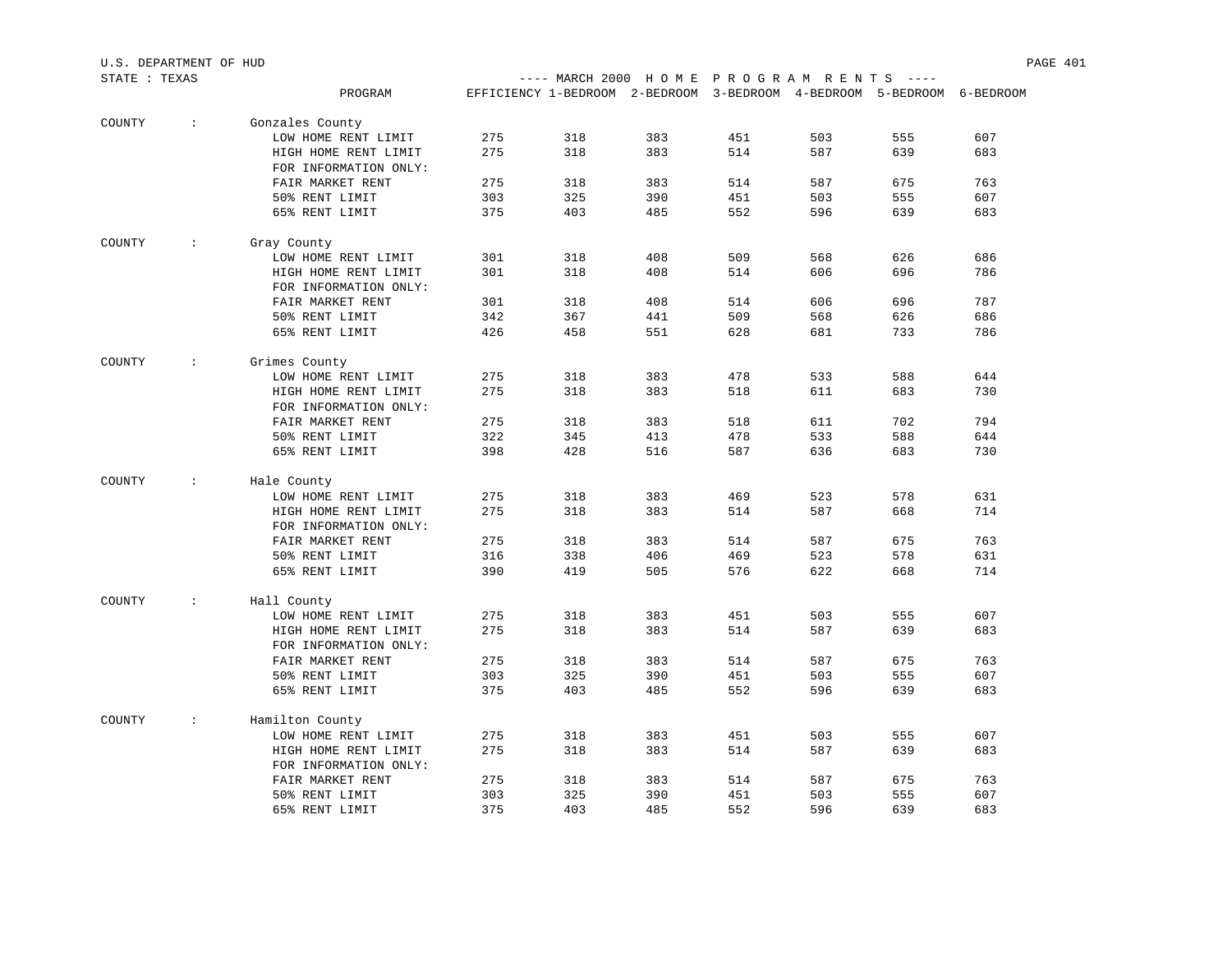| STATE : TEXAS |               |                       |     | ---- MARCH 2000 HOME PROGRAM RENTS ----                                |     |     |     |     |     |
|---------------|---------------|-----------------------|-----|------------------------------------------------------------------------|-----|-----|-----|-----|-----|
|               |               | PROGRAM               |     | EFFICIENCY 1-BEDROOM 2-BEDROOM 3-BEDROOM 4-BEDROOM 5-BEDROOM 6-BEDROOM |     |     |     |     |     |
| COUNTY        | $\div$        | Hansford County       |     |                                                                        |     |     |     |     |     |
|               |               | LOW HOME RENT LIMIT   | 275 | 318                                                                    | 383 | 478 | 533 | 588 | 644 |
|               |               | HIGH HOME RENT LIMIT  | 275 | 318                                                                    | 383 | 514 | 602 | 683 | 730 |
|               |               | FOR INFORMATION ONLY: |     |                                                                        |     |     |     |     |     |
|               |               | FAIR MARKET RENT      | 275 | 318                                                                    | 383 | 514 | 602 | 692 | 782 |
|               |               | 50% RENT LIMIT        | 322 | 345                                                                    | 413 | 478 | 533 | 588 | 644 |
|               |               | 65% RENT LIMIT        | 398 | 428                                                                    | 516 | 587 | 636 | 683 | 730 |
| COUNTY        | $\sim 100$ .  | Hardeman County       |     |                                                                        |     |     |     |     |     |
|               |               | LOW HOME RENT LIMIT   | 275 | 318                                                                    | 383 | 465 | 518 | 573 | 626 |
|               |               | HIGH HOME RENT LIMIT  | 275 | 318                                                                    | 383 | 514 | 587 | 662 | 707 |
|               |               | FOR INFORMATION ONLY: |     |                                                                        |     |     |     |     |     |
|               |               | FAIR MARKET RENT      | 275 | 318                                                                    | 383 | 514 | 587 | 675 | 763 |
|               |               | 50% RENT LIMIT        | 313 | 335                                                                    | 402 | 465 | 518 | 573 | 626 |
|               |               | 65% RENT LIMIT        | 387 | 416                                                                    | 501 | 571 | 617 | 662 | 707 |
| COUNTY        | $\sim 1000$   | Hartley County        |     |                                                                        |     |     |     |     |     |
|               |               | LOW HOME RENT LIMIT   | 275 | 318                                                                    | 383 | 478 | 533 | 588 | 644 |
|               |               | HIGH HOME RENT LIMIT  | 275 | 318                                                                    | 383 | 514 | 587 | 675 | 730 |
|               |               | FOR INFORMATION ONLY: |     |                                                                        |     |     |     |     |     |
|               |               | FAIR MARKET RENT      | 275 | 318                                                                    | 383 | 514 | 587 | 675 | 763 |
|               |               | 50% RENT LIMIT        | 322 | 345                                                                    | 413 | 478 | 533 | 588 | 644 |
|               |               | 65% RENT LIMIT        | 398 | 428                                                                    | 516 | 587 | 636 | 683 | 730 |
| COUNTY        | $\mathcal{L}$ | Haskell County        |     |                                                                        |     |     |     |     |     |
|               |               | LOW HOME RENT LIMIT   | 275 | 318                                                                    | 383 | 478 | 533 | 588 | 644 |
|               |               | HIGH HOME RENT LIMIT  | 275 | 318                                                                    | 383 | 514 | 587 | 675 | 730 |
|               |               | FOR INFORMATION ONLY: |     |                                                                        |     |     |     |     |     |
|               |               | FAIR MARKET RENT      | 275 | 318                                                                    | 383 | 514 | 587 | 675 | 763 |
|               |               | 50% RENT LIMIT        | 322 | 345                                                                    | 413 | 478 | 533 | 588 | 644 |
|               |               | 65% RENT LIMIT        | 398 | 428                                                                    | 516 | 587 | 636 | 683 | 730 |
| COUNTY        | $\mathbf{L}$  | Hemphill County       |     |                                                                        |     |     |     |     |     |
|               |               | LOW HOME RENT LIMIT   | 275 | 354                                                                    | 396 | 493 | 551 | 608 | 665 |
|               |               | HIGH HOME RENT LIMIT  | 275 | 354                                                                    | 396 | 553 | 587 | 675 | 758 |
|               |               | FOR INFORMATION ONLY: |     |                                                                        |     |     |     |     |     |
|               |               | FAIR MARKET RENT      | 275 | 354                                                                    | 396 | 553 | 587 | 675 | 763 |
|               |               | 50% RENT LIMIT        | 332 | 356                                                                    | 427 | 493 | 551 | 608 | 665 |
|               |               | 65% RENT LIMIT        | 412 | 443                                                                    | 534 | 607 | 658 | 708 | 758 |
| COUNTY        | $\mathbf{L}$  | Hill County           |     |                                                                        |     |     |     |     |     |
|               |               | LOW HOME RENT LIMIT   | 275 | 318                                                                    | 383 | 458 | 511 | 565 | 617 |
|               |               | HIGH HOME RENT LIMIT  | 275 | 318                                                                    | 383 | 514 | 587 | 652 | 697 |
|               |               | FOR INFORMATION ONLY: |     |                                                                        |     |     |     |     |     |
|               |               | FAIR MARKET RENT      | 275 | 318                                                                    | 383 | 514 | 587 | 675 | 763 |
|               |               | 50% RENT LIMIT        | 308 | 330                                                                    | 397 | 458 | 511 | 565 | 617 |
|               |               | 65% RENT LIMIT        | 381 | 410                                                                    | 494 | 562 | 607 | 652 | 697 |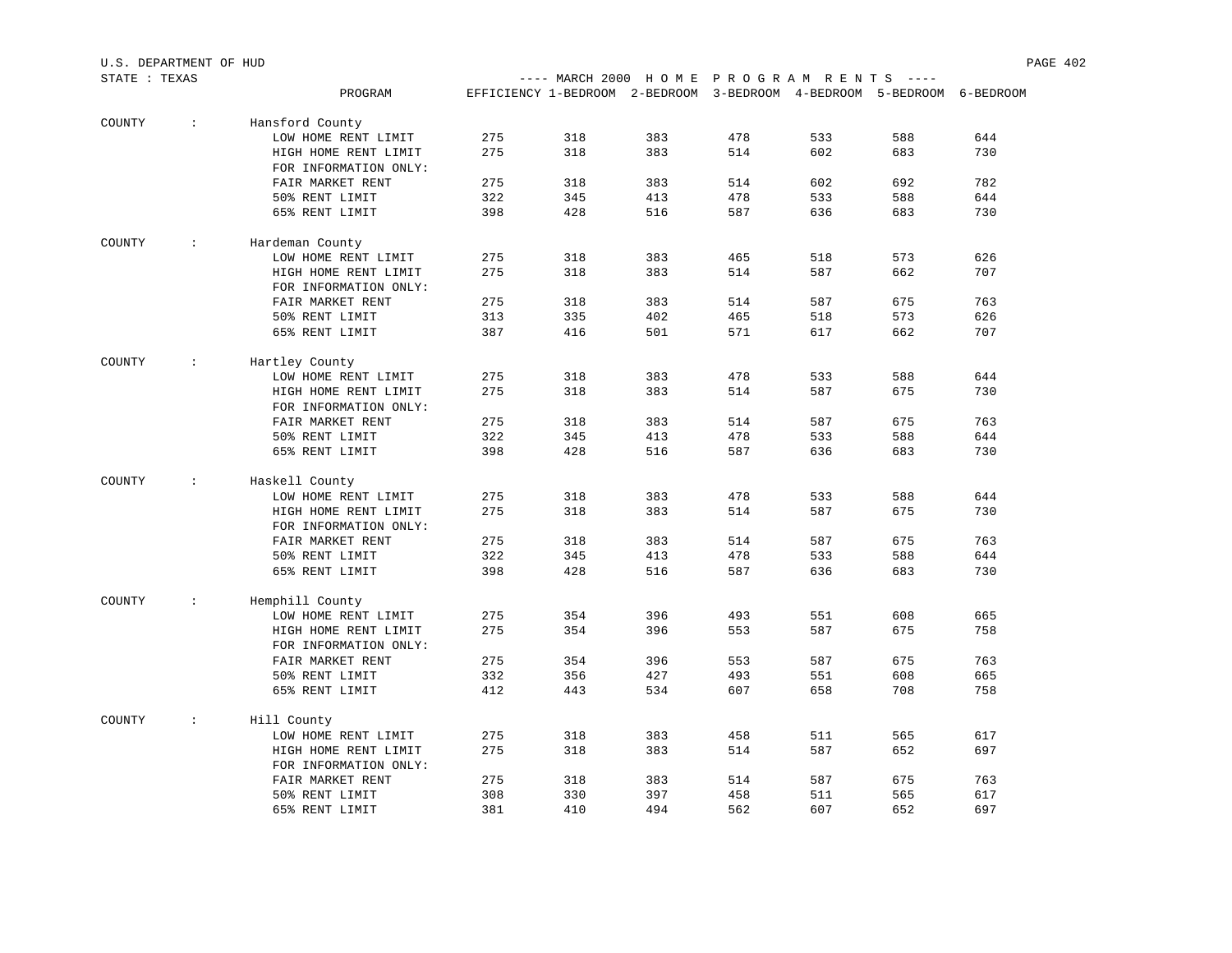| STATE : TEXAS |                      |                                               |     | ---- MARCH 2000 HOME PROGRAM RENTS ----                                |     |     |     |     |     |
|---------------|----------------------|-----------------------------------------------|-----|------------------------------------------------------------------------|-----|-----|-----|-----|-----|
|               |                      | PROGRAM                                       |     | EFFICIENCY 1-BEDROOM 2-BEDROOM 3-BEDROOM 4-BEDROOM 5-BEDROOM 6-BEDROOM |     |     |     |     |     |
|               |                      |                                               |     |                                                                        |     |     |     |     |     |
| COUNTY        | $\sim$               | Hockley County                                |     |                                                                        |     |     |     |     |     |
|               |                      | LOW HOME RENT LIMIT                           | 281 | 328                                                                    | 383 | 478 | 533 | 588 | 644 |
|               |                      | HIGH HOME RENT LIMIT                          | 281 | 328                                                                    | 383 | 519 | 587 | 675 | 730 |
|               |                      | FOR INFORMATION ONLY:                         |     |                                                                        |     |     |     |     |     |
|               |                      | FAIR MARKET RENT                              | 281 | 328                                                                    | 383 | 519 | 587 | 675 | 763 |
|               |                      | 50% RENT LIMIT                                | 322 | 345                                                                    | 413 | 478 | 533 | 588 | 644 |
|               |                      | 65% RENT LIMIT                                | 398 | 428                                                                    | 516 | 587 | 636 | 683 | 730 |
| COUNTY        | $\ddot{\phantom{a}}$ |                                               |     |                                                                        |     |     |     |     |     |
|               |                      | Hopkins County<br>LOW HOME RENT LIMIT         | 310 | 331                                                                    | 398 | 460 | 513 | 566 | 619 |
|               |                      |                                               | 321 | 345                                                                    | 405 | 564 | 608 | 654 | 699 |
|               |                      | HIGH HOME RENT LIMIT<br>FOR INFORMATION ONLY: |     |                                                                        |     |     |     |     |     |
|               |                      | FAIR MARKET RENT                              | 321 | 345                                                                    | 405 | 565 | 608 | 699 | 790 |
|               |                      |                                               |     |                                                                        |     |     |     |     |     |
|               |                      | 50% RENT LIMIT                                | 310 | 331                                                                    | 398 | 460 | 513 | 566 | 619 |
|               |                      | 65% RENT LIMIT                                | 382 | 411                                                                    | 495 | 564 | 610 | 654 | 699 |
| COUNTY        | $\sim$               | Houston County                                |     |                                                                        |     |     |     |     |     |
|               |                      | LOW HOME RENT LIMIT                           | 275 | 318                                                                    | 383 | 451 | 503 | 555 | 607 |
|               |                      | HIGH HOME RENT LIMIT                          | 275 | 318                                                                    | 383 | 514 | 587 | 639 | 683 |
|               |                      | FOR INFORMATION ONLY:                         |     |                                                                        |     |     |     |     |     |
|               |                      | FAIR MARKET RENT                              | 275 | 318                                                                    | 383 | 514 | 587 | 675 | 763 |
|               |                      | 50% RENT LIMIT                                | 303 | 325                                                                    | 390 | 451 | 503 | 555 | 607 |
|               |                      | 65% RENT LIMIT                                | 375 | 403                                                                    | 485 | 552 | 596 | 639 | 683 |
| COUNTY        | $\sim$               | Howard County                                 |     |                                                                        |     |     |     |     |     |
|               |                      | LOW HOME RENT LIMIT                           | 293 | 318                                                                    | 383 | 478 | 533 | 588 | 644 |
|               |                      | HIGH HOME RENT LIMIT                          | 293 | 318                                                                    | 383 | 518 | 587 | 675 | 730 |
|               |                      | FOR INFORMATION ONLY:                         |     |                                                                        |     |     |     |     |     |
|               |                      | FAIR MARKET RENT                              | 293 | 318                                                                    | 383 | 518 | 587 | 675 | 763 |
|               |                      | 50% RENT LIMIT                                | 322 | 345                                                                    | 413 | 478 | 533 | 588 | 644 |
|               |                      | 65% RENT LIMIT                                | 398 | 428                                                                    | 516 | 587 | 636 | 683 | 730 |
|               |                      |                                               |     |                                                                        |     |     |     |     |     |
| COUNTY        | $\ddot{\phantom{0}}$ | Hudspeth County                               |     |                                                                        |     |     |     |     |     |
|               |                      | LOW HOME RENT LIMIT                           | 303 | 325                                                                    | 390 | 451 | 503 | 555 | 607 |
|               |                      | HIGH HOME RENT LIMIT                          | 331 | 374                                                                    | 417 | 524 | 596 | 639 | 683 |
|               |                      | FOR INFORMATION ONLY:                         |     |                                                                        |     |     |     |     |     |
|               |                      | FAIR MARKET RENT                              | 331 | 374                                                                    | 417 | 524 | 688 | 791 | 894 |
|               |                      | 50% RENT LIMIT                                | 303 | 325                                                                    | 390 | 451 | 503 | 555 | 607 |
|               |                      | 65% RENT LIMIT                                | 375 | 403                                                                    | 485 | 552 | 596 | 639 | 683 |
| COUNTY        | $\sim$               | Hutchinson County                             |     |                                                                        |     |     |     |     |     |
|               |                      | LOW HOME RENT LIMIT                           | 275 | 318                                                                    | 396 | 493 | 551 | 608 | 665 |
|               |                      | HIGH HOME RENT LIMIT                          | 275 | 318                                                                    | 396 | 553 | 653 | 708 | 758 |
|               |                      | FOR INFORMATION ONLY:                         |     |                                                                        |     |     |     |     |     |
|               |                      | FAIR MARKET RENT                              | 275 | 318                                                                    | 396 | 553 | 653 | 750 | 848 |
|               |                      | 50% RENT LIMIT                                | 332 | 356                                                                    | 427 | 493 | 551 | 608 | 665 |
|               |                      | 65% RENT LIMIT                                | 412 | 443                                                                    | 534 | 607 | 658 | 708 | 758 |
|               |                      |                                               |     |                                                                        |     |     |     |     |     |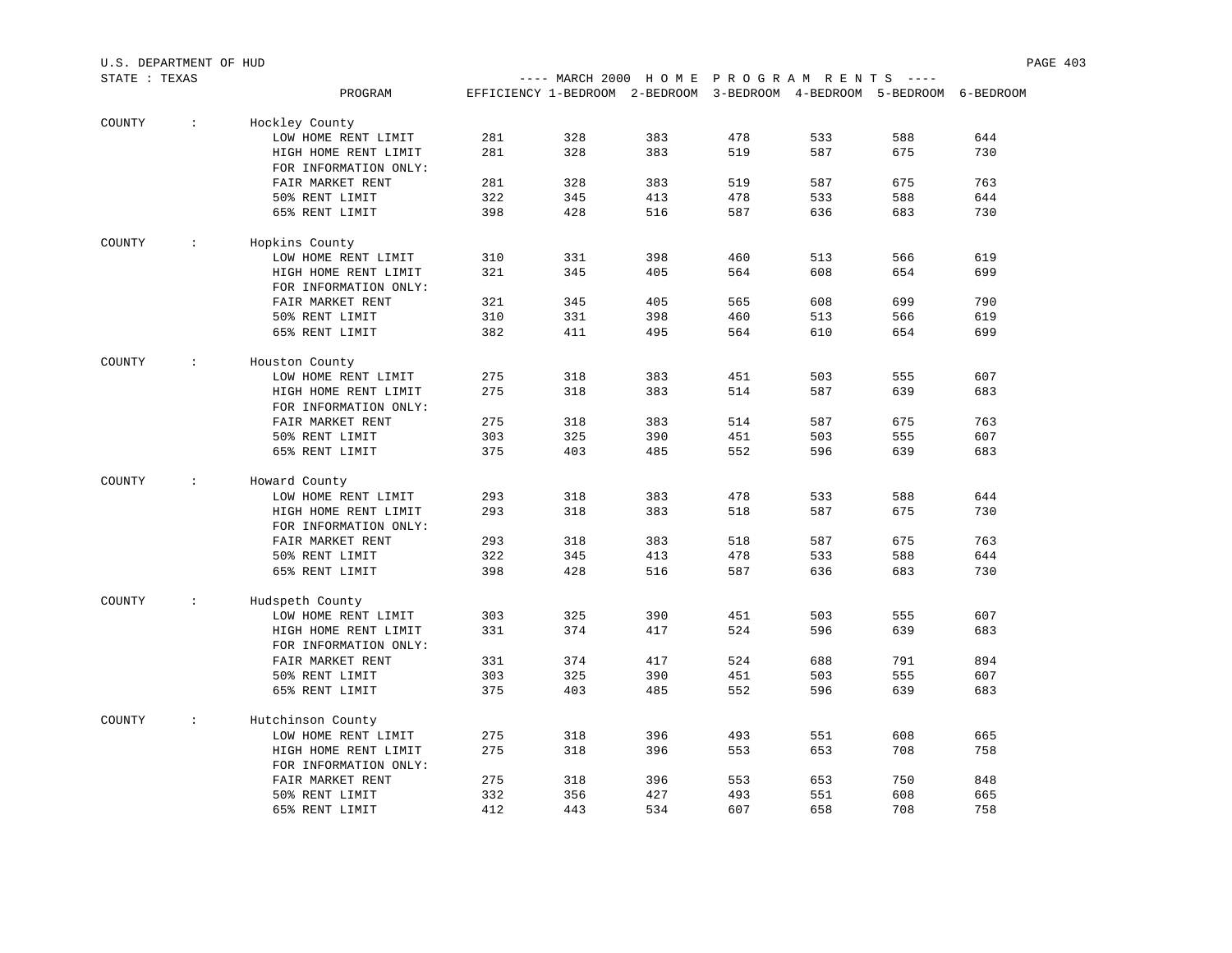| STATE : TEXAS |            |                                               |     |     | ---- MARCH 2000 HOME PROGRAM RENTS ----                                |     |     |     |     |
|---------------|------------|-----------------------------------------------|-----|-----|------------------------------------------------------------------------|-----|-----|-----|-----|
|               |            | PROGRAM                                       |     |     | EFFICIENCY 1-BEDROOM 2-BEDROOM 3-BEDROOM 4-BEDROOM 5-BEDROOM 6-BEDROOM |     |     |     |     |
| COUNTY        | $\sim 10$  | Irion County                                  |     |     |                                                                        |     |     |     |     |
|               |            | LOW HOME RENT LIMIT                           | 275 | 318 | 383                                                                    | 451 | 503 | 555 | 607 |
|               |            | HIGH HOME RENT LIMIT                          | 275 | 318 | 383                                                                    | 514 | 587 | 639 | 683 |
|               |            | FOR INFORMATION ONLY:                         |     |     |                                                                        |     |     |     |     |
|               |            | FAIR MARKET RENT                              | 275 | 318 | 383                                                                    | 514 | 587 | 675 | 763 |
|               |            | 50% RENT LIMIT                                | 303 | 325 | 390                                                                    | 451 | 503 | 555 | 607 |
|               |            | 65% RENT LIMIT                                | 375 | 403 | 485                                                                    | 552 | 596 | 639 | 683 |
| COUNTY        | $\sim 100$ | Jack County                                   |     |     |                                                                        |     |     |     |     |
|               |            | LOW HOME RENT LIMIT                           | 275 | 318 | 383                                                                    | 468 | 522 | 575 | 630 |
|               |            | HIGH HOME RENT LIMIT                          | 275 | 318 | 383                                                                    | 514 | 587 | 666 | 713 |
|               |            | FOR INFORMATION ONLY:                         |     |     |                                                                        |     |     |     |     |
|               |            | FAIR MARKET RENT                              | 275 | 318 | 383                                                                    | 514 | 587 | 675 | 763 |
|               |            | 50% RENT LIMIT                                | 315 | 337 | 405                                                                    | 468 | 522 | 575 | 630 |
|               |            | 65% RENT LIMIT                                | 390 | 418 | 504                                                                    | 574 | 621 | 666 | 713 |
| COUNTY        | $\sim$ 1.1 | Jackson County                                |     |     |                                                                        |     |     |     |     |
|               |            | LOW HOME RENT LIMIT                           | 275 | 319 | 383                                                                    | 478 | 533 | 588 | 644 |
|               |            | HIGH HOME RENT LIMIT                          | 275 | 319 | 383                                                                    | 514 | 587 | 675 | 730 |
|               |            | FOR INFORMATION ONLY:                         |     |     |                                                                        |     |     |     |     |
|               |            | FAIR MARKET RENT                              | 275 | 319 | 383                                                                    | 514 | 587 | 675 | 763 |
|               |            | 50% RENT LIMIT                                | 322 | 345 | 413                                                                    | 478 | 533 | 588 | 644 |
|               |            | 65% RENT LIMIT                                | 398 | 428 | 516                                                                    | 587 | 636 | 683 | 730 |
| COUNTY        | $\sim 100$ | Jasper County                                 |     |     |                                                                        |     |     |     |     |
|               |            | LOW HOME RENT LIMIT                           | 275 | 318 | 391                                                                    | 474 | 528 | 584 | 638 |
|               |            | HIGH HOME RENT LIMIT                          | 275 | 318 | 391                                                                    | 521 | 630 | 676 | 723 |
|               |            | FOR INFORMATION ONLY:                         |     |     |                                                                        |     |     |     |     |
|               |            | FAIR MARKET RENT                              | 275 | 318 | 391                                                                    | 521 | 639 | 734 | 830 |
|               |            | 50% RENT LIMIT                                | 320 | 342 | 411                                                                    | 474 | 528 | 584 | 638 |
|               |            | 65% RENT LIMIT                                | 395 | 425 | 511                                                                    | 582 | 630 | 676 | 723 |
| COUNTY        | $\sim 100$ | Jeff Davis County                             |     |     |                                                                        |     |     |     |     |
|               |            | LOW HOME RENT LIMIT                           | 275 | 318 | 383                                                                    | 451 | 503 | 555 | 607 |
|               |            | HIGH HOME RENT LIMIT                          | 275 | 318 | 383                                                                    | 514 | 587 | 639 | 683 |
|               |            | FOR INFORMATION ONLY:                         |     |     |                                                                        |     |     |     |     |
|               |            | FAIR MARKET RENT                              | 275 | 318 | 383                                                                    | 514 | 587 | 675 | 763 |
|               |            | 50% RENT LIMIT                                | 303 | 325 | 390                                                                    | 451 | 503 | 555 | 607 |
|               |            | 65% RENT LIMIT                                | 375 | 403 | 485                                                                    | 552 | 596 | 639 | 683 |
| COUNTY        | $\sim$ 1.1 | Jim Hogg County                               |     |     |                                                                        |     |     |     |     |
|               |            | LOW HOME RENT LIMIT                           | 275 | 318 | 383                                                                    | 451 | 503 | 555 | 607 |
|               |            | HIGH HOME RENT LIMIT<br>FOR INFORMATION ONLY: | 275 | 318 | 383                                                                    | 514 | 587 | 639 | 683 |
|               |            | FAIR MARKET RENT                              | 275 | 318 | 383                                                                    | 514 | 587 | 675 | 763 |
|               |            | 50% RENT LIMIT                                | 303 | 325 | 390                                                                    | 451 | 503 | 555 | 607 |
|               |            | 65% RENT LIMIT                                | 375 | 403 | 485                                                                    | 552 | 596 | 639 | 683 |
|               |            |                                               |     |     |                                                                        |     |     |     |     |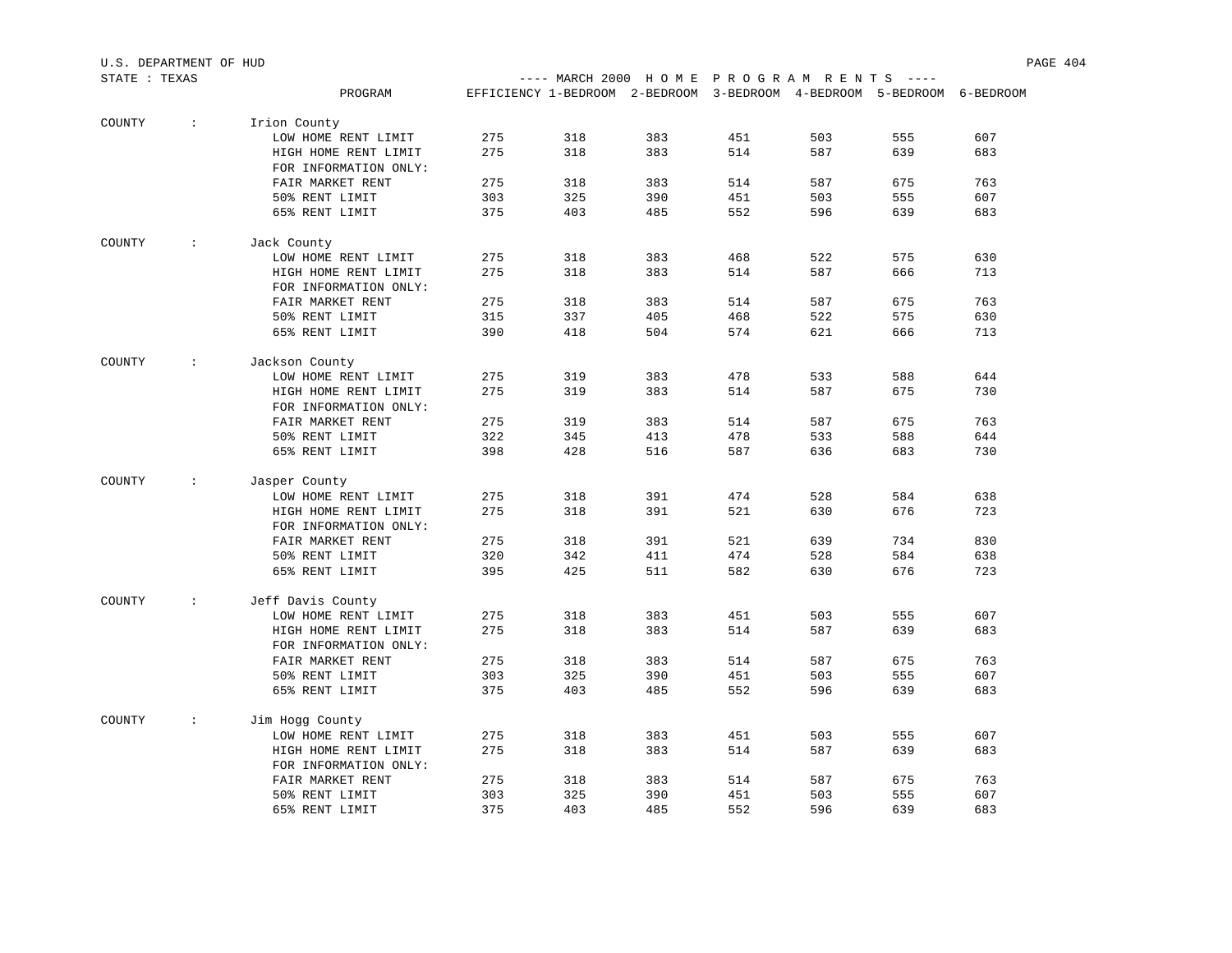| STATE : TEXAS |                      |                       |     | ---- MARCH 2000 HOME PROGRAM RENTS ----                                |     |     |     |     |     |
|---------------|----------------------|-----------------------|-----|------------------------------------------------------------------------|-----|-----|-----|-----|-----|
|               |                      | PROGRAM               |     | EFFICIENCY 1-BEDROOM 2-BEDROOM 3-BEDROOM 4-BEDROOM 5-BEDROOM 6-BEDROOM |     |     |     |     |     |
| COUNTY        | $\ddot{\phantom{a}}$ | Jim Wells County      |     |                                                                        |     |     |     |     |     |
|               |                      | LOW HOME RENT LIMIT   | 275 | 318                                                                    | 383 | 451 | 503 | 555 | 607 |
|               |                      | HIGH HOME RENT LIMIT  | 275 | 318                                                                    | 383 | 514 | 594 | 639 | 683 |
|               |                      | FOR INFORMATION ONLY: |     |                                                                        |     |     |     |     |     |
|               |                      | FAIR MARKET RENT      | 275 | 318                                                                    | 383 | 514 | 594 | 683 | 772 |
|               |                      | 50% RENT LIMIT        | 303 | 325                                                                    | 390 | 451 | 503 | 555 | 607 |
|               |                      | 65% RENT LIMIT        | 375 | 403                                                                    | 485 | 552 | 596 | 639 | 683 |
| COUNTY        | $\sim$               | Jones County          |     |                                                                        |     |     |     |     |     |
|               |                      | LOW HOME RENT LIMIT   | 275 | 318                                                                    | 383 | 456 | 508 | 561 | 614 |
|               |                      | HIGH HOME RENT LIMIT  | 275 | 318                                                                    | 383 | 514 | 587 | 648 | 692 |
|               |                      | FOR INFORMATION ONLY: |     |                                                                        |     |     |     |     |     |
|               |                      | FAIR MARKET RENT      | 275 | 318                                                                    | 383 | 514 | 587 | 675 | 763 |
|               |                      | 50% RENT LIMIT        | 307 | 329                                                                    | 395 | 456 | 508 | 561 | 614 |
|               |                      | 65% RENT LIMIT        | 378 | 407                                                                    | 491 | 559 | 603 | 648 | 692 |
| COUNTY        | $\sim$               | Karnes County         |     |                                                                        |     |     |     |     |     |
|               |                      | LOW HOME RENT LIMIT   | 275 | 318                                                                    | 383 | 451 | 503 | 555 | 607 |
|               |                      | HIGH HOME RENT LIMIT  | 275 | 318                                                                    | 383 | 514 | 587 | 639 | 683 |
|               |                      | FOR INFORMATION ONLY: |     |                                                                        |     |     |     |     |     |
|               |                      | FAIR MARKET RENT      | 275 | 318                                                                    | 383 | 514 | 587 | 675 | 763 |
|               |                      | 50% RENT LIMIT        | 303 | 325                                                                    | 390 | 451 | 503 | 555 | 607 |
|               |                      | 65% RENT LIMIT        | 375 | 403                                                                    | 485 | 552 | 596 | 639 | 683 |
| COUNTY        | $\sim$               | Kendall County        |     |                                                                        |     |     |     |     |     |
|               |                      | LOW HOME RENT LIMIT   | 275 | 401                                                                    | 451 | 563 | 627 | 693 | 757 |
|               |                      | HIGH HOME RENT LIMIT  | 275 | 401                                                                    | 451 | 627 | 741 | 818 | 879 |
|               |                      | FOR INFORMATION ONLY: |     |                                                                        |     |     |     |     |     |
|               |                      | FAIR MARKET RENT      | 275 | 401                                                                    | 451 | 627 | 741 | 852 | 963 |
|               |                      | 50% RENT LIMIT        | 378 | 405                                                                    | 487 | 563 | 627 | 693 | 757 |
|               |                      | 65% RENT LIMIT        | 472 | 507                                                                    | 611 | 697 | 758 | 818 | 879 |
| COUNTY        | $\sim$               | Kenedy County         |     |                                                                        |     |     |     |     |     |
|               |                      | LOW HOME RENT LIMIT   | 275 | 318                                                                    | 383 | 451 | 503 | 555 | 607 |
|               |                      | HIGH HOME RENT LIMIT  | 275 | 318                                                                    | 383 | 514 | 587 | 639 | 683 |
|               |                      | FOR INFORMATION ONLY: |     |                                                                        |     |     |     |     |     |
|               |                      | FAIR MARKET RENT      | 275 | 318                                                                    | 383 | 514 | 587 | 675 | 763 |
|               |                      | 50% RENT LIMIT        | 303 | 325                                                                    | 390 | 451 | 503 | 555 | 607 |
|               |                      | 65% RENT LIMIT        | 375 | 403                                                                    | 485 | 552 | 596 | 639 | 683 |
| COUNTY        | $\sim$               | Kent County           |     |                                                                        |     |     |     |     |     |
|               |                      | LOW HOME RENT LIMIT   | 275 | 318                                                                    | 383 | 451 | 503 | 555 | 607 |
|               |                      | HIGH HOME RENT LIMIT  | 275 | 318                                                                    | 383 | 514 | 587 | 639 | 683 |
|               |                      | FOR INFORMATION ONLY: |     |                                                                        |     |     |     |     |     |
|               |                      | FAIR MARKET RENT      | 275 | 318                                                                    | 383 | 514 | 587 | 675 | 763 |
|               |                      | 50% RENT LIMIT        | 303 | 325                                                                    | 390 | 451 | 503 | 555 | 607 |
|               |                      | 65% RENT LIMIT        | 375 | 403                                                                    | 485 | 552 | 596 | 639 | 683 |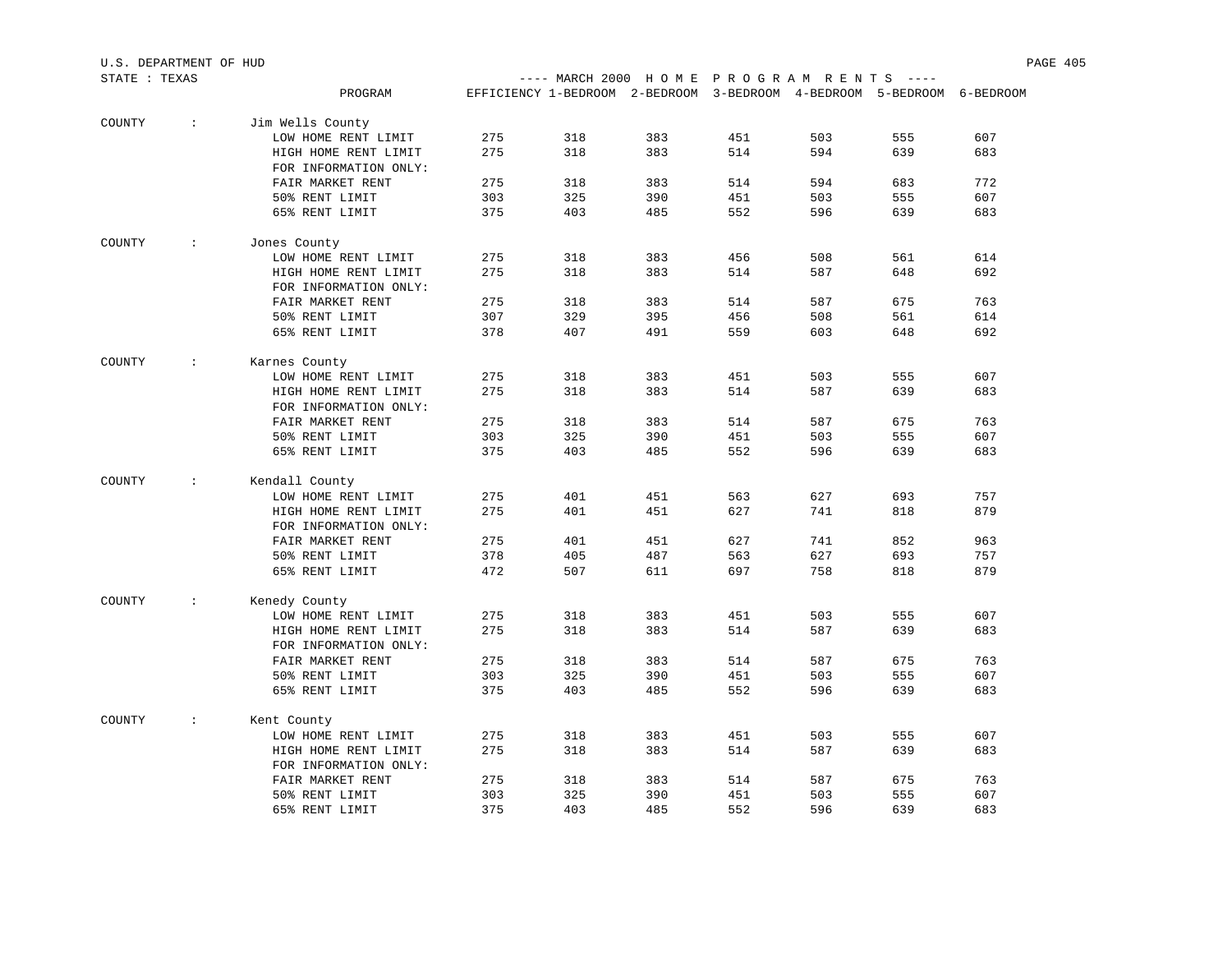| STATE : TEXAS |                          |                                               |     |            | ---- MARCH 2000 HOME PROGRAM RENTS ----                                |            |            |            |     |
|---------------|--------------------------|-----------------------------------------------|-----|------------|------------------------------------------------------------------------|------------|------------|------------|-----|
|               |                          | PROGRAM                                       |     |            | EFFICIENCY 1-BEDROOM 2-BEDROOM 3-BEDROOM 4-BEDROOM 5-BEDROOM 6-BEDROOM |            |            |            |     |
| COUNTY        | $\sim 10$                | Kerr County                                   |     |            |                                                                        |            |            |            |     |
|               |                          | LOW HOME RENT LIMIT                           | 275 | 356        | 445                                                                    | 523        | 583        | 645        | 705 |
|               |                          | HIGH HOME RENT LIMIT                          | 275 | 356        | 445                                                                    | 619        | 702        | 756        | 811 |
|               |                          | FOR INFORMATION ONLY:                         |     |            |                                                                        |            |            |            |     |
|               |                          | FAIR MARKET RENT                              | 275 | 356        | 445                                                                    | 619        | 730        | 839        | 948 |
|               |                          | 50% RENT LIMIT                                | 352 | 377        | 453                                                                    | 523        | 583        | 645        | 705 |
|               |                          | 65% RENT LIMIT                                | 438 | 471        | 566                                                                    | 647        | 702        | 756        | 811 |
| COUNTY        | $\sim 1000$ km s $^{-1}$ | Kimble County                                 |     |            |                                                                        |            |            |            |     |
|               |                          | LOW HOME RENT LIMIT                           | 275 | 318        | 390                                                                    | 451        | 503        | 555        | 607 |
|               |                          | HIGH HOME RENT LIMIT                          | 275 | 318        | 417                                                                    | 523        | 587        | 639        | 683 |
|               |                          | FOR INFORMATION ONLY:                         |     |            |                                                                        |            |            |            |     |
|               |                          | FAIR MARKET RENT                              | 275 | 318        | 417                                                                    | 523        | 587        | 675        | 763 |
|               |                          | 50% RENT LIMIT                                | 303 | 325        | 390                                                                    | 451        | 503        | 555        | 607 |
|               |                          | 65% RENT LIMIT                                | 375 | 403        | 485                                                                    | 552        | 596        | 639        | 683 |
| COUNTY        | $\sim 1000$ km s $^{-1}$ | King County                                   |     |            |                                                                        |            |            |            |     |
|               |                          | LOW HOME RENT LIMIT                           | 275 | 318        | 383                                                                    | 478        | 533        | 588        | 644 |
|               |                          | HIGH HOME RENT LIMIT                          | 275 | 318        | 383                                                                    | 514        | 587        | 675        | 730 |
|               |                          | FOR INFORMATION ONLY:                         |     |            |                                                                        |            |            |            |     |
|               |                          | FAIR MARKET RENT                              | 275 | 318        | 383                                                                    | 514        | 587        | 675        | 763 |
|               |                          | 50% RENT LIMIT                                | 322 | 345        | 413                                                                    | 478        | 533        | 588        | 644 |
|               |                          | 65% RENT LIMIT                                | 398 | 428        | 516                                                                    | 587        | 636        | 683        | 730 |
| COUNTY        | $\sim 100$ M $_{\odot}$  | Kinney County                                 |     |            |                                                                        |            |            |            |     |
|               |                          | LOW HOME RENT LIMIT                           | 275 | 318        | 383                                                                    | 451        | 503        | 555        | 607 |
|               |                          | HIGH HOME RENT LIMIT<br>FOR INFORMATION ONLY: | 275 | 318        | 383                                                                    | 514        | 587        | 639        | 683 |
|               |                          | FAIR MARKET RENT                              | 275 | 318        | 383                                                                    | 514        | 587        | 675        | 763 |
|               |                          | 50% RENT LIMIT                                | 303 | 325        | 390                                                                    | 451        | 503        | 555        | 607 |
|               |                          | 65% RENT LIMIT                                | 375 | 403        | 485                                                                    | 552        | 596        | 639        | 683 |
|               |                          |                                               |     |            |                                                                        |            |            |            |     |
| COUNTY        | <b>Contractor</b>        | Kleberg County<br>LOW HOME RENT LIMIT         | 318 | 341        | 410                                                                    | 473        | 527        | 581        | 637 |
|               |                          | HIGH HOME RENT LIMIT                          | 334 | 346        | 422                                                                    | 581        | 628        | 675        | 721 |
|               |                          | FOR INFORMATION ONLY:                         |     |            |                                                                        |            |            |            |     |
|               |                          | FAIR MARKET RENT                              | 334 | 346        | 422                                                                    | 590        | 694        | 798        | 902 |
|               |                          |                                               | 318 |            | 410                                                                    |            |            |            | 637 |
|               |                          | 50% RENT LIMIT<br>65% RENT LIMIT              | 393 | 341<br>423 | 510                                                                    | 473<br>581 | 527<br>628 | 581<br>675 | 721 |
| COUNTY        | $\sim 100$               | Knox County                                   |     |            |                                                                        |            |            |            |     |
|               |                          | LOW HOME RENT LIMIT                           | 275 | 318        | 383                                                                    | 451        | 503        | 555        | 607 |
|               |                          | HIGH HOME RENT LIMIT                          | 275 | 318        | 383                                                                    | 514        | 587        | 639        | 683 |
|               |                          | FOR INFORMATION ONLY:                         |     |            |                                                                        |            |            |            |     |
|               |                          | FAIR MARKET RENT                              | 275 | 318        | 383                                                                    | 514        | 587        | 675        | 763 |
|               |                          | 50% RENT LIMIT                                | 303 | 325        | 390                                                                    | 451        | 503        | 555        | 607 |
|               |                          | 65% RENT LIMIT                                | 375 | 403        | 485                                                                    | 552        | 596        | 639        | 683 |
|               |                          |                                               |     |            |                                                                        |            |            |            |     |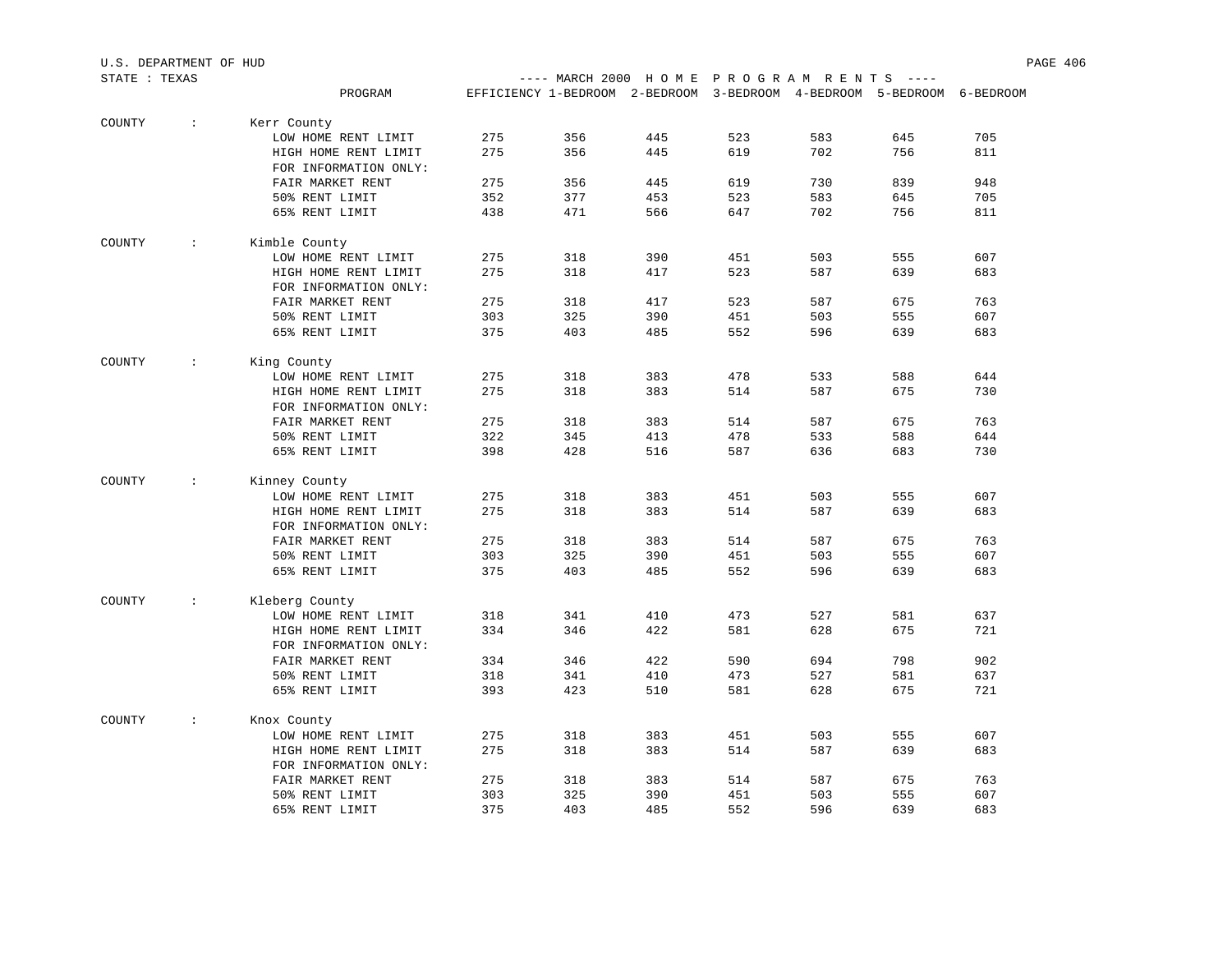| PROGRAM<br>EFFICIENCY 1-BEDROOM 2-BEDROOM 3-BEDROOM 4-BEDROOM 5-BEDROOM 6-BEDROOM<br>COUNTY<br>$\ddot{\phantom{a}}$ .<br>Lamar County<br>673<br>LOW HOME RENT LIMIT<br>275<br>341<br>401<br>500<br>558<br>615<br>769<br>HIGH HOME RENT LIMIT<br>275<br>341<br>401<br>561<br>663<br>719<br>FOR INFORMATION ONLY:<br>401<br>762<br>861<br>FAIR MARKET RENT<br>275<br>341<br>561<br>663<br>500<br>673<br>50% RENT LIMIT<br>337<br>361<br>433<br>558<br>615<br>769<br>65% RENT LIMIT<br>417<br>448<br>540<br>616<br>668<br>719<br>COUNTY<br>Lamb County<br>$\ddot{\phantom{0}}$<br>383<br>607<br>275<br>318<br>451<br>503<br>555<br>LOW HOME RENT LIMIT<br>683<br>275<br>318<br>383<br>514<br>587<br>639<br>HIGH HOME RENT LIMIT<br>FOR INFORMATION ONLY:<br>275<br>383<br>587<br>675<br>763<br>FAIR MARKET RENT<br>318<br>514<br>325<br>390<br>451<br>607<br>50% RENT LIMIT<br>303<br>503<br>555<br>403<br>552<br>683<br>65% RENT LIMIT<br>375<br>485<br>596<br>639<br>COUNTY<br>$\cdot$ :<br>Lampasas County<br>275<br>383<br>478<br>644<br>318<br>533<br>588<br>LOW HOME RENT LIMIT<br>730<br>275<br>318<br>383<br>521<br>615<br>683<br>HIGH HOME RENT LIMIT<br>FOR INFORMATION ONLY:<br>799<br>275<br>318<br>383<br>521<br>615<br>707<br>FAIR MARKET RENT<br>345<br>478<br>644<br>50% RENT LIMIT<br>322<br>413<br>533<br>588<br>428<br>587<br>730<br>65% RENT LIMIT<br>398<br>516<br>636<br>683 | STATE : TEXAS |  |  | ---- MARCH 2000 HOME PROGRAM RENTS ---- |  |  |
|-------------------------------------------------------------------------------------------------------------------------------------------------------------------------------------------------------------------------------------------------------------------------------------------------------------------------------------------------------------------------------------------------------------------------------------------------------------------------------------------------------------------------------------------------------------------------------------------------------------------------------------------------------------------------------------------------------------------------------------------------------------------------------------------------------------------------------------------------------------------------------------------------------------------------------------------------------------------------------------------------------------------------------------------------------------------------------------------------------------------------------------------------------------------------------------------------------------------------------------------------------------------------------------------------------------------------------------------------------------------------------------------------|---------------|--|--|-----------------------------------------|--|--|
|                                                                                                                                                                                                                                                                                                                                                                                                                                                                                                                                                                                                                                                                                                                                                                                                                                                                                                                                                                                                                                                                                                                                                                                                                                                                                                                                                                                                 |               |  |  |                                         |  |  |
|                                                                                                                                                                                                                                                                                                                                                                                                                                                                                                                                                                                                                                                                                                                                                                                                                                                                                                                                                                                                                                                                                                                                                                                                                                                                                                                                                                                                 |               |  |  |                                         |  |  |
|                                                                                                                                                                                                                                                                                                                                                                                                                                                                                                                                                                                                                                                                                                                                                                                                                                                                                                                                                                                                                                                                                                                                                                                                                                                                                                                                                                                                 |               |  |  |                                         |  |  |
|                                                                                                                                                                                                                                                                                                                                                                                                                                                                                                                                                                                                                                                                                                                                                                                                                                                                                                                                                                                                                                                                                                                                                                                                                                                                                                                                                                                                 |               |  |  |                                         |  |  |
|                                                                                                                                                                                                                                                                                                                                                                                                                                                                                                                                                                                                                                                                                                                                                                                                                                                                                                                                                                                                                                                                                                                                                                                                                                                                                                                                                                                                 |               |  |  |                                         |  |  |
|                                                                                                                                                                                                                                                                                                                                                                                                                                                                                                                                                                                                                                                                                                                                                                                                                                                                                                                                                                                                                                                                                                                                                                                                                                                                                                                                                                                                 |               |  |  |                                         |  |  |
|                                                                                                                                                                                                                                                                                                                                                                                                                                                                                                                                                                                                                                                                                                                                                                                                                                                                                                                                                                                                                                                                                                                                                                                                                                                                                                                                                                                                 |               |  |  |                                         |  |  |
|                                                                                                                                                                                                                                                                                                                                                                                                                                                                                                                                                                                                                                                                                                                                                                                                                                                                                                                                                                                                                                                                                                                                                                                                                                                                                                                                                                                                 |               |  |  |                                         |  |  |
|                                                                                                                                                                                                                                                                                                                                                                                                                                                                                                                                                                                                                                                                                                                                                                                                                                                                                                                                                                                                                                                                                                                                                                                                                                                                                                                                                                                                 |               |  |  |                                         |  |  |
|                                                                                                                                                                                                                                                                                                                                                                                                                                                                                                                                                                                                                                                                                                                                                                                                                                                                                                                                                                                                                                                                                                                                                                                                                                                                                                                                                                                                 |               |  |  |                                         |  |  |
|                                                                                                                                                                                                                                                                                                                                                                                                                                                                                                                                                                                                                                                                                                                                                                                                                                                                                                                                                                                                                                                                                                                                                                                                                                                                                                                                                                                                 |               |  |  |                                         |  |  |
|                                                                                                                                                                                                                                                                                                                                                                                                                                                                                                                                                                                                                                                                                                                                                                                                                                                                                                                                                                                                                                                                                                                                                                                                                                                                                                                                                                                                 |               |  |  |                                         |  |  |
|                                                                                                                                                                                                                                                                                                                                                                                                                                                                                                                                                                                                                                                                                                                                                                                                                                                                                                                                                                                                                                                                                                                                                                                                                                                                                                                                                                                                 |               |  |  |                                         |  |  |
|                                                                                                                                                                                                                                                                                                                                                                                                                                                                                                                                                                                                                                                                                                                                                                                                                                                                                                                                                                                                                                                                                                                                                                                                                                                                                                                                                                                                 |               |  |  |                                         |  |  |
|                                                                                                                                                                                                                                                                                                                                                                                                                                                                                                                                                                                                                                                                                                                                                                                                                                                                                                                                                                                                                                                                                                                                                                                                                                                                                                                                                                                                 |               |  |  |                                         |  |  |
|                                                                                                                                                                                                                                                                                                                                                                                                                                                                                                                                                                                                                                                                                                                                                                                                                                                                                                                                                                                                                                                                                                                                                                                                                                                                                                                                                                                                 |               |  |  |                                         |  |  |
|                                                                                                                                                                                                                                                                                                                                                                                                                                                                                                                                                                                                                                                                                                                                                                                                                                                                                                                                                                                                                                                                                                                                                                                                                                                                                                                                                                                                 |               |  |  |                                         |  |  |
|                                                                                                                                                                                                                                                                                                                                                                                                                                                                                                                                                                                                                                                                                                                                                                                                                                                                                                                                                                                                                                                                                                                                                                                                                                                                                                                                                                                                 |               |  |  |                                         |  |  |
|                                                                                                                                                                                                                                                                                                                                                                                                                                                                                                                                                                                                                                                                                                                                                                                                                                                                                                                                                                                                                                                                                                                                                                                                                                                                                                                                                                                                 |               |  |  |                                         |  |  |
|                                                                                                                                                                                                                                                                                                                                                                                                                                                                                                                                                                                                                                                                                                                                                                                                                                                                                                                                                                                                                                                                                                                                                                                                                                                                                                                                                                                                 |               |  |  |                                         |  |  |
|                                                                                                                                                                                                                                                                                                                                                                                                                                                                                                                                                                                                                                                                                                                                                                                                                                                                                                                                                                                                                                                                                                                                                                                                                                                                                                                                                                                                 |               |  |  |                                         |  |  |
|                                                                                                                                                                                                                                                                                                                                                                                                                                                                                                                                                                                                                                                                                                                                                                                                                                                                                                                                                                                                                                                                                                                                                                                                                                                                                                                                                                                                 |               |  |  |                                         |  |  |
| COUNTY<br>La Salle County<br>$\mathcal{L}$                                                                                                                                                                                                                                                                                                                                                                                                                                                                                                                                                                                                                                                                                                                                                                                                                                                                                                                                                                                                                                                                                                                                                                                                                                                                                                                                                      |               |  |  |                                         |  |  |
| 383<br>607<br>275<br>318<br>451<br>503<br>555<br>LOW HOME RENT LIMIT                                                                                                                                                                                                                                                                                                                                                                                                                                                                                                                                                                                                                                                                                                                                                                                                                                                                                                                                                                                                                                                                                                                                                                                                                                                                                                                            |               |  |  |                                         |  |  |
| 683<br>275<br>318<br>383<br>514<br>587<br>639<br>HIGH HOME RENT LIMIT                                                                                                                                                                                                                                                                                                                                                                                                                                                                                                                                                                                                                                                                                                                                                                                                                                                                                                                                                                                                                                                                                                                                                                                                                                                                                                                           |               |  |  |                                         |  |  |
| FOR INFORMATION ONLY:                                                                                                                                                                                                                                                                                                                                                                                                                                                                                                                                                                                                                                                                                                                                                                                                                                                                                                                                                                                                                                                                                                                                                                                                                                                                                                                                                                           |               |  |  |                                         |  |  |
| 763<br>FAIR MARKET RENT<br>275<br>318<br>383<br>514<br>587<br>675                                                                                                                                                                                                                                                                                                                                                                                                                                                                                                                                                                                                                                                                                                                                                                                                                                                                                                                                                                                                                                                                                                                                                                                                                                                                                                                               |               |  |  |                                         |  |  |
| 325<br>607<br>50% RENT LIMIT<br>303<br>390<br>451<br>503<br>555                                                                                                                                                                                                                                                                                                                                                                                                                                                                                                                                                                                                                                                                                                                                                                                                                                                                                                                                                                                                                                                                                                                                                                                                                                                                                                                                 |               |  |  |                                         |  |  |
| 552<br>683<br>65% RENT LIMIT<br>375<br>403<br>485<br>596<br>639                                                                                                                                                                                                                                                                                                                                                                                                                                                                                                                                                                                                                                                                                                                                                                                                                                                                                                                                                                                                                                                                                                                                                                                                                                                                                                                                 |               |  |  |                                         |  |  |
| COUNTY<br>$\ddot{\phantom{0}}$<br>Lavaca County                                                                                                                                                                                                                                                                                                                                                                                                                                                                                                                                                                                                                                                                                                                                                                                                                                                                                                                                                                                                                                                                                                                                                                                                                                                                                                                                                 |               |  |  |                                         |  |  |
| 383<br>478<br>644<br>275<br>318<br>533<br>588<br>LOW HOME RENT LIMIT                                                                                                                                                                                                                                                                                                                                                                                                                                                                                                                                                                                                                                                                                                                                                                                                                                                                                                                                                                                                                                                                                                                                                                                                                                                                                                                            |               |  |  |                                         |  |  |
| 275<br>730<br>318<br>383<br>514<br>587<br>675<br>HIGH HOME RENT LIMIT                                                                                                                                                                                                                                                                                                                                                                                                                                                                                                                                                                                                                                                                                                                                                                                                                                                                                                                                                                                                                                                                                                                                                                                                                                                                                                                           |               |  |  |                                         |  |  |
| FOR INFORMATION ONLY:                                                                                                                                                                                                                                                                                                                                                                                                                                                                                                                                                                                                                                                                                                                                                                                                                                                                                                                                                                                                                                                                                                                                                                                                                                                                                                                                                                           |               |  |  |                                         |  |  |
| 275<br>318<br>587<br>763<br>FAIR MARKET RENT<br>383<br>514<br>675                                                                                                                                                                                                                                                                                                                                                                                                                                                                                                                                                                                                                                                                                                                                                                                                                                                                                                                                                                                                                                                                                                                                                                                                                                                                                                                               |               |  |  |                                         |  |  |
| 322<br>478<br>588<br>644<br>50% RENT LIMIT<br>345<br>413<br>533                                                                                                                                                                                                                                                                                                                                                                                                                                                                                                                                                                                                                                                                                                                                                                                                                                                                                                                                                                                                                                                                                                                                                                                                                                                                                                                                 |               |  |  |                                         |  |  |
| 428<br>730<br>65% RENT LIMIT<br>398<br>516<br>587<br>636<br>683                                                                                                                                                                                                                                                                                                                                                                                                                                                                                                                                                                                                                                                                                                                                                                                                                                                                                                                                                                                                                                                                                                                                                                                                                                                                                                                                 |               |  |  |                                         |  |  |
| COUNTY<br>$\ddot{\phantom{a}}$<br>Lee County                                                                                                                                                                                                                                                                                                                                                                                                                                                                                                                                                                                                                                                                                                                                                                                                                                                                                                                                                                                                                                                                                                                                                                                                                                                                                                                                                    |               |  |  |                                         |  |  |
| 490<br>659<br>312<br>350<br>393<br>546<br>603<br>LOW HOME RENT LIMIT                                                                                                                                                                                                                                                                                                                                                                                                                                                                                                                                                                                                                                                                                                                                                                                                                                                                                                                                                                                                                                                                                                                                                                                                                                                                                                                            |               |  |  |                                         |  |  |
| 312<br>350<br>702<br>751<br>393<br>549<br>616<br>HIGH HOME RENT LIMIT<br>FOR INFORMATION ONLY:                                                                                                                                                                                                                                                                                                                                                                                                                                                                                                                                                                                                                                                                                                                                                                                                                                                                                                                                                                                                                                                                                                                                                                                                                                                                                                  |               |  |  |                                         |  |  |
| 350<br>393<br>549<br>708<br>800<br>FAIR MARKET RENT<br>312<br>616                                                                                                                                                                                                                                                                                                                                                                                                                                                                                                                                                                                                                                                                                                                                                                                                                                                                                                                                                                                                                                                                                                                                                                                                                                                                                                                               |               |  |  |                                         |  |  |
| 50% RENT LIMIT<br>490<br>659<br>330<br>353<br>423<br>546<br>603                                                                                                                                                                                                                                                                                                                                                                                                                                                                                                                                                                                                                                                                                                                                                                                                                                                                                                                                                                                                                                                                                                                                                                                                                                                                                                                                 |               |  |  |                                         |  |  |
| 408<br>439<br>529<br>602<br>702<br>751<br>65% RENT LIMIT<br>652                                                                                                                                                                                                                                                                                                                                                                                                                                                                                                                                                                                                                                                                                                                                                                                                                                                                                                                                                                                                                                                                                                                                                                                                                                                                                                                                 |               |  |  |                                         |  |  |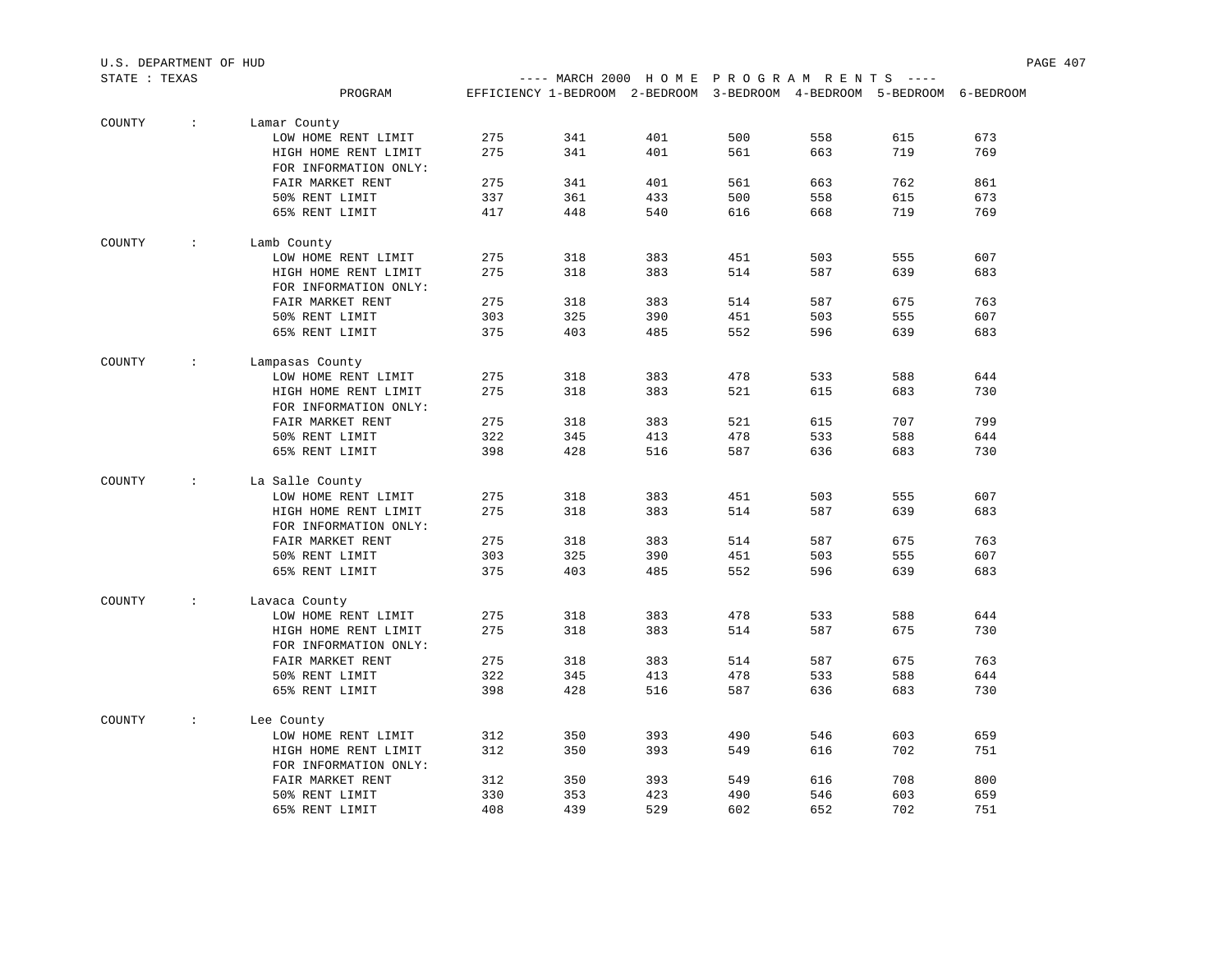| STATE : TEXAS |                      |                       |     | ---- MARCH 2000 HOME PROGRAM RENTS ----                                |     |     |     |     |      |
|---------------|----------------------|-----------------------|-----|------------------------------------------------------------------------|-----|-----|-----|-----|------|
|               |                      | PROGRAM               |     | EFFICIENCY 1-BEDROOM 2-BEDROOM 3-BEDROOM 4-BEDROOM 5-BEDROOM 6-BEDROOM |     |     |     |     |      |
| COUNTY        | $\sim$               | Leon County           |     |                                                                        |     |     |     |     |      |
|               |                      | LOW HOME RENT LIMIT   | 275 | 353                                                                    | 395 | 492 | 550 | 606 | 663  |
|               |                      | HIGH HOME RENT LIMIT  | 275 | 353                                                                    | 395 | 514 | 651 | 706 | 756  |
|               |                      | FOR INFORMATION ONLY: |     |                                                                        |     |     |     |     |      |
|               |                      | FAIR MARKET RENT      | 275 | 353                                                                    | 395 | 514 | 651 | 748 | 846  |
|               |                      | 50% RENT LIMIT        | 331 | 355                                                                    | 426 | 492 | 550 | 606 | 663  |
|               |                      | 65% RENT LIMIT        | 411 | 441                                                                    | 531 | 606 | 657 | 706 | 756  |
| COUNTY        | $\mathcal{L}$        | Limestone County      |     |                                                                        |     |     |     |     |      |
|               |                      | LOW HOME RENT LIMIT   | 275 | 318                                                                    | 383 | 451 | 503 | 555 | 607  |
|               |                      | HIGH HOME RENT LIMIT  | 275 | 318                                                                    | 383 | 514 | 587 | 639 | 683  |
|               |                      | FOR INFORMATION ONLY: |     |                                                                        |     |     |     |     |      |
|               |                      | FAIR MARKET RENT      | 275 | 318                                                                    | 383 | 514 | 587 | 675 | 763  |
|               |                      | 50% RENT LIMIT        | 303 | 325                                                                    | 390 | 451 | 503 | 555 | 607  |
|               |                      | 65% RENT LIMIT        | 375 | 403                                                                    | 485 | 552 | 596 | 639 | 683  |
| COUNTY        | $\ddot{\phantom{a}}$ | Lipscomb County       |     |                                                                        |     |     |     |     |      |
|               |                      | LOW HOME RENT LIMIT   | 275 | 318                                                                    | 383 | 478 | 533 | 588 | 644  |
|               |                      | HIGH HOME RENT LIMIT  | 275 | 318                                                                    | 383 | 514 | 587 | 675 | 730  |
|               |                      | FOR INFORMATION ONLY: |     |                                                                        |     |     |     |     |      |
|               |                      | FAIR MARKET RENT      | 275 | 318                                                                    | 383 | 514 | 587 | 675 | 763  |
|               |                      | 50% RENT LIMIT        | 322 | 345                                                                    | 413 | 478 | 533 | 588 | 644  |
|               |                      | 65% RENT LIMIT        | 398 | 428                                                                    | 516 | 587 | 636 | 683 | 730  |
| COUNTY        | $\ddot{\phantom{0}}$ | Live Oak County       |     |                                                                        |     |     |     |     |      |
|               |                      | LOW HOME RENT LIMIT   | 275 | 318                                                                    | 383 | 478 | 533 | 588 | 644  |
|               |                      | HIGH HOME RENT LIMIT  | 275 | 318                                                                    | 383 | 514 | 587 | 675 | 730  |
|               |                      | FOR INFORMATION ONLY: |     |                                                                        |     |     |     |     |      |
|               |                      | FAIR MARKET RENT      | 275 | 318                                                                    | 383 | 514 | 587 | 675 | 763  |
|               |                      | 50% RENT LIMIT        | 322 | 345                                                                    | 413 | 478 | 533 | 588 | 644  |
|               |                      | 65% RENT LIMIT        | 398 | 428                                                                    | 516 | 587 | 636 | 683 | 730  |
| COUNTY        | $\mathcal{L}$        | Llano County          |     |                                                                        |     |     |     |     |      |
|               |                      | LOW HOME RENT LIMIT   | 275 | 325                                                                    | 390 | 451 | 503 | 555 | 607  |
|               |                      | HIGH HOME RENT LIMIT  | 275 | 354                                                                    | 471 | 552 | 596 | 639 | 683  |
|               |                      | FOR INFORMATION ONLY: |     |                                                                        |     |     |     |     |      |
|               |                      | FAIR MARKET RENT      | 275 | 354                                                                    | 471 | 591 | 774 | 890 | 1006 |
|               |                      | 50% RENT LIMIT        | 303 | 325                                                                    | 390 | 451 | 503 | 555 | 607  |
|               |                      | 65% RENT LIMIT        | 375 | 403                                                                    | 485 | 552 | 596 | 639 | 683  |
| COUNTY        | $\mathcal{L}$        | Loving County         |     |                                                                        |     |     |     |     |      |
|               |                      | LOW HOME RENT LIMIT   | 275 | 318                                                                    | 383 | 478 | 533 | 588 | 644  |
|               |                      | HIGH HOME RENT LIMIT  | 275 | 318                                                                    | 383 | 514 | 587 | 675 | 730  |
|               |                      | FOR INFORMATION ONLY: |     |                                                                        |     |     |     |     |      |
|               |                      | FAIR MARKET RENT      | 275 | 318                                                                    | 383 | 514 | 587 | 675 | 763  |
|               |                      | 50% RENT LIMIT        | 322 | 345                                                                    | 413 | 478 | 533 | 588 | 644  |
|               |                      | 65% RENT LIMIT        | 398 | 428                                                                    | 516 | 587 | 636 | 683 | 730  |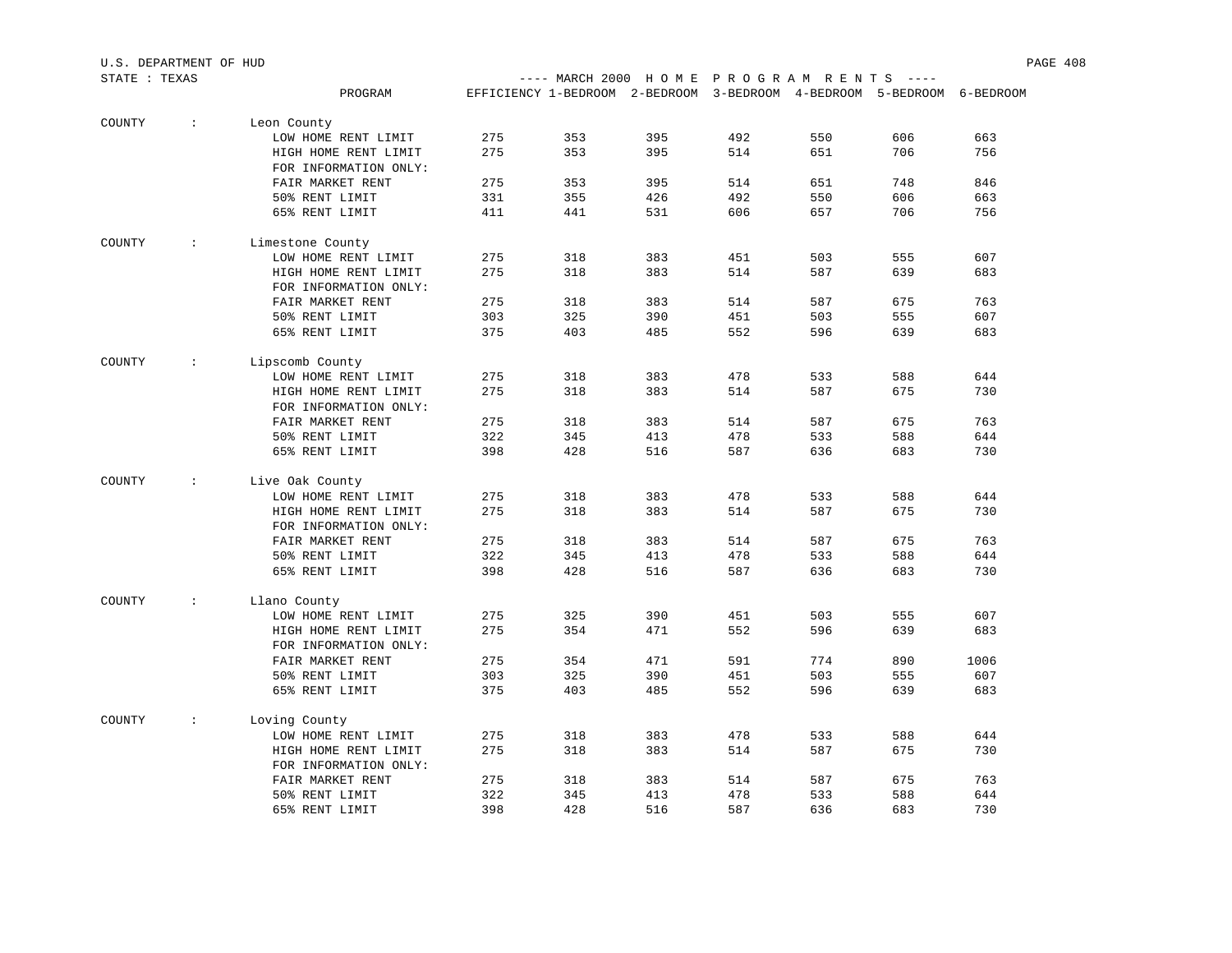| STATE : TEXAS |                      |                                               |     |     | ---- MARCH 2000 HOME PROGRAM RENTS ----                                |     |     |     |     |
|---------------|----------------------|-----------------------------------------------|-----|-----|------------------------------------------------------------------------|-----|-----|-----|-----|
|               |                      | PROGRAM                                       |     |     | EFFICIENCY 1-BEDROOM 2-BEDROOM 3-BEDROOM 4-BEDROOM 5-BEDROOM 6-BEDROOM |     |     |     |     |
| COUNTY        | $\ddot{\phantom{a}}$ | Lynn County                                   |     |     |                                                                        |     |     |     |     |
|               |                      | LOW HOME RENT LIMIT                           | 275 | 318 | 383                                                                    | 451 | 503 | 555 | 607 |
|               |                      | HIGH HOME RENT LIMIT                          | 275 | 318 | 383                                                                    | 514 | 587 | 639 | 683 |
|               |                      | FOR INFORMATION ONLY:                         |     |     |                                                                        |     |     |     |     |
|               |                      | FAIR MARKET RENT                              | 275 | 318 | 383                                                                    | 514 | 587 | 675 | 763 |
|               |                      | 50% RENT LIMIT                                | 303 | 325 | 390                                                                    | 451 | 503 | 555 | 607 |
|               |                      | 65% RENT LIMIT                                | 375 | 403 | 485                                                                    | 552 | 596 | 639 | 683 |
| COUNTY        | $\cdot$ :            | McCulloch County                              |     |     |                                                                        |     |     |     |     |
|               |                      | LOW HOME RENT LIMIT                           | 283 | 318 | 383                                                                    | 451 | 503 | 555 | 607 |
|               |                      | HIGH HOME RENT LIMIT                          | 283 | 318 | 383                                                                    | 514 | 587 | 639 | 683 |
|               |                      | FOR INFORMATION ONLY:                         |     |     |                                                                        |     |     |     |     |
|               |                      | FAIR MARKET RENT                              | 283 | 318 | 383                                                                    | 514 | 587 | 675 | 763 |
|               |                      | 50% RENT LIMIT                                | 303 | 325 | 390                                                                    | 451 | 503 | 555 | 607 |
|               |                      | 65% RENT LIMIT                                | 375 | 403 | 485                                                                    | 552 | 596 | 639 | 683 |
| COUNTY        | $\cdot$ :            | McMullen County                               |     |     |                                                                        |     |     |     |     |
|               |                      | LOW HOME RENT LIMIT                           | 275 | 318 | 383                                                                    | 478 | 533 | 588 | 644 |
|               |                      | HIGH HOME RENT LIMIT                          | 275 | 318 | 383                                                                    | 514 | 587 | 675 | 730 |
|               |                      | FOR INFORMATION ONLY:                         |     |     |                                                                        |     |     |     |     |
|               |                      | FAIR MARKET RENT                              | 275 | 318 | 383                                                                    | 514 | 587 | 675 | 763 |
|               |                      | 50% RENT LIMIT                                | 322 | 345 | 413                                                                    | 478 | 533 | 588 | 644 |
|               |                      | 65% RENT LIMIT                                | 398 | 428 | 516                                                                    | 587 | 636 | 683 | 730 |
| COUNTY        | $\cdot$ :            | Madison County                                |     |     |                                                                        |     |     |     |     |
|               |                      | LOW HOME RENT LIMIT                           | 275 | 325 | 383                                                                    | 451 | 503 | 555 | 607 |
|               |                      | HIGH HOME RENT LIMIT                          | 275 | 327 | 383                                                                    | 514 | 596 | 639 | 683 |
|               |                      | FOR INFORMATION ONLY:                         |     |     |                                                                        |     |     |     |     |
|               |                      | FAIR MARKET RENT                              | 275 | 327 | 383                                                                    | 514 | 604 | 694 | 785 |
|               |                      | 50% RENT LIMIT                                | 303 | 325 | 390                                                                    | 451 | 503 | 555 | 607 |
|               |                      | 65% RENT LIMIT                                | 375 | 403 | 485                                                                    | 552 | 596 | 639 | 683 |
| COUNTY        | $\ddot{\phantom{0}}$ | Marion County                                 |     |     |                                                                        |     |     |     |     |
|               |                      | LOW HOME RENT LIMIT                           | 275 | 318 | 383                                                                    | 451 | 503 | 555 | 607 |
|               |                      | HIGH HOME RENT LIMIT                          | 275 | 318 | 383                                                                    | 514 | 596 | 639 | 683 |
|               |                      | FOR INFORMATION ONLY:                         |     |     |                                                                        |     |     |     |     |
|               |                      | FAIR MARKET RENT                              | 275 | 318 | 383                                                                    | 514 | 608 | 699 | 790 |
|               |                      | 50% RENT LIMIT                                | 303 | 325 | 390                                                                    | 451 | 503 | 555 | 607 |
|               |                      | 65% RENT LIMIT                                | 375 | 403 | 485                                                                    | 552 | 596 | 639 | 683 |
| COUNTY        | $\mathcal{L}$        | Martin County                                 |     |     |                                                                        |     |     |     |     |
|               |                      | LOW HOME RENT LIMIT                           | 275 | 318 | 383                                                                    | 451 | 503 | 555 | 607 |
|               |                      | HIGH HOME RENT LIMIT<br>FOR INFORMATION ONLY: | 275 | 318 | 383                                                                    | 514 | 587 | 639 | 683 |
|               |                      | FAIR MARKET RENT                              | 275 | 318 | 383                                                                    | 514 | 587 | 675 | 763 |
|               |                      | 50% RENT LIMIT                                | 303 | 325 | 390                                                                    | 451 | 503 | 555 | 607 |
|               |                      | 65% RENT LIMIT                                | 375 | 403 | 485                                                                    | 552 | 596 | 639 | 683 |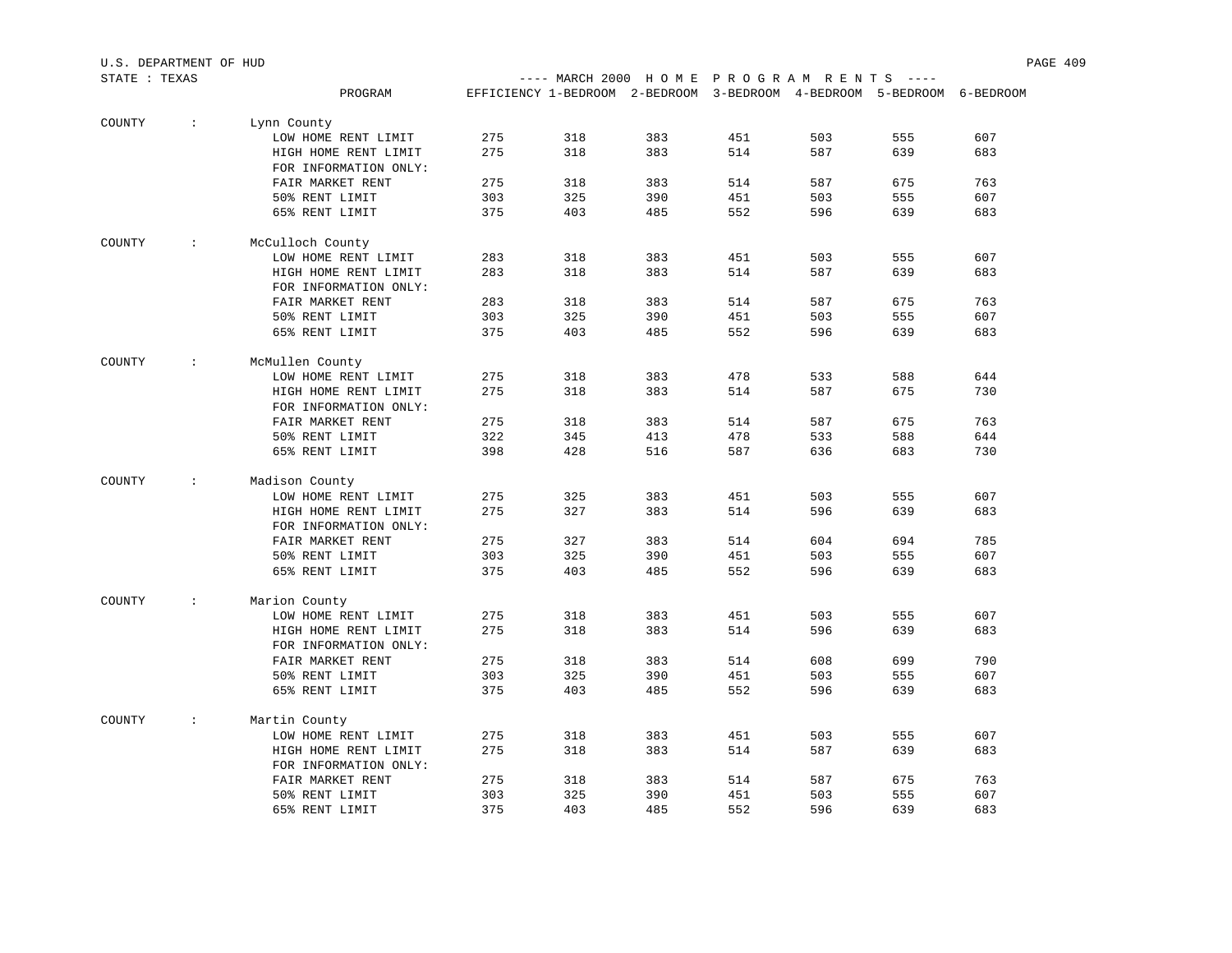| STATE : TEXAS |                        |                                               |     |     | ---- MARCH 2000 HOME PROGRAM RENTS ---- |     |     |                                                                        |     |
|---------------|------------------------|-----------------------------------------------|-----|-----|-----------------------------------------|-----|-----|------------------------------------------------------------------------|-----|
|               |                        | PROGRAM                                       |     |     |                                         |     |     | EFFICIENCY 1-BEDROOM 2-BEDROOM 3-BEDROOM 4-BEDROOM 5-BEDROOM 6-BEDROOM |     |
| COUNTY        | $\ddot{\phantom{a}}$ : | Mason County                                  |     |     |                                         |     |     |                                                                        |     |
|               |                        | LOW HOME RENT LIMIT                           | 275 | 318 | 383                                     | 451 | 503 | 555                                                                    | 607 |
|               |                        | HIGH HOME RENT LIMIT                          | 275 | 318 | 383                                     | 514 | 587 | 639                                                                    | 683 |
|               |                        | FOR INFORMATION ONLY:                         |     |     |                                         |     |     |                                                                        |     |
|               |                        | FAIR MARKET RENT                              | 275 | 318 | 383                                     | 514 | 587 | 675                                                                    | 763 |
|               |                        | 50% RENT LIMIT                                | 303 | 325 | 390                                     | 451 | 503 | 555                                                                    | 607 |
|               |                        | 65% RENT LIMIT                                | 375 | 403 | 485                                     | 552 | 596 | 639                                                                    | 683 |
| COUNTY        | $\sim$ 100 $\pm$       | Matagorda County                              |     |     |                                         |     |     |                                                                        |     |
|               |                        | LOW HOME RENT LIMIT                           | 318 | 347 | 431                                     | 500 | 558 | 615                                                                    | 673 |
|               |                        | HIGH HOME RENT LIMIT                          | 318 | 347 | 431                                     | 597 | 602 | 692                                                                    | 769 |
|               |                        | FOR INFORMATION ONLY:                         |     |     |                                         |     |     |                                                                        |     |
|               |                        | FAIR MARKET RENT                              | 318 | 347 | 431                                     | 597 | 602 | 692                                                                    | 782 |
|               |                        | 50% RENT LIMIT                                | 337 | 361 | 433                                     | 500 | 558 | 615                                                                    | 673 |
|               |                        | 65% RENT LIMIT                                | 417 | 448 | 540                                     | 616 | 668 | 719                                                                    | 769 |
| COUNTY        | $\sim$ 100 $\pm$       | Maverick County                               |     |     |                                         |     |     |                                                                        |     |
|               |                        | LOW HOME RENT LIMIT                           | 275 | 318 | 383                                     | 451 | 503 | 555                                                                    | 607 |
|               |                        | HIGH HOME RENT LIMIT                          | 275 | 318 | 383                                     | 514 | 587 | 639                                                                    | 683 |
|               |                        | FOR INFORMATION ONLY:                         |     |     |                                         |     |     |                                                                        |     |
|               |                        | FAIR MARKET RENT                              | 275 | 318 | 383                                     | 514 | 587 | 675                                                                    | 763 |
|               |                        | 50% RENT LIMIT                                | 303 | 325 | 390                                     | 451 | 503 | 555                                                                    | 607 |
|               |                        | 65% RENT LIMIT                                | 375 | 403 | 485                                     | 552 | 596 | 639                                                                    | 683 |
| COUNTY        | $\sim$ 100 $\pm$       | Medina County                                 |     |     |                                         |     |     |                                                                        |     |
|               |                        | LOW HOME RENT LIMIT                           | 275 | 318 | 383                                     | 478 | 533 | 588                                                                    | 644 |
|               |                        | HIGH HOME RENT LIMIT                          | 275 | 318 | 383                                     | 514 | 587 | 675                                                                    | 730 |
|               |                        | FOR INFORMATION ONLY:                         |     |     |                                         |     |     |                                                                        |     |
|               |                        | FAIR MARKET RENT                              | 275 | 318 | 383                                     | 514 | 587 | 675                                                                    | 763 |
|               |                        | 50% RENT LIMIT                                | 322 | 345 | 413                                     | 478 | 533 | 588                                                                    | 644 |
|               |                        | 65% RENT LIMIT                                | 398 | 428 | 516                                     | 587 | 636 | 683                                                                    | 730 |
| COUNTY        | $\sim$ 1.1             | Menard County                                 |     |     |                                         |     |     |                                                                        |     |
|               |                        | LOW HOME RENT LIMIT                           | 275 | 318 | 383                                     | 451 | 503 | 555                                                                    | 607 |
|               |                        | HIGH HOME RENT LIMIT                          | 275 | 318 | 383                                     | 514 | 587 | 639                                                                    | 683 |
|               |                        | FOR INFORMATION ONLY:                         |     |     |                                         |     |     |                                                                        |     |
|               |                        | FAIR MARKET RENT                              | 275 | 318 | 383                                     | 514 | 587 | 675                                                                    | 763 |
|               |                        | 50% RENT LIMIT                                | 303 | 325 | 390                                     | 451 | 503 | 555                                                                    | 607 |
|               |                        | 65% RENT LIMIT                                | 375 | 403 | 485                                     | 552 | 596 | 639                                                                    | 683 |
| COUNTY        | $\mathcal{L}$          | Milam County                                  |     |     |                                         |     |     |                                                                        |     |
|               |                        | LOW HOME RENT LIMIT                           | 275 | 318 | 383                                     | 451 | 503 | 555                                                                    | 607 |
|               |                        | HIGH HOME RENT LIMIT<br>FOR INFORMATION ONLY: | 275 | 318 | 383                                     | 514 | 587 | 639                                                                    | 683 |
|               |                        | FAIR MARKET RENT                              | 275 | 318 | 383                                     | 514 | 587 | 675                                                                    | 763 |
|               |                        | 50% RENT LIMIT                                | 303 | 325 | 390                                     | 451 | 503 | 555                                                                    | 607 |
|               |                        | 65% RENT LIMIT                                | 375 | 403 | 485                                     | 552 | 596 | 639                                                                    | 683 |
|               |                        |                                               |     |     |                                         |     |     |                                                                        |     |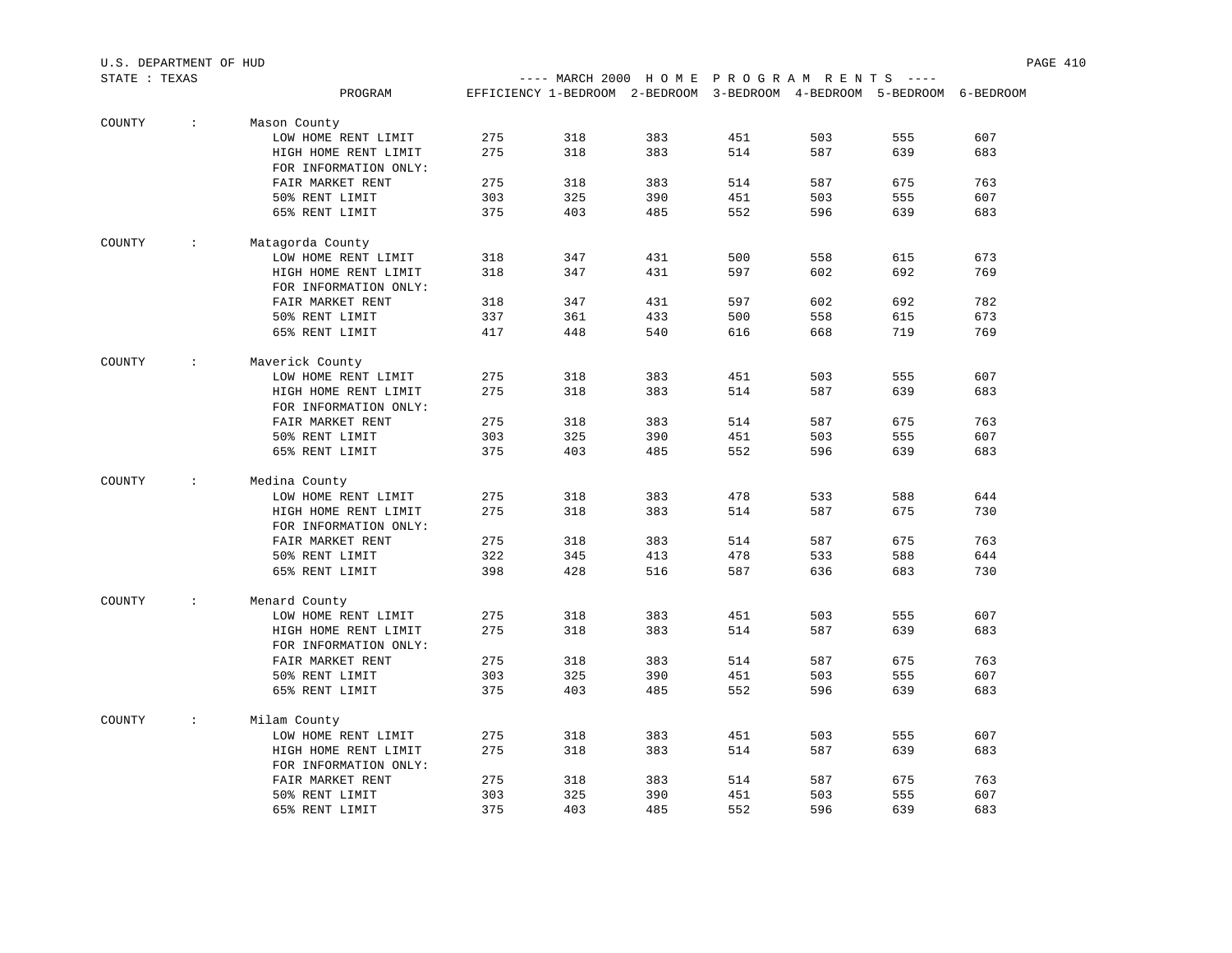| STATE : TEXAS |                      |                       |     | ---- MARCH 2000 HOME PROGRAM RENTS ----                                |     |     |     |     |     |
|---------------|----------------------|-----------------------|-----|------------------------------------------------------------------------|-----|-----|-----|-----|-----|
|               |                      | PROGRAM               |     | EFFICIENCY 1-BEDROOM 2-BEDROOM 3-BEDROOM 4-BEDROOM 5-BEDROOM 6-BEDROOM |     |     |     |     |     |
|               |                      |                       |     |                                                                        |     |     |     |     |     |
| COUNTY        | $\sim$               | Mills County          |     |                                                                        |     |     |     |     |     |
|               |                      | LOW HOME RENT LIMIT   | 275 | 318                                                                    | 383 | 451 | 503 | 555 | 607 |
|               |                      | HIGH HOME RENT LIMIT  | 275 | 318                                                                    | 383 | 514 | 587 | 639 | 683 |
|               |                      | FOR INFORMATION ONLY: |     |                                                                        |     |     |     |     |     |
|               |                      | FAIR MARKET RENT      | 275 | 318                                                                    | 383 | 514 | 587 | 675 | 763 |
|               |                      | 50% RENT LIMIT        | 303 | 325                                                                    | 390 | 451 | 503 | 555 | 607 |
|               |                      | 65% RENT LIMIT        | 375 | 403                                                                    | 485 | 552 | 596 | 639 | 683 |
| COUNTY        | $\ddot{\phantom{0}}$ | Mitchell County       |     |                                                                        |     |     |     |     |     |
|               |                      | LOW HOME RENT LIMIT   | 275 | 318                                                                    | 383 | 451 | 503 | 555 | 607 |
|               |                      | HIGH HOME RENT LIMIT  | 275 | 318                                                                    | 383 | 514 | 587 | 639 | 683 |
|               |                      | FOR INFORMATION ONLY: |     |                                                                        |     |     |     |     |     |
|               |                      | FAIR MARKET RENT      | 275 | 318                                                                    | 383 | 514 | 587 | 675 | 763 |
|               |                      | 50% RENT LIMIT        | 303 | 325                                                                    | 390 | 451 | 503 | 555 | 607 |
|               |                      | 65% RENT LIMIT        | 375 | 403                                                                    | 485 | 552 | 596 | 639 | 683 |
|               |                      |                       |     |                                                                        |     |     |     |     |     |
| COUNTY        | $\ddot{\phantom{a}}$ | Montague County       |     |                                                                        |     |     |     |     |     |
|               |                      | LOW HOME RENT LIMIT   | 275 | 318                                                                    | 383 | 451 | 503 | 555 | 607 |
|               |                      | HIGH HOME RENT LIMIT  | 275 | 318                                                                    | 383 | 514 | 587 | 639 | 683 |
|               |                      | FOR INFORMATION ONLY: |     |                                                                        |     |     |     |     |     |
|               |                      | FAIR MARKET RENT      | 275 | 318                                                                    | 383 | 514 | 587 | 675 | 763 |
|               |                      | 50% RENT LIMIT        | 303 | 325                                                                    | 390 | 451 | 503 | 555 | 607 |
|               |                      | 65% RENT LIMIT        | 375 | 403                                                                    | 485 | 552 | 596 | 639 | 683 |
| COUNTY        | $\ddot{\phantom{a}}$ | Moore County          |     |                                                                        |     |     |     |     |     |
|               |                      | LOW HOME RENT LIMIT   | 275 | 323                                                                    | 383 | 478 | 533 | 588 | 644 |
|               |                      | HIGH HOME RENT LIMIT  | 275 | 323                                                                    | 383 | 514 | 596 | 683 | 730 |
|               |                      | FOR INFORMATION ONLY: |     |                                                                        |     |     |     |     |     |
|               |                      | FAIR MARKET RENT      | 275 | 323                                                                    | 383 | 514 | 596 | 685 | 774 |
|               |                      | 50% RENT LIMIT        | 322 | 345                                                                    | 413 | 478 | 533 | 588 | 644 |
|               |                      | 65% RENT LIMIT        | 398 | 428                                                                    | 516 | 587 | 636 | 683 | 730 |
| COUNTY        | $\ddot{\phantom{0}}$ | Morris County         |     |                                                                        |     |     |     |     |     |
|               |                      | LOW HOME RENT LIMIT   | 275 | 318                                                                    | 383 | 478 | 533 | 588 | 644 |
|               |                      | HIGH HOME RENT LIMIT  | 275 | 318                                                                    | 383 | 514 | 587 | 675 | 730 |
|               |                      | FOR INFORMATION ONLY: |     |                                                                        |     |     |     |     |     |
|               |                      | FAIR MARKET RENT      | 275 | 318                                                                    | 383 | 514 | 587 | 675 | 763 |
|               |                      | 50% RENT LIMIT        | 322 | 345                                                                    | 413 | 478 | 533 | 588 | 644 |
|               |                      | 65% RENT LIMIT        | 398 | 428                                                                    | 516 | 587 | 636 | 683 | 730 |
|               |                      |                       |     |                                                                        |     |     |     |     |     |
| COUNTY        | $\ddot{\phantom{a}}$ | Motley County         |     |                                                                        |     |     |     |     |     |
|               |                      | LOW HOME RENT LIMIT   | 275 | 318                                                                    | 383 | 451 | 503 | 555 | 607 |
|               |                      | HIGH HOME RENT LIMIT  | 275 | 318                                                                    | 383 | 514 | 587 | 639 | 683 |
|               |                      | FOR INFORMATION ONLY: |     |                                                                        |     |     |     |     |     |
|               |                      | FAIR MARKET RENT      | 275 | 318                                                                    | 383 | 514 | 587 | 675 | 763 |
|               |                      | 50% RENT LIMIT        | 303 | 325                                                                    | 390 | 451 | 503 | 555 | 607 |
|               |                      | 65% RENT LIMIT        | 375 | 403                                                                    | 485 | 552 | 596 | 639 | 683 |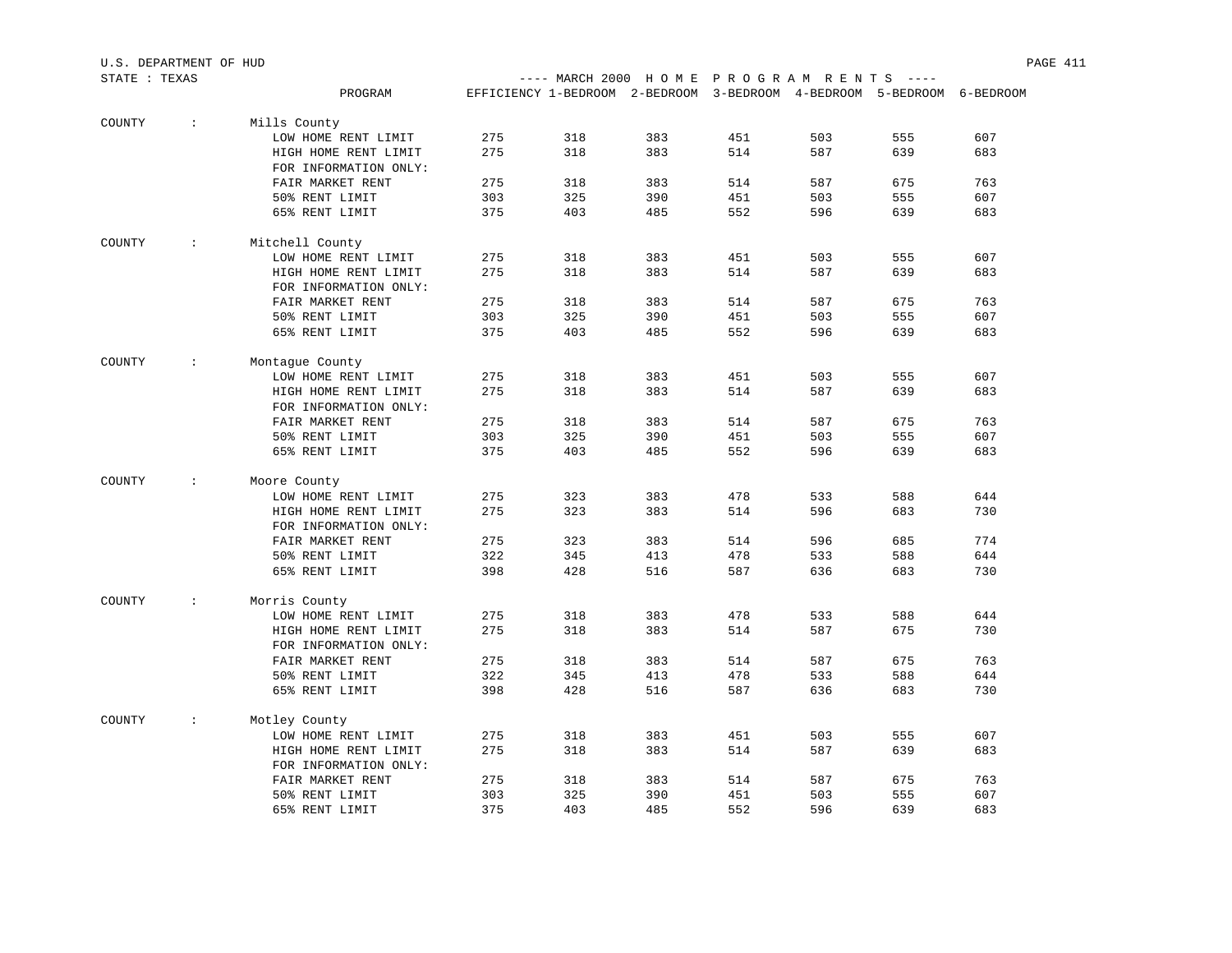| STATE : TEXAS |                 |                       |     |     | ---- MARCH 2000 HOME PROGRAM RENTS ----                                |     |     |     |     |
|---------------|-----------------|-----------------------|-----|-----|------------------------------------------------------------------------|-----|-----|-----|-----|
|               |                 | PROGRAM               |     |     | EFFICIENCY 1-BEDROOM 2-BEDROOM 3-BEDROOM 4-BEDROOM 5-BEDROOM 6-BEDROOM |     |     |     |     |
| COUNTY        | $\sim 100$      | Nacogdoches County    |     |     |                                                                        |     |     |     |     |
|               |                 | LOW HOME RENT LIMIT   | 290 | 350 | 454                                                                    | 531 | 592 | 654 | 715 |
|               |                 | HIGH HOME RENT LIMIT  | 290 | 350 | 454                                                                    | 567 | 670 | 768 | 825 |
|               |                 | FOR INFORMATION ONLY: |     |     |                                                                        |     |     |     |     |
|               |                 | FAIR MARKET RENT      | 290 | 350 | 454                                                                    | 567 | 670 | 770 | 870 |
|               |                 | 50% RENT LIMIT        | 357 | 383 | 460                                                                    | 531 | 592 | 654 | 715 |
|               |                 | 65% RENT LIMIT        | 445 | 478 | 576                                                                    | 657 | 713 | 768 | 825 |
| COUNTY        | <b>Contract</b> | Navarro County        |     |     |                                                                        |     |     |     |     |
|               |                 | LOW HOME RENT LIMIT   | 329 | 346 | 416                                                                    | 491 | 547 | 605 | 661 |
|               |                 | HIGH HOME RENT LIMIT  | 329 | 346 | 416                                                                    | 528 | 587 | 675 | 753 |
|               |                 | FOR INFORMATION ONLY: |     |     |                                                                        |     |     |     |     |
|               |                 | FAIR MARKET RENT      | 329 | 346 | 416                                                                    | 528 | 587 | 675 | 763 |
|               |                 | 50% RENT LIMIT        | 331 | 354 | 425                                                                    | 491 | 547 | 605 | 661 |
|               |                 | 65% RENT LIMIT        | 410 | 440 | 530                                                                    | 604 | 655 | 704 | 753 |
| COUNTY        | $\mathcal{L}$   | Newton County         |     |     |                                                                        |     |     |     |     |
|               |                 | LOW HOME RENT LIMIT   | 275 | 318 | 383                                                                    | 451 | 503 | 555 | 607 |
|               |                 | HIGH HOME RENT LIMIT  | 275 | 318 | 383                                                                    | 514 | 587 | 639 | 683 |
|               |                 | FOR INFORMATION ONLY: |     |     |                                                                        |     |     |     |     |
|               |                 | FAIR MARKET RENT      | 275 | 318 | 383                                                                    | 514 | 587 | 675 | 763 |
|               |                 | 50% RENT LIMIT        | 303 | 325 | 390                                                                    | 451 | 503 | 555 | 607 |
|               |                 | 65% RENT LIMIT        | 375 | 403 | 485                                                                    | 552 | 596 | 639 | 683 |
| COUNTY        | $\mathcal{L}$   | Nolan County          |     |     |                                                                        |     |     |     |     |
|               |                 | LOW HOME RENT LIMIT   | 283 | 318 | 383                                                                    | 460 | 513 | 566 | 619 |
|               |                 | HIGH HOME RENT LIMIT  | 283 | 318 | 383                                                                    | 514 | 587 | 654 | 699 |
|               |                 | FOR INFORMATION ONLY: |     |     |                                                                        |     |     |     |     |
|               |                 | FAIR MARKET RENT      | 283 | 318 | 383                                                                    | 514 | 587 | 675 | 763 |
|               |                 | 50% RENT LIMIT        | 310 | 331 | 398                                                                    | 460 | 513 | 566 | 619 |
|               |                 | 65% RENT LIMIT        | 382 | 411 | 495                                                                    | 564 | 610 | 654 | 699 |
| COUNTY        | $\mathcal{L}$   | Ochiltree County      |     |     |                                                                        |     |     |     |     |
|               |                 | LOW HOME RENT LIMIT   | 275 | 318 | 383                                                                    | 478 | 533 | 588 | 644 |
|               |                 | HIGH HOME RENT LIMIT  | 275 | 318 | 383                                                                    | 514 | 587 | 675 | 730 |
|               |                 | FOR INFORMATION ONLY: |     |     |                                                                        |     |     |     |     |
|               |                 | FAIR MARKET RENT      | 275 | 318 | 383                                                                    | 514 | 587 | 675 | 763 |
|               |                 | 50% RENT LIMIT        | 322 | 345 | 413                                                                    | 478 | 533 | 588 | 644 |
|               |                 | 65% RENT LIMIT        | 398 | 428 | 516                                                                    | 587 | 636 | 683 | 730 |
| COUNTY        | $\mathcal{L}$   | Oldham County         |     |     |                                                                        |     |     |     |     |
|               |                 | LOW HOME RENT LIMIT   | 275 | 318 | 415                                                                    | 517 | 577 | 636 | 696 |
|               |                 | HIGH HOME RENT LIMIT  | 275 | 318 | 415                                                                    | 521 | 609 | 700 | 791 |
|               |                 | FOR INFORMATION ONLY: |     |     |                                                                        |     |     |     |     |
|               |                 | FAIR MARKET RENT      | 275 | 318 | 415                                                                    | 521 | 609 | 700 | 791 |
|               |                 | 50% RENT LIMIT        | 348 | 373 | 447                                                                    | 517 | 577 | 636 | 696 |
|               |                 | 65% RENT LIMIT        | 432 | 465 | 560                                                                    | 638 | 692 | 746 | 798 |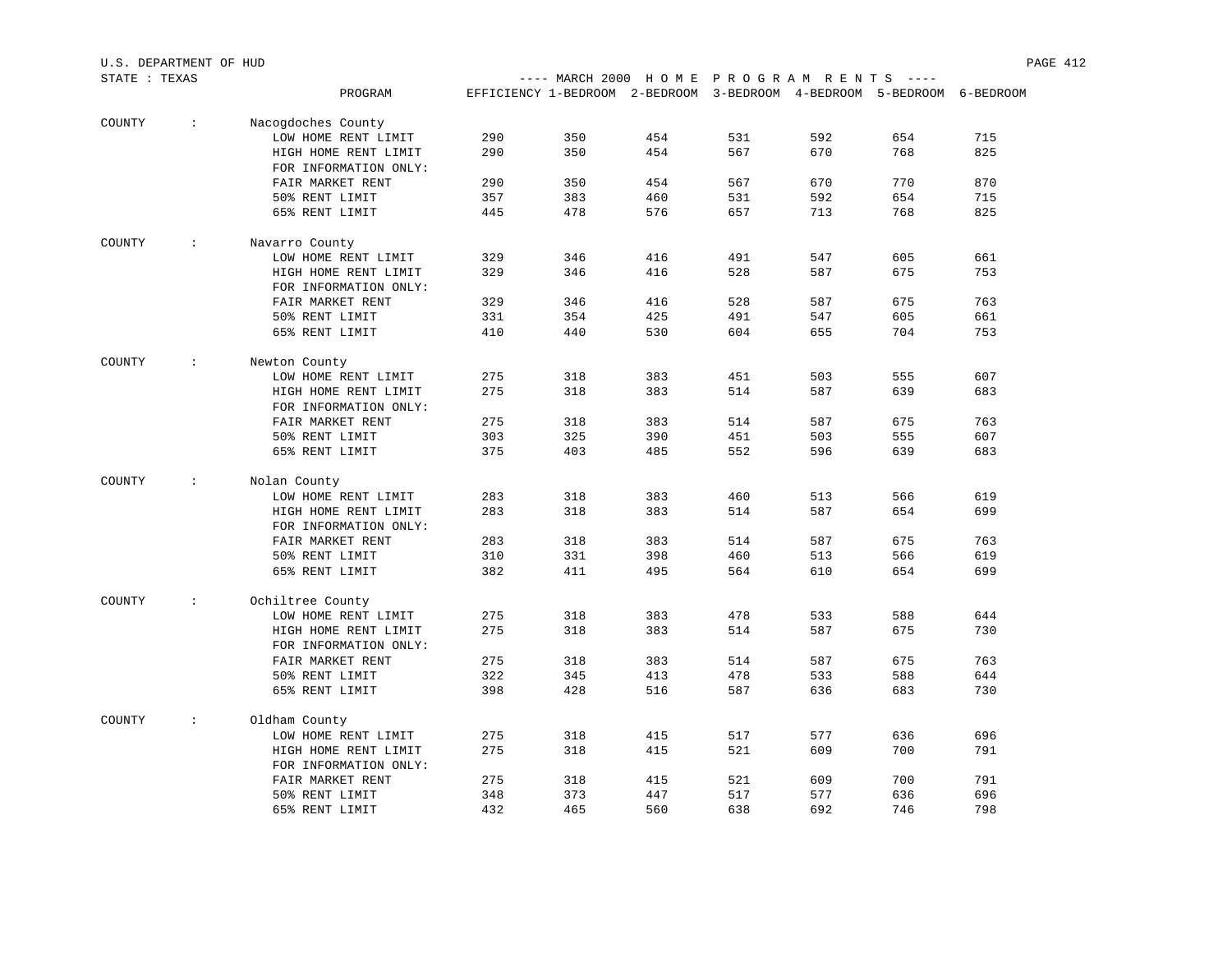| STATE : TEXAS |                                   |                       |     |     | ---- MARCH 2000 HOME PROGRAM RENTS ----                                |     |     |     |     |
|---------------|-----------------------------------|-----------------------|-----|-----|------------------------------------------------------------------------|-----|-----|-----|-----|
|               |                                   | PROGRAM               |     |     | EFFICIENCY 1-BEDROOM 2-BEDROOM 3-BEDROOM 4-BEDROOM 5-BEDROOM 6-BEDROOM |     |     |     |     |
| COUNTY        | $\sim 100$                        | Palo Pinto County     |     |     |                                                                        |     |     |     |     |
|               |                                   | LOW HOME RENT LIMIT   | 275 | 318 | 383                                                                    | 451 | 503 | 555 | 607 |
|               |                                   | HIGH HOME RENT LIMIT  | 275 | 318 | 383                                                                    | 514 | 596 | 639 | 683 |
|               |                                   | FOR INFORMATION ONLY: |     |     |                                                                        |     |     |     |     |
|               |                                   | FAIR MARKET RENT      | 275 | 318 | 383                                                                    | 514 | 610 | 701 | 792 |
|               |                                   | 50% RENT LIMIT        | 303 | 325 | 390                                                                    | 451 | 503 | 555 | 607 |
|               |                                   | 65% RENT LIMIT        | 375 | 403 | 485                                                                    | 552 | 596 | 639 | 683 |
| COUNTY        | <b>Contractor</b>                 | Panola County         |     |     |                                                                        |     |     |     |     |
|               |                                   | LOW HOME RENT LIMIT   | 275 | 324 | 383                                                                    | 451 | 503 | 555 | 607 |
|               |                                   | HIGH HOME RENT LIMIT  | 275 | 324 | 383                                                                    | 514 | 587 | 639 | 683 |
|               |                                   | FOR INFORMATION ONLY: |     |     |                                                                        |     |     |     |     |
|               |                                   | FAIR MARKET RENT      | 275 | 324 | 383                                                                    | 514 | 587 | 675 | 763 |
|               |                                   | 50% RENT LIMIT        | 303 | 325 | 390                                                                    | 451 | 503 | 555 | 607 |
|               |                                   | 65% RENT LIMIT        | 375 | 403 | 485                                                                    | 552 | 596 | 639 | 683 |
| COUNTY        | <b>Contractor</b>                 | Parmer County         |     |     |                                                                        |     |     |     |     |
|               |                                   | LOW HOME RENT LIMIT   | 275 | 318 | 383                                                                    | 458 | 511 | 565 | 617 |
|               |                                   | HIGH HOME RENT LIMIT  | 275 | 318 | 383                                                                    | 514 | 587 | 652 | 697 |
|               |                                   | FOR INFORMATION ONLY: |     |     |                                                                        |     |     |     |     |
|               |                                   | FAIR MARKET RENT      | 275 | 318 | 383                                                                    | 514 | 587 | 675 | 763 |
|               |                                   | 50% RENT LIMIT        | 308 | 330 | 397                                                                    | 458 | 511 | 565 | 617 |
|               |                                   | 65% RENT LIMIT        | 381 | 410 | 494                                                                    | 562 | 607 | 652 | 697 |
| COUNTY        | $\sim 1000$ km s $^{-1}$          | Pecos County          |     |     |                                                                        |     |     |     |     |
|               |                                   | LOW HOME RENT LIMIT   | 275 | 318 | 383                                                                    | 451 | 503 | 555 | 607 |
|               |                                   | HIGH HOME RENT LIMIT  | 275 | 318 | 383                                                                    | 518 | 596 | 639 | 683 |
|               |                                   | FOR INFORMATION ONLY: |     |     |                                                                        |     |     |     |     |
|               |                                   | FAIR MARKET RENT      | 275 | 318 | 383                                                                    | 518 | 611 | 702 | 794 |
|               |                                   | 50% RENT LIMIT        | 303 | 325 | 390                                                                    | 451 | 503 | 555 | 607 |
|               |                                   | 65% RENT LIMIT        | 375 | 403 | 485                                                                    | 552 | 596 | 639 | 683 |
| COUNTY        | $\mathcal{X} \subset \mathcal{X}$ | Polk County           |     |     |                                                                        |     |     |     |     |
|               |                                   | LOW HOME RENT LIMIT   | 303 | 325 | 390                                                                    | 451 | 503 | 555 | 607 |
|               |                                   | HIGH HOME RENT LIMIT  | 307 | 335 | 390                                                                    | 525 | 596 | 639 | 683 |
|               |                                   | FOR INFORMATION ONLY: |     |     |                                                                        |     |     |     |     |
|               |                                   | FAIR MARKET RENT      | 307 | 335 | 390                                                                    | 525 | 637 | 732 | 828 |
|               |                                   | 50% RENT LIMIT        | 303 | 325 | 390                                                                    | 451 | 503 | 555 | 607 |
|               |                                   | 65% RENT LIMIT        | 375 | 403 | 485                                                                    | 552 | 596 | 639 | 683 |
| COUNTY        | $\sim$                            | Presidio County       |     |     |                                                                        |     |     |     |     |
|               |                                   | LOW HOME RENT LIMIT   | 275 | 318 | 383                                                                    | 451 | 503 | 555 | 607 |
|               |                                   | HIGH HOME RENT LIMIT  | 275 | 318 | 383                                                                    | 514 | 587 | 639 | 683 |
|               |                                   | FOR INFORMATION ONLY: |     |     |                                                                        |     |     |     |     |
|               |                                   | FAIR MARKET RENT      | 275 | 318 | 383                                                                    | 514 | 587 | 675 | 763 |
|               |                                   | 50% RENT LIMIT        | 303 | 325 | 390                                                                    | 451 | 503 | 555 | 607 |
|               |                                   | 65% RENT LIMIT        | 375 | 403 | 485                                                                    | 552 | 596 | 639 | 683 |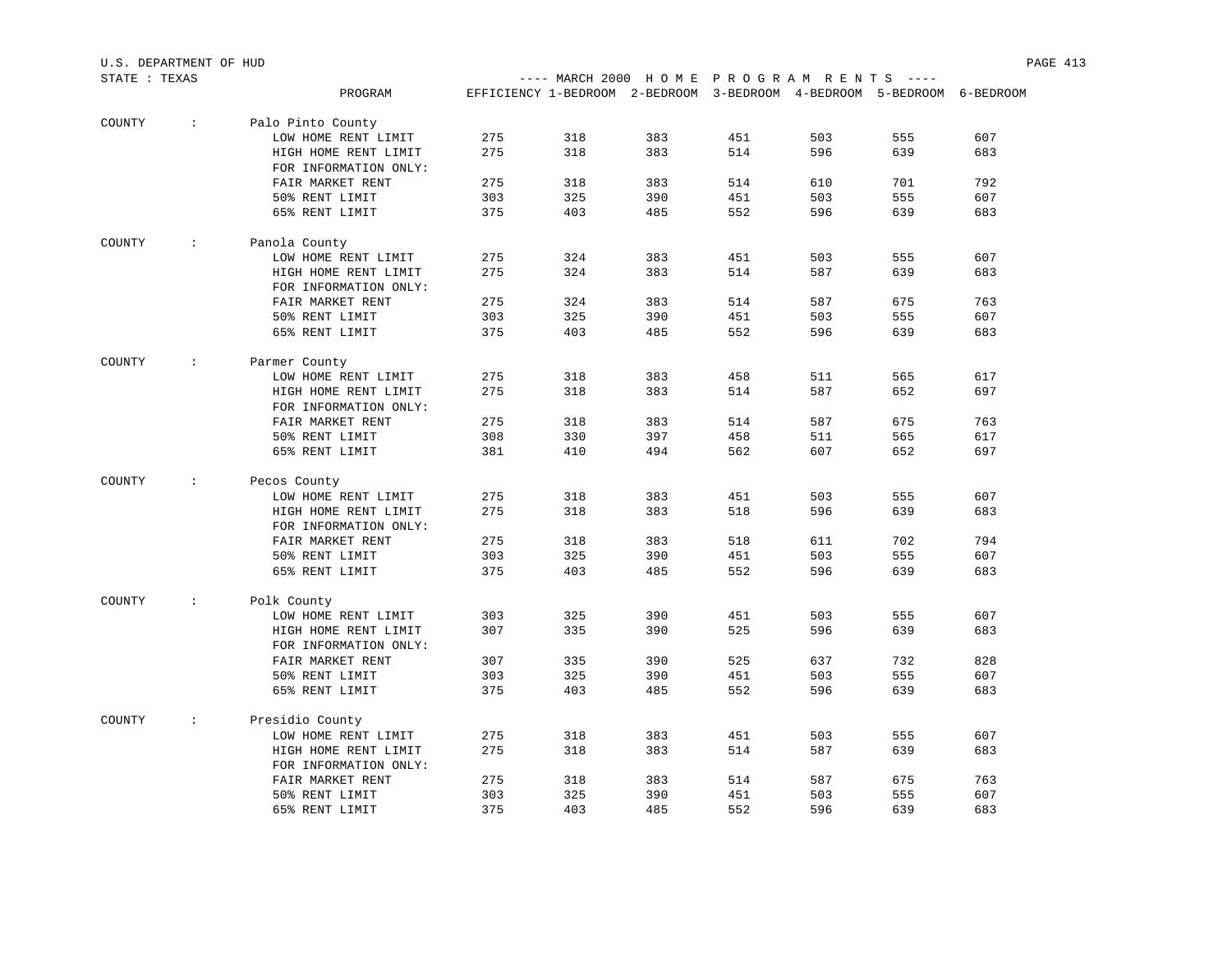| STATE : TEXAS |                   |                       |     |     | ---- MARCH 2000 HOME PROGRAM RENTS ----                                |     |     |     |      |
|---------------|-------------------|-----------------------|-----|-----|------------------------------------------------------------------------|-----|-----|-----|------|
|               |                   | PROGRAM               |     |     | EFFICIENCY 1-BEDROOM 2-BEDROOM 3-BEDROOM 4-BEDROOM 5-BEDROOM 6-BEDROOM |     |     |     |      |
| COUNTY        | $\mathbb{R}^2$    | Rains County          |     |     |                                                                        |     |     |     |      |
|               |                   | LOW HOME RENT LIMIT   | 275 | 340 | 408                                                                    | 471 | 526 | 580 | 635  |
|               |                   | HIGH HOME RENT LIMIT  | 275 | 356 | 431                                                                    | 579 | 602 | 673 | 720  |
|               |                   | FOR INFORMATION ONLY: |     |     |                                                                        |     |     |     |      |
|               |                   | FAIR MARKET RENT      | 275 | 356 | 431                                                                    | 597 | 602 | 692 | 782  |
|               |                   | 50% RENT LIMIT        | 317 | 340 | 408                                                                    | 471 | 526 | 580 | 635  |
|               |                   | 65% RENT LIMIT        | 392 | 422 | 509                                                                    | 579 | 626 | 673 | 720  |
| COUNTY        | $\sim$ 1.1        | Reagan County         |     |     |                                                                        |     |     |     |      |
|               |                   | LOW HOME RENT LIMIT   | 311 | 333 | 400                                                                    | 461 | 515 | 568 | 621  |
|               |                   | HIGH HOME RENT LIMIT  | 350 | 356 | 473                                                                    | 565 | 611 | 656 | 700  |
|               |                   | FOR INFORMATION ONLY: |     |     |                                                                        |     |     |     |      |
|               |                   | FAIR MARKET RENT      | 350 | 356 | 473                                                                    | 594 | 777 | 893 | 1010 |
|               |                   | 50% RENT LIMIT        | 311 | 333 | 400                                                                    | 461 | 515 | 568 | 621  |
|               |                   | 65% RENT LIMIT        | 383 | 412 | 496                                                                    | 565 | 611 | 656 | 700  |
| COUNTY        | $\sim$ 100 $\sim$ | Real County           |     |     |                                                                        |     |     |     |      |
|               |                   | LOW HOME RENT LIMIT   | 275 | 318 | 383                                                                    | 451 | 503 | 555 | 607  |
|               |                   | HIGH HOME RENT LIMIT  | 275 | 318 | 383                                                                    | 514 | 587 | 639 | 683  |
|               |                   | FOR INFORMATION ONLY: |     |     |                                                                        |     |     |     |      |
|               |                   | FAIR MARKET RENT      | 275 | 318 | 383                                                                    | 514 | 587 | 675 | 763  |
|               |                   | 50% RENT LIMIT        | 303 | 325 | 390                                                                    | 451 | 503 | 555 | 607  |
|               |                   | 65% RENT LIMIT        | 375 | 403 | 485                                                                    | 552 | 596 | 639 | 683  |
| COUNTY        | $\sim$ 100        | Red River County      |     |     |                                                                        |     |     |     |      |
|               |                   | LOW HOME RENT LIMIT   | 275 | 325 | 390                                                                    | 451 | 503 | 555 | 607  |
|               |                   | HIGH HOME RENT LIMIT  | 275 | 354 | 396                                                                    | 514 | 587 | 639 | 683  |
|               |                   | FOR INFORMATION ONLY: |     |     |                                                                        |     |     |     |      |
|               |                   | FAIR MARKET RENT      | 275 | 354 | 396                                                                    | 514 | 587 | 675 | 763  |
|               |                   | 50% RENT LIMIT        | 303 | 325 | 390                                                                    | 451 | 503 | 555 | 607  |
|               |                   | 65% RENT LIMIT        | 375 | 403 | 485                                                                    | 552 | 596 | 639 | 683  |
| COUNTY        | $\sim 100$        | Reeves County         |     |     |                                                                        |     |     |     |      |
|               |                   | LOW HOME RENT LIMIT   | 275 | 318 | 383                                                                    | 451 | 503 | 555 | 607  |
|               |                   | HIGH HOME RENT LIMIT  | 275 | 318 | 383                                                                    | 514 | 587 | 639 | 683  |
|               |                   | FOR INFORMATION ONLY: |     |     |                                                                        |     |     |     |      |
|               |                   | FAIR MARKET RENT      | 275 | 318 | 383                                                                    | 514 | 587 | 675 | 763  |
|               |                   | 50% RENT LIMIT        | 303 | 325 | 390                                                                    | 451 | 503 | 555 | 607  |
|               |                   | 65% RENT LIMIT        | 375 | 403 | 485                                                                    | 552 | 596 | 639 | 683  |
| COUNTY        | $\cdot$ :         | Refugio County        |     |     |                                                                        |     |     |     |      |
|               |                   | LOW HOME RENT LIMIT   | 275 | 318 | 383                                                                    | 451 | 503 | 555 | 607  |
|               |                   | HIGH HOME RENT LIMIT  | 275 | 318 | 383                                                                    | 514 | 587 | 639 | 683  |
|               |                   | FOR INFORMATION ONLY: |     |     |                                                                        |     |     |     |      |
|               |                   | FAIR MARKET RENT      | 275 | 318 | 383                                                                    | 514 | 587 | 675 | 763  |
|               |                   | 50% RENT LIMIT        | 303 | 325 | 390                                                                    | 451 | 503 | 555 | 607  |
|               |                   | 65% RENT LIMIT        | 375 | 403 | 485                                                                    | 552 | 596 | 639 | 683  |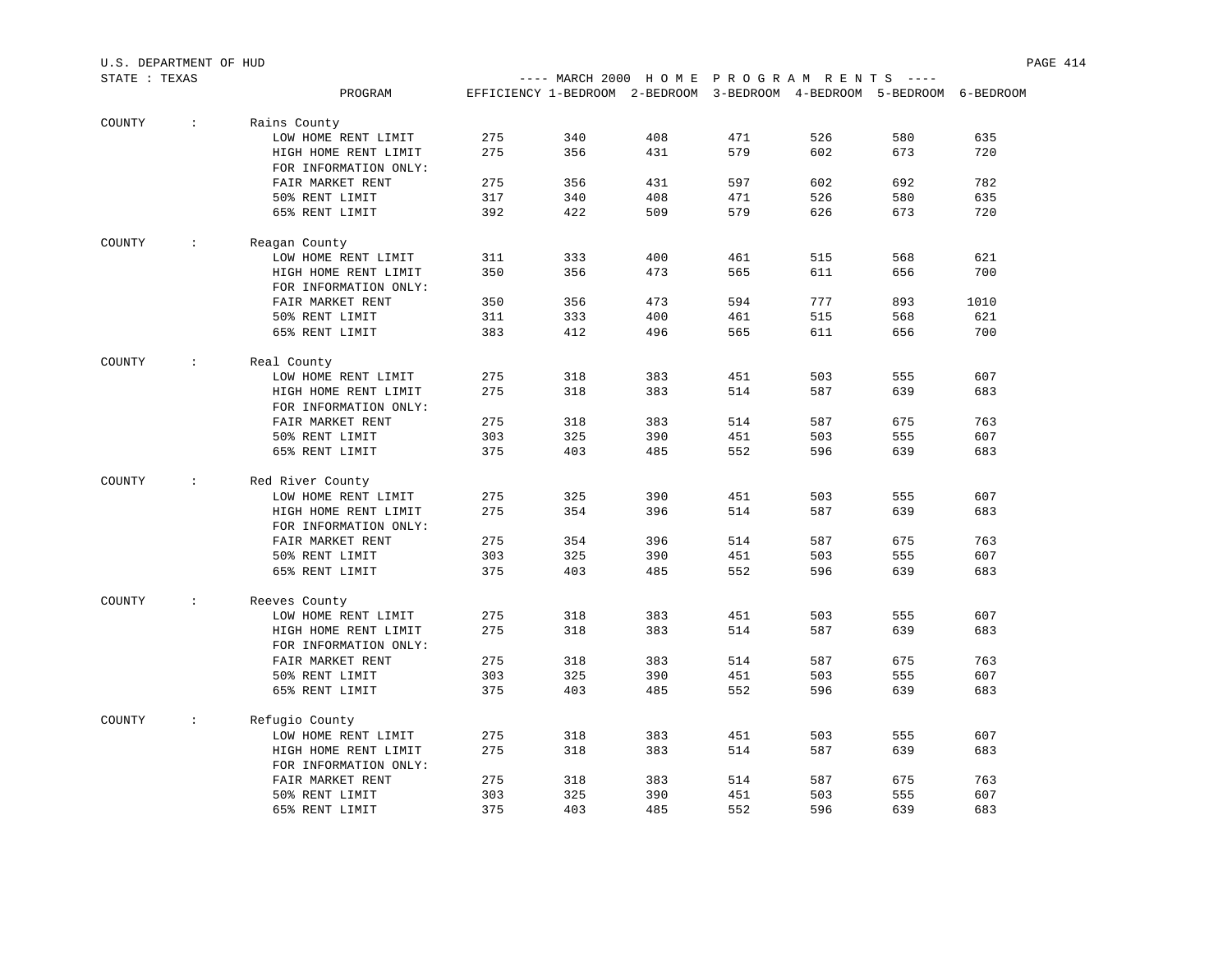| STATE : TEXAS |                      |                       |     | ---- MARCH 2000 HOME PROGRAM RENTS ----                                |     |     |     |     |     |
|---------------|----------------------|-----------------------|-----|------------------------------------------------------------------------|-----|-----|-----|-----|-----|
|               |                      | PROGRAM               |     | EFFICIENCY 1-BEDROOM 2-BEDROOM 3-BEDROOM 4-BEDROOM 5-BEDROOM 6-BEDROOM |     |     |     |     |     |
| COUNTY        | $\ddot{\phantom{a}}$ | Roberts County        |     |                                                                        |     |     |     |     |     |
|               |                      | LOW HOME RENT LIMIT   | 275 | 321                                                                    | 383 | 478 | 533 | 588 | 644 |
|               |                      | HIGH HOME RENT LIMIT  | 275 | 321                                                                    | 383 | 514 | 587 | 675 | 730 |
|               |                      | FOR INFORMATION ONLY: |     |                                                                        |     |     |     |     |     |
|               |                      | FAIR MARKET RENT      | 275 | 321                                                                    | 383 | 514 | 587 | 675 | 763 |
|               |                      | 50% RENT LIMIT        | 322 | 345                                                                    | 413 | 478 | 533 | 588 | 644 |
|               |                      | 65% RENT LIMIT        | 398 | 428                                                                    | 516 | 587 | 636 | 683 | 730 |
| COUNTY        | $\mathcal{L}$        | Robertson County      |     |                                                                        |     |     |     |     |     |
|               |                      | LOW HOME RENT LIMIT   | 275 | 329                                                                    | 395 | 456 | 508 | 561 | 614 |
|               |                      | HIGH HOME RENT LIMIT  | 275 | 364                                                                    | 406 | 514 | 587 | 648 | 692 |
|               |                      | FOR INFORMATION ONLY: |     |                                                                        |     |     |     |     |     |
|               |                      | FAIR MARKET RENT      | 275 | 364                                                                    | 406 | 514 | 587 | 675 | 763 |
|               |                      | 50% RENT LIMIT        | 307 | 329                                                                    | 395 | 456 | 508 | 561 | 614 |
|               |                      | 65% RENT LIMIT        | 378 | 407                                                                    | 491 | 559 | 603 | 648 | 692 |
|               |                      |                       |     |                                                                        |     |     |     |     |     |
| COUNTY        | $\mathcal{L}$        | Runnels County        |     |                                                                        |     |     |     |     |     |
|               |                      | LOW HOME RENT LIMIT   | 275 | 318                                                                    | 383 | 451 | 503 | 555 | 607 |
|               |                      | HIGH HOME RENT LIMIT  | 275 | 318                                                                    | 383 | 514 | 587 | 639 | 683 |
|               |                      | FOR INFORMATION ONLY: |     |                                                                        |     |     |     |     |     |
|               |                      | FAIR MARKET RENT      | 275 | 318                                                                    | 383 | 514 | 587 | 675 | 763 |
|               |                      | 50% RENT LIMIT        | 303 | 325                                                                    | 390 | 451 | 503 | 555 | 607 |
|               |                      | 65% RENT LIMIT        | 375 | 403                                                                    | 485 | 552 | 596 | 639 | 683 |
| COUNTY        | $\mathcal{L}$        | Rusk County           |     |                                                                        |     |     |     |     |     |
|               |                      | LOW HOME RENT LIMIT   | 287 | 318                                                                    | 383 | 478 | 533 | 588 | 644 |
|               |                      | HIGH HOME RENT LIMIT  | 287 | 318                                                                    | 383 | 514 | 587 | 675 | 730 |
|               |                      | FOR INFORMATION ONLY: |     |                                                                        |     |     |     |     |     |
|               |                      | FAIR MARKET RENT      | 287 | 318                                                                    | 383 | 514 | 587 | 675 | 763 |
|               |                      | 50% RENT LIMIT        | 322 | 345                                                                    | 413 | 478 | 533 | 588 | 644 |
|               |                      | 65% RENT LIMIT        | 398 | 428                                                                    | 516 | 587 | 636 | 683 | 730 |
| COUNTY        | $\mathcal{L}$        | Sabine County         |     |                                                                        |     |     |     |     |     |
|               |                      | LOW HOME RENT LIMIT   | 275 | 318                                                                    | 383 | 451 | 503 | 555 | 607 |
|               |                      | HIGH HOME RENT LIMIT  | 275 | 318                                                                    | 383 | 514 | 587 | 639 | 683 |
|               |                      | FOR INFORMATION ONLY: |     |                                                                        |     |     |     |     |     |
|               |                      | FAIR MARKET RENT      | 275 | 318                                                                    | 383 | 514 | 587 | 675 | 763 |
|               |                      | 50% RENT LIMIT        | 303 | 325                                                                    | 390 | 451 | 503 | 555 | 607 |
|               |                      | 65% RENT LIMIT        | 375 | 403                                                                    | 485 | 552 | 596 | 639 | 683 |
| COUNTY        | $\mathcal{L}$        | San Augustine County  |     |                                                                        |     |     |     |     |     |
|               |                      | LOW HOME RENT LIMIT   | 275 | 318                                                                    | 383 | 451 | 503 | 555 | 607 |
|               |                      | HIGH HOME RENT LIMIT  | 275 | 318                                                                    | 383 | 514 | 587 | 639 | 683 |
|               |                      | FOR INFORMATION ONLY: |     |                                                                        |     |     |     |     |     |
|               |                      | FAIR MARKET RENT      | 275 | 318                                                                    | 383 | 514 | 587 | 675 | 763 |
|               |                      | 50% RENT LIMIT        | 303 | 325                                                                    | 390 | 451 | 503 | 555 | 607 |
|               |                      | 65% RENT LIMIT        | 375 | 403                                                                    | 485 | 552 | 596 | 639 | 683 |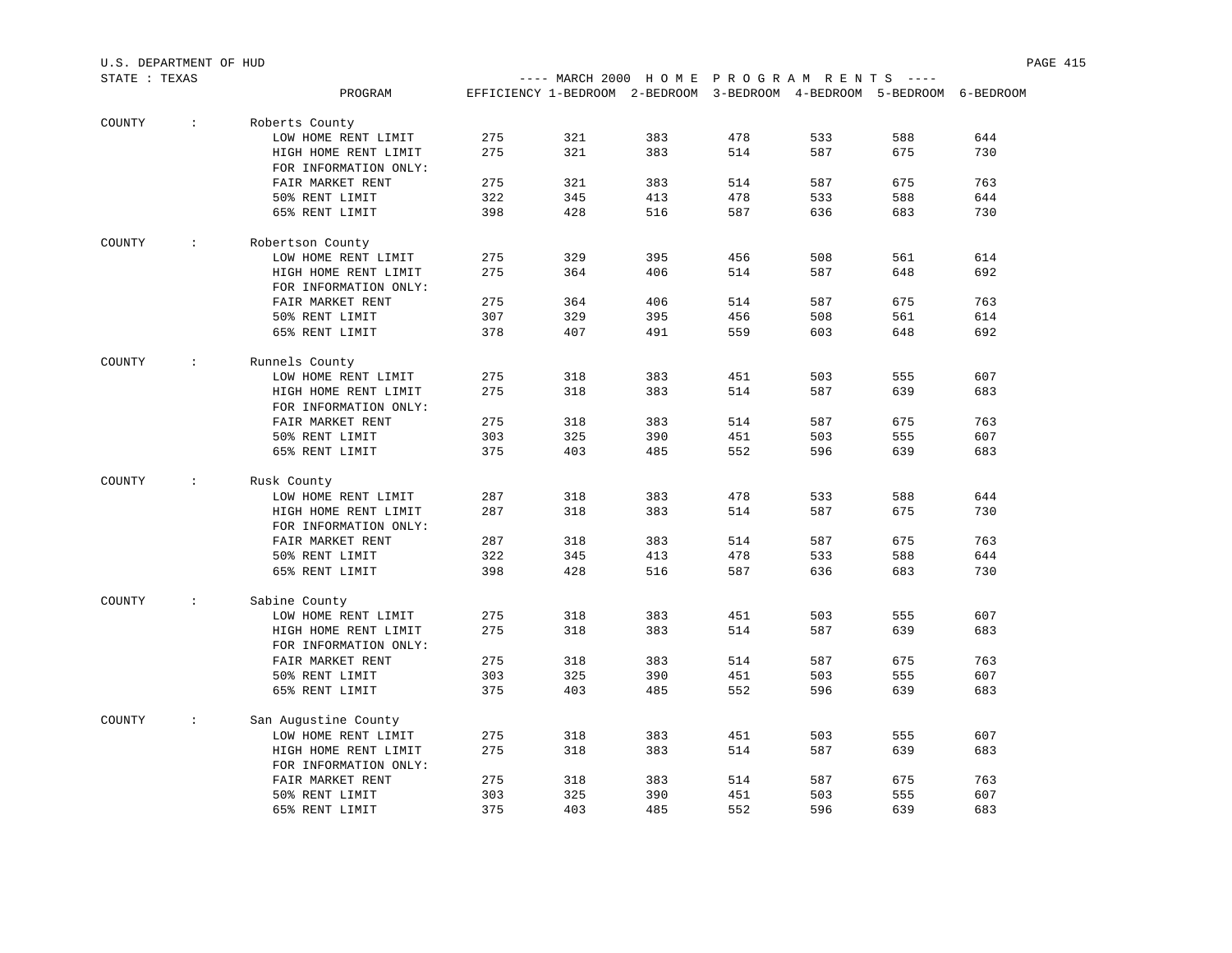| STATE : TEXAS |                   |                       |     |                                                                        |     | ---- MARCH 2000 HOME PROGRAM RENTS ---- |     |     |     |
|---------------|-------------------|-----------------------|-----|------------------------------------------------------------------------|-----|-----------------------------------------|-----|-----|-----|
|               |                   | PROGRAM               |     | EFFICIENCY 1-BEDROOM 2-BEDROOM 3-BEDROOM 4-BEDROOM 5-BEDROOM 6-BEDROOM |     |                                         |     |     |     |
| COUNTY        | $\sim 10$         | San Jacinto County    |     |                                                                        |     |                                         |     |     |     |
|               |                   | LOW HOME RENT LIMIT   | 288 | 325                                                                    | 383 | 451                                     | 503 | 555 | 607 |
|               |                   | HIGH HOME RENT LIMIT  | 288 | 325                                                                    | 383 | 514                                     | 596 | 639 | 683 |
|               |                   | FOR INFORMATION ONLY: |     |                                                                        |     |                                         |     |     |     |
|               |                   | FAIR MARKET RENT      | 288 | 325                                                                    | 383 | 514                                     | 600 | 690 | 779 |
|               |                   | 50% RENT LIMIT        | 303 | 325                                                                    | 390 | 451                                     | 503 | 555 | 607 |
|               |                   | 65% RENT LIMIT        | 375 | 403                                                                    | 485 | 552                                     | 596 | 639 | 683 |
| COUNTY        | $\sim$ 1.1        | San Saba County       |     |                                                                        |     |                                         |     |     |     |
|               |                   | LOW HOME RENT LIMIT   | 275 | 318                                                                    | 383 | 451                                     | 503 | 555 | 607 |
|               |                   | HIGH HOME RENT LIMIT  | 275 | 318                                                                    | 383 | 514                                     | 587 | 639 | 683 |
|               |                   | FOR INFORMATION ONLY: |     |                                                                        |     |                                         |     |     |     |
|               |                   | FAIR MARKET RENT      | 275 | 318                                                                    | 383 | 514                                     | 587 | 675 | 763 |
|               |                   | 50% RENT LIMIT        | 303 | 325                                                                    | 390 | 451                                     | 503 | 555 | 607 |
|               |                   | 65% RENT LIMIT        | 375 | 403                                                                    | 485 | 552                                     | 596 | 639 | 683 |
| COUNTY        | $\sim$ 100 $\pm$  | Schleicher County     |     |                                                                        |     |                                         |     |     |     |
|               |                   | LOW HOME RENT LIMIT   | 275 | 318                                                                    | 383 | 478                                     | 533 | 588 | 644 |
|               |                   | HIGH HOME RENT LIMIT  | 275 | 318                                                                    | 383 | 514                                     | 587 | 675 | 730 |
|               |                   | FOR INFORMATION ONLY: |     |                                                                        |     |                                         |     |     |     |
|               |                   | FAIR MARKET RENT      | 275 | 318                                                                    | 383 | 514                                     | 587 | 675 | 763 |
|               |                   | 50% RENT LIMIT        | 322 | 345                                                                    | 413 | 478                                     | 533 | 588 | 644 |
|               |                   | 65% RENT LIMIT        | 398 | 428                                                                    | 516 | 587                                     | 636 | 683 | 730 |
| COUNTY        | $\sim 100$        | Scurry County         |     |                                                                        |     |                                         |     |     |     |
|               |                   | LOW HOME RENT LIMIT   | 275 | 318                                                                    | 397 | 495                                     | 552 | 609 | 666 |
|               |                   | HIGH HOME RENT LIMIT  | 275 | 318                                                                    | 397 | 555                                     | 655 | 710 | 760 |
|               |                   | FOR INFORMATION ONLY: |     |                                                                        |     |                                         |     |     |     |
|               |                   | FAIR MARKET RENT      | 275 | 318                                                                    | 397 | 555                                     | 655 | 753 | 851 |
|               |                   | 50% RENT LIMIT        | 333 | 357                                                                    | 428 | 495                                     | 552 | 609 | 666 |
|               |                   | 65% RENT LIMIT        | 413 | 444                                                                    | 535 | 609                                     | 661 | 710 | 760 |
| COUNTY        | $\sim$ 100 $\sim$ | Shackelford County    |     |                                                                        |     |                                         |     |     |     |
|               |                   | LOW HOME RENT LIMIT   | 275 | 318                                                                    | 383 | 451                                     | 503 | 555 | 607 |
|               |                   | HIGH HOME RENT LIMIT  | 275 | 318                                                                    | 383 | 514                                     | 587 | 639 | 683 |
|               |                   | FOR INFORMATION ONLY: |     |                                                                        |     |                                         |     |     |     |
|               |                   | FAIR MARKET RENT      | 275 | 318                                                                    | 383 | 514                                     | 587 | 675 | 763 |
|               |                   | 50% RENT LIMIT        | 303 | 325                                                                    | 390 | 451                                     | 503 | 555 | 607 |
|               |                   | 65% RENT LIMIT        | 375 | 403                                                                    | 485 | 552                                     | 596 | 639 | 683 |
| COUNTY        | $\sim$ 100 $\pm$  | Shelby County         |     |                                                                        |     |                                         |     |     |     |
|               |                   | LOW HOME RENT LIMIT   | 275 | 318                                                                    | 383 | 451                                     | 503 | 555 | 607 |
|               |                   | HIGH HOME RENT LIMIT  | 275 | 318                                                                    | 383 | 514                                     | 587 | 639 | 683 |
|               |                   | FOR INFORMATION ONLY: |     |                                                                        |     |                                         |     |     |     |
|               |                   | FAIR MARKET RENT      | 275 | 318                                                                    | 383 | 514                                     | 587 | 675 | 763 |
|               |                   | 50% RENT LIMIT        | 303 | 325                                                                    | 390 | 451                                     | 503 | 555 | 607 |
|               |                   | 65% RENT LIMIT        | 375 | 403                                                                    | 485 | 552                                     | 596 | 639 | 683 |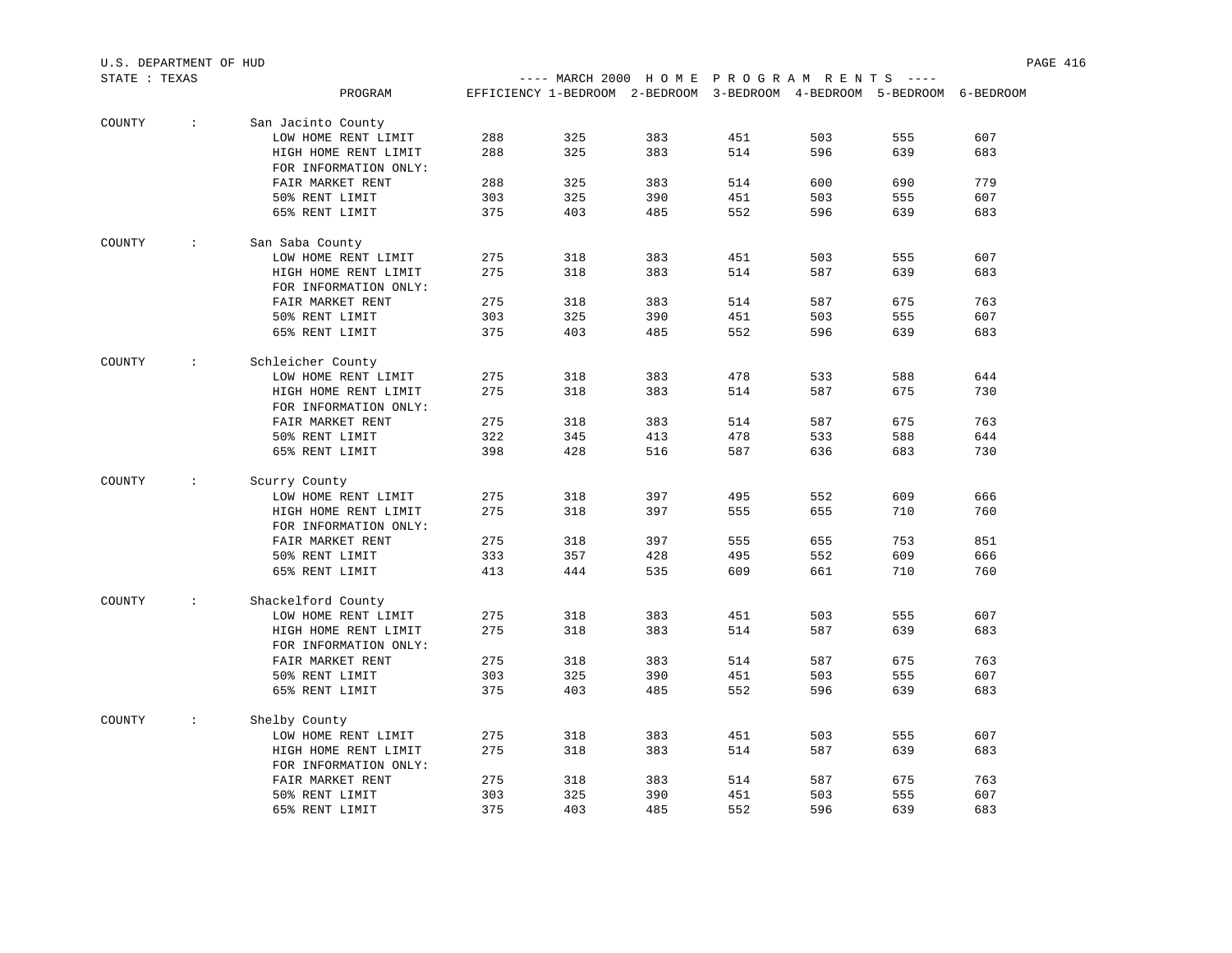| STATE : TEXAS |                      |                                               |     | ---- MARCH 2000 HOME PROGRAM RENTS ----                                |     |     |     |     |     |
|---------------|----------------------|-----------------------------------------------|-----|------------------------------------------------------------------------|-----|-----|-----|-----|-----|
|               |                      | PROGRAM                                       |     | EFFICIENCY 1-BEDROOM 2-BEDROOM 3-BEDROOM 4-BEDROOM 5-BEDROOM 6-BEDROOM |     |     |     |     |     |
|               |                      |                                               |     |                                                                        |     |     |     |     |     |
| COUNTY        | $\sim$               | Sherman County                                |     |                                                                        |     |     |     |     |     |
|               |                      | LOW HOME RENT LIMIT                           | 275 | 318                                                                    | 383 | 462 | 516 | 569 | 623 |
|               |                      | HIGH HOME RENT LIMIT<br>FOR INFORMATION ONLY: | 275 | 318                                                                    | 383 | 514 | 587 | 658 | 704 |
|               |                      | FAIR MARKET RENT                              | 275 | 318                                                                    | 383 | 514 | 587 | 675 | 763 |
|               |                      | 50% RENT LIMIT                                | 311 | 333                                                                    | 400 | 462 | 516 | 569 | 623 |
|               |                      | 65% RENT LIMIT                                | 385 | 413                                                                    | 499 | 567 | 613 | 658 | 704 |
| COUNTY        | $\mathcal{L}$        | Somervell County                              |     |                                                                        |     |     |     |     |     |
|               |                      | LOW HOME RENT LIMIT                           | 315 | 348                                                                    | 396 | 483 | 540 | 595 | 651 |
|               |                      | HIGH HOME RENT LIMIT                          | 315 | 354                                                                    | 396 | 544 | 587 | 675 | 741 |
|               |                      | FOR INFORMATION ONLY:                         |     |                                                                        |     |     |     |     |     |
|               |                      | FAIR MARKET RENT                              | 315 | 354                                                                    | 396 | 544 | 587 | 675 | 763 |
|               |                      | 50% RENT LIMIT                                | 325 | 348                                                                    | 418 | 483 | 540 | 595 | 651 |
|               |                      | 65% RENT LIMIT                                | 403 | 433                                                                    | 521 | 594 | 643 | 691 | 741 |
|               |                      |                                               |     |                                                                        |     |     |     |     |     |
| COUNTY        | $\ddot{\phantom{0}}$ | Starr County                                  |     |                                                                        |     |     |     |     |     |
|               |                      | LOW HOME RENT LIMIT                           | 275 | 318                                                                    | 383 | 451 | 503 | 555 | 607 |
|               |                      | HIGH HOME RENT LIMIT                          | 275 | 318                                                                    | 383 | 514 | 587 | 639 | 683 |
|               |                      | FOR INFORMATION ONLY:                         |     |                                                                        |     |     |     |     |     |
|               |                      | FAIR MARKET RENT                              | 275 | 318                                                                    | 383 | 514 | 587 | 675 | 763 |
|               |                      | 50% RENT LIMIT                                | 303 | 325                                                                    | 390 | 451 | 503 | 555 | 607 |
|               |                      | 65% RENT LIMIT                                | 375 | 403                                                                    | 485 | 552 | 596 | 639 | 683 |
| COUNTY        | $\mathcal{L}$        | Stephens County                               |     |                                                                        |     |     |     |     |     |
|               |                      | LOW HOME RENT LIMIT                           | 275 | 318                                                                    | 383 | 451 | 503 | 555 | 607 |
|               |                      | HIGH HOME RENT LIMIT<br>FOR INFORMATION ONLY: | 275 | 318                                                                    | 383 | 514 | 587 | 639 | 683 |
|               |                      | FAIR MARKET RENT                              | 275 | 318                                                                    | 383 | 514 | 587 | 675 | 763 |
|               |                      | 50% RENT LIMIT                                | 303 | 325                                                                    | 390 | 451 | 503 | 555 | 607 |
|               |                      | 65% RENT LIMIT                                | 375 | 403                                                                    | 485 | 552 | 596 | 639 | 683 |
| COUNTY        | $\mathcal{L}$        | Sterling County                               |     |                                                                        |     |     |     |     |     |
|               |                      | LOW HOME RENT LIMIT                           | 275 | 318                                                                    | 383 | 478 | 533 | 588 | 644 |
|               |                      | HIGH HOME RENT LIMIT                          | 275 | 318                                                                    | 383 | 514 | 587 | 675 | 730 |
|               |                      | FOR INFORMATION ONLY:                         |     |                                                                        |     |     |     |     |     |
|               |                      | FAIR MARKET RENT                              | 275 | 318                                                                    | 383 | 514 | 587 | 675 | 763 |
|               |                      | 50% RENT LIMIT                                | 322 | 345                                                                    | 413 | 478 | 533 | 588 | 644 |
|               |                      | 65% RENT LIMIT                                | 398 | 428                                                                    | 516 | 587 | 636 | 683 | 730 |
|               |                      |                                               |     |                                                                        |     |     |     |     |     |
| COUNTY        | $\sim$               | Stonewall County                              |     |                                                                        |     |     |     |     |     |
|               |                      | LOW HOME RENT LIMIT                           | 275 | 318                                                                    | 383 | 451 | 503 | 555 | 607 |
|               |                      | HIGH HOME RENT LIMIT                          | 275 | 318                                                                    | 383 | 514 | 587 | 639 | 683 |
|               |                      | FOR INFORMATION ONLY:                         |     |                                                                        |     |     |     |     |     |
|               |                      | FAIR MARKET RENT                              | 275 | 318                                                                    | 383 | 514 | 587 | 675 | 763 |
|               |                      | 50% RENT LIMIT                                | 303 | 325                                                                    | 390 | 451 | 503 | 555 | 607 |
|               |                      | 65% RENT LIMIT                                | 375 | 403                                                                    | 485 | 552 | 596 | 639 | 683 |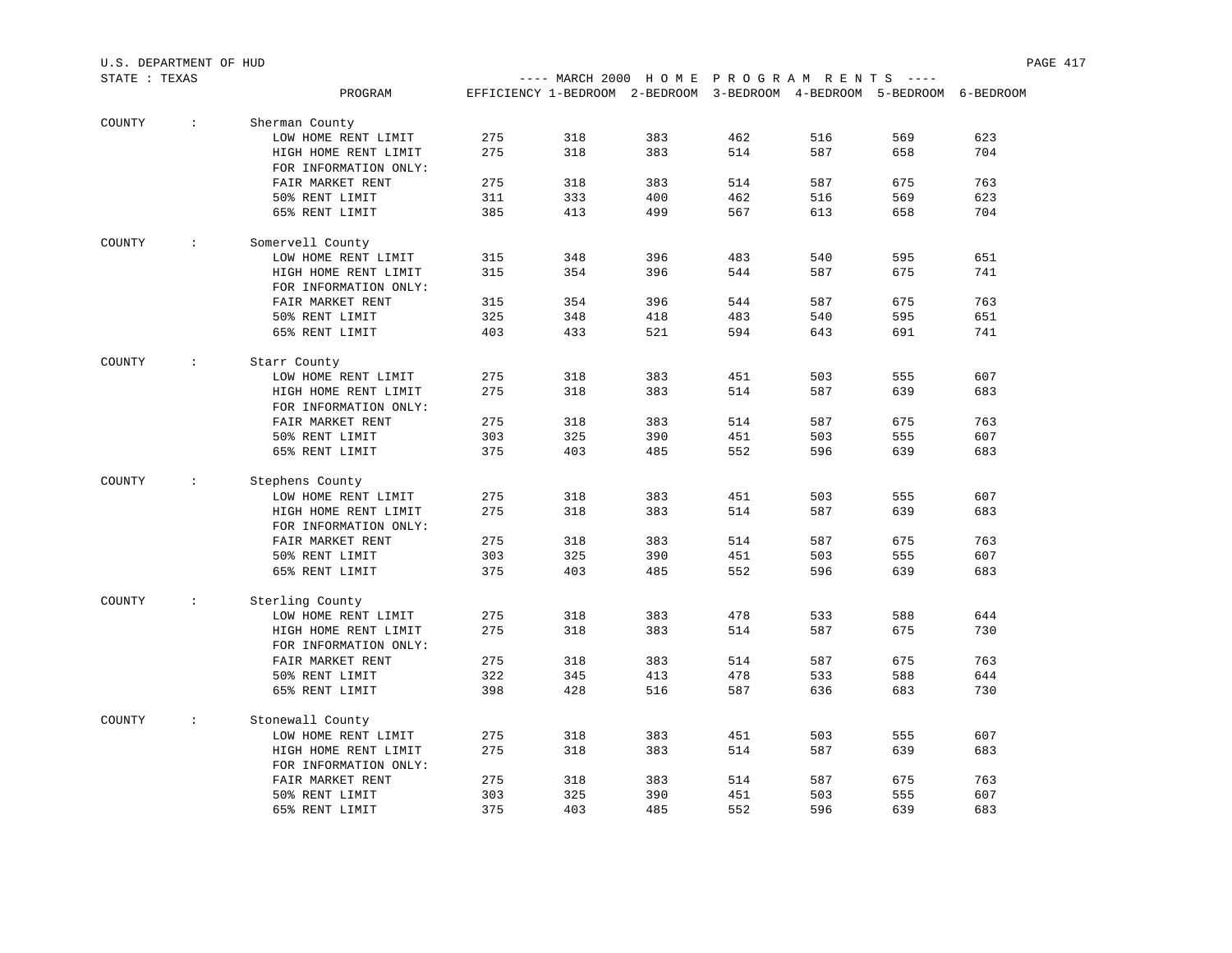| STATE : TEXAS |                      |                       |     |     | ---- MARCH 2000 HOME PROGRAM RENTS ----                                |     |     |     |     |
|---------------|----------------------|-----------------------|-----|-----|------------------------------------------------------------------------|-----|-----|-----|-----|
|               |                      | PROGRAM               |     |     | EFFICIENCY 1-BEDROOM 2-BEDROOM 3-BEDROOM 4-BEDROOM 5-BEDROOM 6-BEDROOM |     |     |     |     |
| COUNTY        | $\ddot{\phantom{a}}$ | Sutton County         |     |     |                                                                        |     |     |     |     |
|               |                      | LOW HOME RENT LIMIT   | 275 | 318 | 383                                                                    | 478 | 533 | 588 | 644 |
|               |                      | HIGH HOME RENT LIMIT  | 275 | 318 | 383                                                                    | 514 | 587 | 675 | 730 |
|               |                      | FOR INFORMATION ONLY: |     |     |                                                                        |     |     |     |     |
|               |                      | FAIR MARKET RENT      | 275 | 318 | 383                                                                    | 514 | 587 | 675 | 763 |
|               |                      | 50% RENT LIMIT        | 322 | 345 | 413                                                                    | 478 | 533 | 588 | 644 |
|               |                      | 65% RENT LIMIT        | 398 | 428 | 516                                                                    | 587 | 636 | 683 | 730 |
| COUNTY        | $\sim$               | Swisher County        |     |     |                                                                        |     |     |     |     |
|               |                      | LOW HOME RENT LIMIT   | 275 | 318 | 383                                                                    | 451 | 503 | 555 | 607 |
|               |                      | HIGH HOME RENT LIMIT  | 275 | 318 | 383                                                                    | 514 | 587 | 639 | 683 |
|               |                      | FOR INFORMATION ONLY: |     |     |                                                                        |     |     |     |     |
|               |                      | FAIR MARKET RENT      | 275 | 318 | 383                                                                    | 514 | 587 | 675 | 763 |
|               |                      | 50% RENT LIMIT        | 303 | 325 | 390                                                                    | 451 | 503 | 555 | 607 |
|               |                      | 65% RENT LIMIT        | 375 | 403 | 485                                                                    | 552 | 596 | 639 | 683 |
| COUNTY        | $\mathcal{L}$        | Terrell County        |     |     |                                                                        |     |     |     |     |
|               |                      | LOW HOME RENT LIMIT   | 275 | 318 | 383                                                                    | 451 | 503 | 555 | 607 |
|               |                      | HIGH HOME RENT LIMIT  | 275 | 318 | 383                                                                    | 514 | 587 | 639 | 683 |
|               |                      | FOR INFORMATION ONLY: |     |     |                                                                        |     |     |     |     |
|               |                      | FAIR MARKET RENT      | 275 | 318 | 383                                                                    | 514 | 587 | 675 | 763 |
|               |                      | 50% RENT LIMIT        | 303 | 325 | 390                                                                    | 451 | 503 | 555 | 607 |
|               |                      | 65% RENT LIMIT        | 375 | 403 | 485                                                                    | 552 | 596 | 639 | 683 |
| COUNTY        | $\mathcal{L}$        | Terry County          |     |     |                                                                        |     |     |     |     |
|               |                      | LOW HOME RENT LIMIT   | 275 | 318 | 383                                                                    | 468 | 522 | 575 | 630 |
|               |                      | HIGH HOME RENT LIMIT  | 275 | 318 | 383                                                                    | 514 | 587 | 666 | 713 |
|               |                      | FOR INFORMATION ONLY: |     |     |                                                                        |     |     |     |     |
|               |                      | FAIR MARKET RENT      | 275 | 318 | 383                                                                    | 514 | 587 | 675 | 763 |
|               |                      | 50% RENT LIMIT        | 315 | 337 | 405                                                                    | 468 | 522 | 575 | 630 |
|               |                      | 65% RENT LIMIT        | 390 | 418 | 504                                                                    | 574 | 621 | 666 | 713 |
| COUNTY        | $\mathcal{L}$        | Throckmorton County   |     |     |                                                                        |     |     |     |     |
|               |                      | LOW HOME RENT LIMIT   | 275 | 318 | 383                                                                    | 451 | 503 | 555 | 607 |
|               |                      | HIGH HOME RENT LIMIT  | 275 | 318 | 383                                                                    | 514 | 587 | 639 | 683 |
|               |                      | FOR INFORMATION ONLY: |     |     |                                                                        |     |     |     |     |
|               |                      | FAIR MARKET RENT      | 275 | 318 | 383                                                                    | 514 | 587 | 675 | 763 |
|               |                      | 50% RENT LIMIT        | 303 | 325 | 390                                                                    | 451 | 503 | 555 | 607 |
|               |                      | 65% RENT LIMIT        | 375 | 403 | 485                                                                    | 552 | 596 | 639 | 683 |
| COUNTY        | $\mathcal{L}$        | Titus County          |     |     |                                                                        |     |     |     |     |
|               |                      | LOW HOME RENT LIMIT   | 292 | 358 | 411                                                                    | 496 | 553 | 611 | 668 |
|               |                      | HIGH HOME RENT LIMIT  | 292 | 363 | 411                                                                    | 568 | 587 | 675 | 763 |
|               |                      | FOR INFORMATION ONLY: |     |     |                                                                        |     |     |     |     |
|               |                      | FAIR MARKET RENT      | 292 | 363 | 411                                                                    | 568 | 587 | 675 | 763 |
|               |                      | 50% RENT LIMIT        | 333 | 358 | 430                                                                    | 496 | 553 | 611 | 668 |
|               |                      | 65% RENT LIMIT        | 415 | 445 | 536                                                                    | 611 | 662 | 712 | 763 |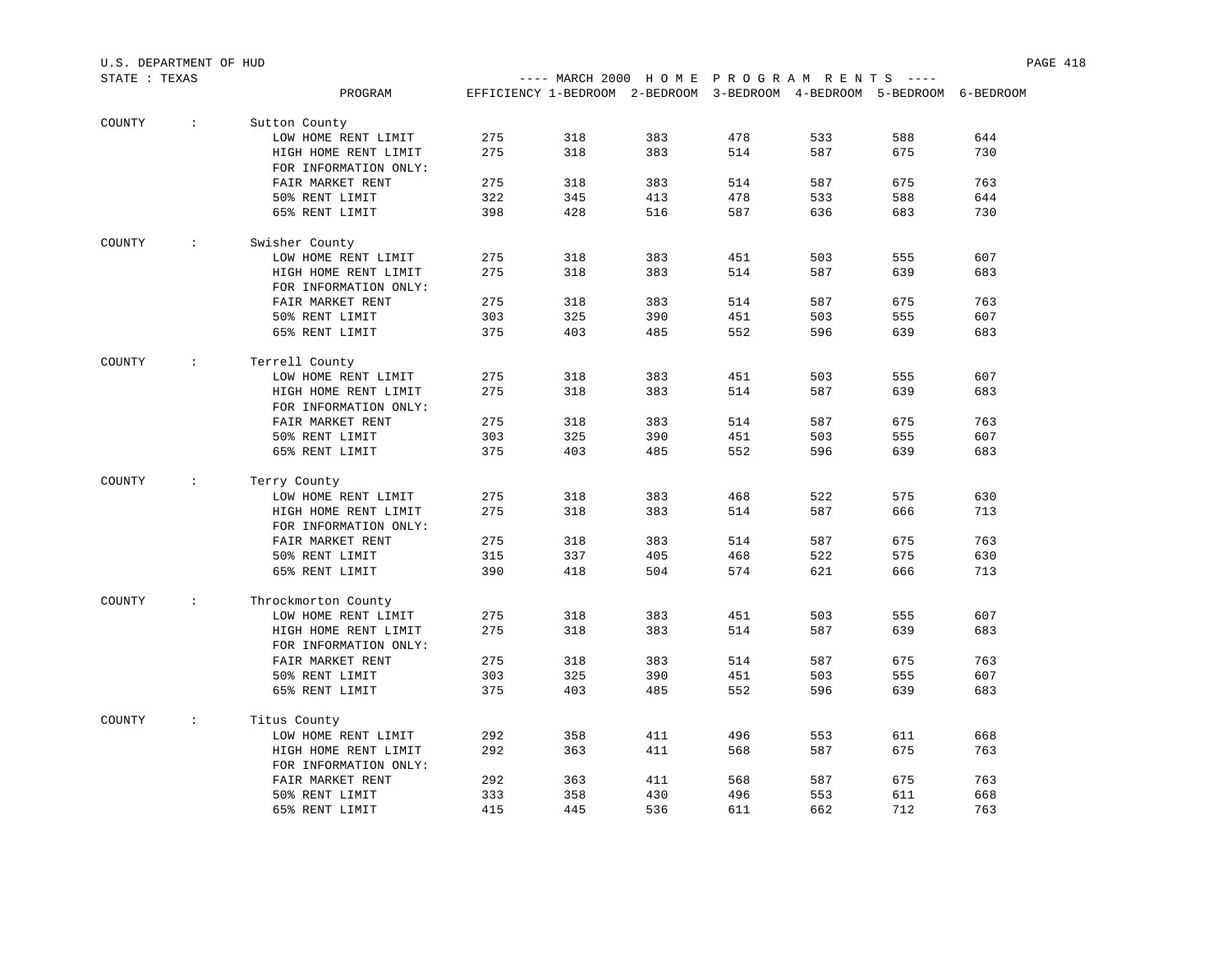| STATE : TEXAS |                      |                                     |     | ---- MARCH 2000 HOME PROGRAM RENTS ----                                |     |     |     |     |     |
|---------------|----------------------|-------------------------------------|-----|------------------------------------------------------------------------|-----|-----|-----|-----|-----|
|               |                      | PROGRAM                             |     | EFFICIENCY 1-BEDROOM 2-BEDROOM 3-BEDROOM 4-BEDROOM 5-BEDROOM 6-BEDROOM |     |     |     |     |     |
|               |                      |                                     |     |                                                                        |     |     |     |     |     |
| COUNTY        | $\sim$               | Trinity County                      |     |                                                                        |     |     |     |     |     |
|               |                      | LOW HOME RENT LIMIT                 | 286 | 323                                                                    | 383 | 455 | 507 | 560 | 612 |
|               |                      | HIGH HOME RENT LIMIT                | 286 | 323                                                                    | 383 | 514 | 587 | 646 | 690 |
|               |                      | FOR INFORMATION ONLY:               |     |                                                                        |     |     |     |     |     |
|               |                      | FAIR MARKET RENT                    | 286 | 323                                                                    | 383 | 514 | 587 | 675 | 763 |
|               |                      | 50% RENT LIMIT                      | 306 | 328                                                                    | 393 | 455 | 507 | 560 | 612 |
|               |                      | 65% RENT LIMIT                      | 377 | 406                                                                    | 489 | 557 | 602 | 646 | 690 |
| COUNTY        | $\ddot{\phantom{a}}$ |                                     |     |                                                                        |     |     |     |     |     |
|               |                      | Tyler County<br>LOW HOME RENT LIMIT | 275 | 318                                                                    | 396 | 457 | 510 | 563 | 616 |
|               |                      |                                     | 275 |                                                                        |     | 514 |     |     | 695 |
|               |                      | HIGH HOME RENT LIMIT                |     | 318                                                                    | 409 |     | 606 | 649 |     |
|               |                      | FOR INFORMATION ONLY:               |     |                                                                        |     |     |     |     |     |
|               |                      | FAIR MARKET RENT                    | 275 | 318                                                                    | 409 | 514 | 674 | 775 | 876 |
|               |                      | 50% RENT LIMIT                      | 307 | 330                                                                    | 396 | 457 | 510 | 563 | 616 |
|               |                      | 65% RENT LIMIT                      | 380 | 408                                                                    | 493 | 561 | 606 | 649 | 695 |
| COUNTY        | $\ddot{\phantom{a}}$ | Upton County                        |     |                                                                        |     |     |     |     |     |
|               |                      | LOW HOME RENT LIMIT                 | 275 | 318                                                                    | 383 | 478 | 533 | 588 | 644 |
|               |                      | HIGH HOME RENT LIMIT                | 275 | 318                                                                    | 383 | 514 | 587 | 675 | 730 |
|               |                      | FOR INFORMATION ONLY:               |     |                                                                        |     |     |     |     |     |
|               |                      | FAIR MARKET RENT                    | 275 | 318                                                                    | 383 | 514 | 587 | 675 | 763 |
|               |                      | 50% RENT LIMIT                      | 322 | 345                                                                    | 413 | 478 | 533 | 588 | 644 |
|               |                      | 65% RENT LIMIT                      | 398 | 428                                                                    | 516 | 587 | 636 | 683 | 730 |
| COUNTY        | $\sim$               | Uvalde County                       |     |                                                                        |     |     |     |     |     |
|               |                      |                                     | 275 | 318                                                                    | 383 | 451 | 503 |     | 607 |
|               |                      | LOW HOME RENT LIMIT                 | 275 |                                                                        |     |     |     | 555 |     |
|               |                      | HIGH HOME RENT LIMIT                |     | 318                                                                    | 383 | 514 | 587 | 639 | 683 |
|               |                      | FOR INFORMATION ONLY:               |     |                                                                        |     |     |     |     |     |
|               |                      | FAIR MARKET RENT                    | 275 | 318                                                                    | 383 | 514 | 587 | 675 | 763 |
|               |                      | 50% RENT LIMIT                      | 303 | 325                                                                    | 390 | 451 | 503 | 555 | 607 |
|               |                      | 65% RENT LIMIT                      | 375 | 403                                                                    | 485 | 552 | 596 | 639 | 683 |
| COUNTY        | $\sim$               | Val Verde County                    |     |                                                                        |     |     |     |     |     |
|               |                      | LOW HOME RENT LIMIT                 | 275 | 325                                                                    | 390 | 451 | 503 | 555 | 607 |
|               |                      | HIGH HOME RENT LIMIT                | 275 | 365                                                                    | 430 | 536 | 596 | 639 | 683 |
|               |                      | FOR INFORMATION ONLY:               |     |                                                                        |     |     |     |     |     |
|               |                      | FAIR MARKET RENT                    | 275 | 365                                                                    | 430 | 536 | 632 | 726 | 821 |
|               |                      | 50% RENT LIMIT                      | 303 | 325                                                                    | 390 | 451 | 503 | 555 | 607 |
|               |                      | 65% RENT LIMIT                      | 375 | 403                                                                    | 485 | 552 | 596 | 639 | 683 |
| COUNTY        | $\sim$               | Van Zandt County                    |     |                                                                        |     |     |     |     |     |
|               |                      | LOW HOME RENT LIMIT                 | 294 | 318                                                                    | 397 | 460 | 513 | 566 | 619 |
|               |                      | HIGH HOME RENT LIMIT                | 294 | 318                                                                    | 397 | 542 | 610 | 654 | 699 |
|               |                      | FOR INFORMATION ONLY:               |     |                                                                        |     |     |     |     |     |
|               |                      | FAIR MARKET RENT                    | 294 | 318                                                                    | 397 | 542 | 655 | 753 | 851 |
|               |                      | 50% RENT LIMIT                      | 310 | 331                                                                    | 398 | 460 | 513 | 566 | 619 |
|               |                      | 65% RENT LIMIT                      | 382 | 411                                                                    | 495 | 564 | 610 | 654 | 699 |
|               |                      |                                     |     |                                                                        |     |     |     |     |     |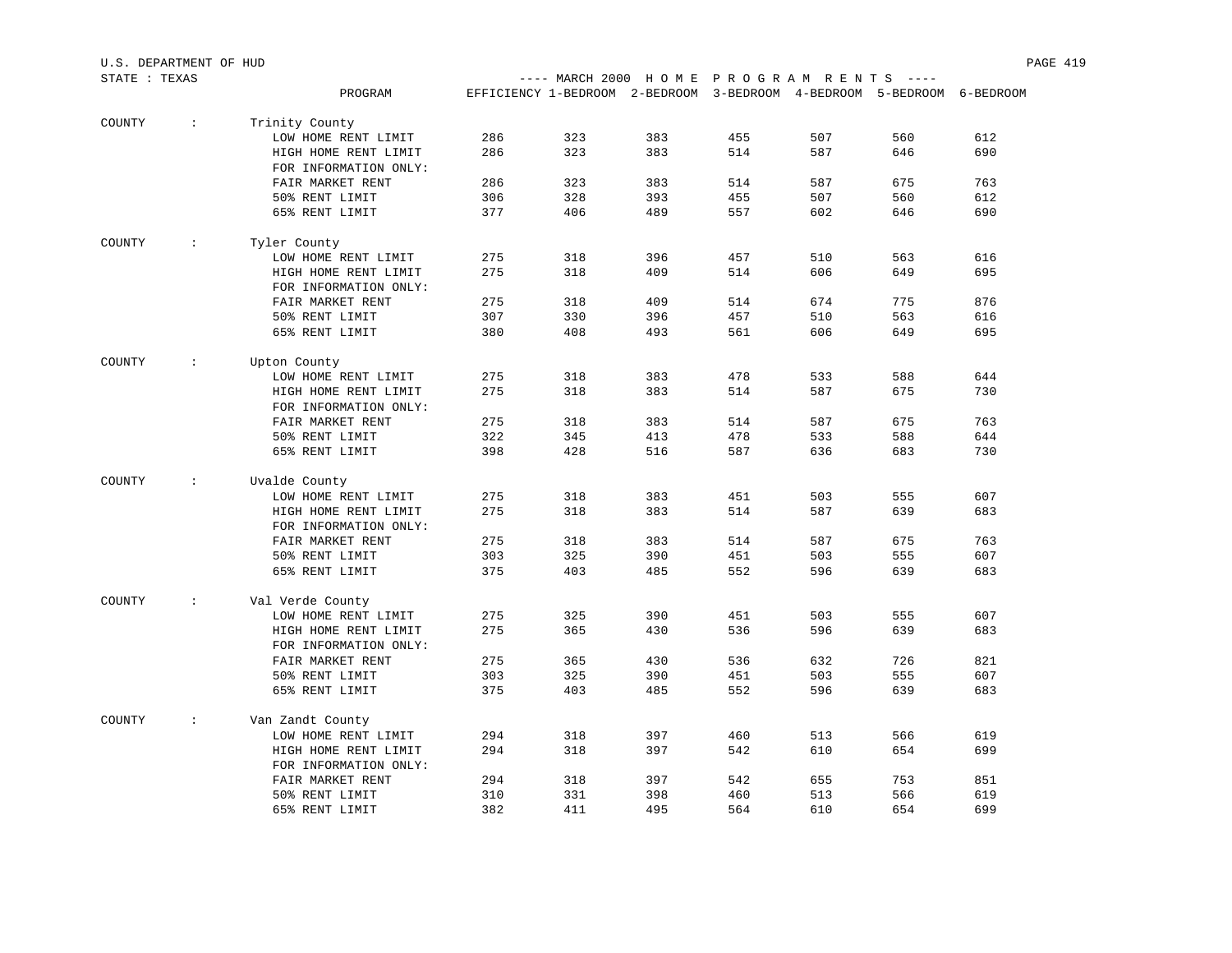| STATE : TEXAS |                      |                       |     |                                                                        |     |     | ---- MARCH 2000 HOME PROGRAM RENTS ---- |     |     |  |  |
|---------------|----------------------|-----------------------|-----|------------------------------------------------------------------------|-----|-----|-----------------------------------------|-----|-----|--|--|
|               |                      | PROGRAM               |     | EFFICIENCY 1-BEDROOM 2-BEDROOM 3-BEDROOM 4-BEDROOM 5-BEDROOM 6-BEDROOM |     |     |                                         |     |     |  |  |
| COUNTY        | $\sim$               | Walker County         |     |                                                                        |     |     |                                         |     |     |  |  |
|               |                      | LOW HOME RENT LIMIT   | 351 | 376                                                                    | 452 | 522 | 582                                     | 643 | 703 |  |  |
|               |                      | HIGH HOME RENT LIMIT  | 371 | 394                                                                    | 482 | 640 | 676                                     | 754 | 809 |  |  |
|               |                      | FOR INFORMATION ONLY: |     |                                                                        |     |     |                                         |     |     |  |  |
|               |                      | FAIR MARKET RENT      | 371 | 394                                                                    | 482 | 640 | 676                                     | 777 | 878 |  |  |
|               |                      | 50% RENT LIMIT        | 351 | 376                                                                    | 452 | 522 | 582                                     | 643 | 703 |  |  |
|               |                      | 65% RENT LIMIT        | 437 | 470                                                                    | 565 | 645 | 700                                     | 754 | 809 |  |  |
| COUNTY        | $\mathcal{L}$        | Ward County           |     |                                                                        |     |     |                                         |     |     |  |  |
|               |                      | LOW HOME RENT LIMIT   | 275 | 318                                                                    | 383 | 451 | 503                                     | 555 | 607 |  |  |
|               |                      | HIGH HOME RENT LIMIT  | 275 | 318                                                                    | 383 | 514 | 587                                     | 639 | 683 |  |  |
|               |                      | FOR INFORMATION ONLY: |     |                                                                        |     |     |                                         |     |     |  |  |
|               |                      | FAIR MARKET RENT      | 275 | 318                                                                    | 383 | 514 | 587                                     | 675 | 763 |  |  |
|               |                      | 50% RENT LIMIT        | 303 | 325                                                                    | 390 | 451 | 503                                     | 555 | 607 |  |  |
|               |                      | 65% RENT LIMIT        | 375 | 403                                                                    | 485 | 552 | 596                                     | 639 | 683 |  |  |
|               |                      |                       |     |                                                                        |     |     |                                         |     |     |  |  |
| COUNTY        | $\ddot{\phantom{a}}$ | Washington County     |     |                                                                        |     |     |                                         |     |     |  |  |
|               |                      | LOW HOME RENT LIMIT   | 341 | 348                                                                    | 465 | 552 | 616                                     | 680 | 743 |  |  |
|               |                      | HIGH HOME RENT LIMIT  | 341 | 348                                                                    | 465 | 581 | 743                                     | 801 | 860 |  |  |
|               |                      | FOR INFORMATION ONLY: |     |                                                                        |     |     |                                         |     |     |  |  |
|               |                      | FAIR MARKET RENT      | 341 | 348                                                                    | 465 | 581 | 763                                     | 877 | 991 |  |  |
|               |                      | 50% RENT LIMIT        | 372 | 398                                                                    | 478 | 552 | 616                                     | 680 | 743 |  |  |
|               |                      | 65% RENT LIMIT        | 463 | 498                                                                    | 599 | 684 | 743                                     | 801 | 860 |  |  |
| COUNTY        | $\mathcal{L}$        | Wharton County        |     |                                                                        |     |     |                                         |     |     |  |  |
|               |                      | LOW HOME RENT LIMIT   | 275 | 318                                                                    | 383 | 478 | 533                                     | 588 | 644 |  |  |
|               |                      | HIGH HOME RENT LIMIT  | 275 | 318                                                                    | 383 | 514 | 587                                     | 675 | 730 |  |  |
|               |                      | FOR INFORMATION ONLY: |     |                                                                        |     |     |                                         |     |     |  |  |
|               |                      | FAIR MARKET RENT      | 275 | 318                                                                    | 383 | 514 | 587                                     | 675 | 763 |  |  |
|               |                      | 50% RENT LIMIT        | 322 | 345                                                                    | 413 | 478 | 533                                     | 588 | 644 |  |  |
|               |                      | 65% RENT LIMIT        | 398 | 428                                                                    | 516 | 587 | 636                                     | 683 | 730 |  |  |
| COUNTY        | $\mathcal{L}$        | Wheeler County        |     |                                                                        |     |     |                                         |     |     |  |  |
|               |                      | LOW HOME RENT LIMIT   | 275 | 318                                                                    | 383 | 461 | 515                                     | 568 | 621 |  |  |
|               |                      | HIGH HOME RENT LIMIT  | 275 | 318                                                                    | 383 | 514 | 587                                     | 656 | 700 |  |  |
|               |                      | FOR INFORMATION ONLY: |     |                                                                        |     |     |                                         |     |     |  |  |
|               |                      | FAIR MARKET RENT      | 275 | 318                                                                    | 383 | 514 | 587                                     | 675 | 763 |  |  |
|               |                      | 50% RENT LIMIT        | 311 | 333                                                                    | 400 | 461 | 515                                     | 568 | 621 |  |  |
|               |                      | 65% RENT LIMIT        | 383 | 412                                                                    | 496 | 565 | 611                                     | 656 | 700 |  |  |
| COUNTY        | $\mathbb{R}^n$       | Wilbarger County      |     |                                                                        |     |     |                                         |     |     |  |  |
|               |                      | LOW HOME RENT LIMIT   | 275 | 318                                                                    | 383 | 461 | 515                                     | 568 | 621 |  |  |
|               |                      | HIGH HOME RENT LIMIT  | 275 | 318                                                                    | 383 | 514 | 605                                     | 656 | 700 |  |  |
|               |                      | FOR INFORMATION ONLY: |     |                                                                        |     |     |                                         |     |     |  |  |
|               |                      | FAIR MARKET RENT      | 275 | 318                                                                    | 383 | 514 | 605                                     | 695 | 786 |  |  |
|               |                      | 50% RENT LIMIT        | 311 | 333                                                                    | 400 | 461 | 515                                     | 568 | 621 |  |  |
|               |                      | 65% RENT LIMIT        | 383 | 412                                                                    | 496 | 565 | 611                                     | 656 | 700 |  |  |
|               |                      |                       |     |                                                                        |     |     |                                         |     |     |  |  |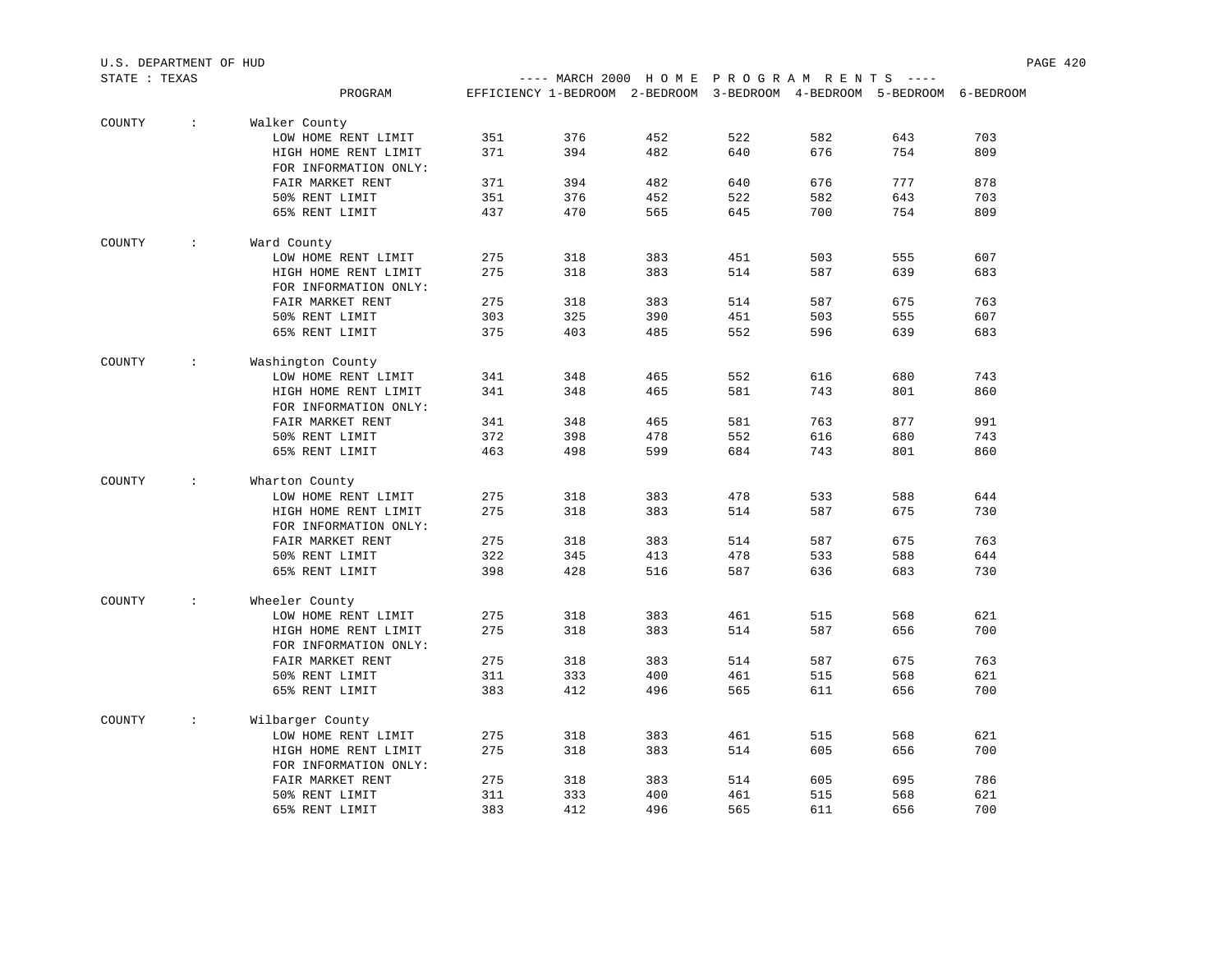| STATE : TEXAS |                      |                       |     |     |                                                                        | ---- MARCH 2000 HOME PROGRAM RENTS ---- |     |     |     |  |
|---------------|----------------------|-----------------------|-----|-----|------------------------------------------------------------------------|-----------------------------------------|-----|-----|-----|--|
|               |                      | PROGRAM               |     |     | EFFICIENCY 1-BEDROOM 2-BEDROOM 3-BEDROOM 4-BEDROOM 5-BEDROOM 6-BEDROOM |                                         |     |     |     |  |
|               |                      |                       |     |     |                                                                        |                                         |     |     |     |  |
| COUNTY        | $\sim$               | Willacy County        |     |     |                                                                        |                                         |     |     |     |  |
|               |                      | LOW HOME RENT LIMIT   | 275 | 318 | 383                                                                    | 451                                     | 503 | 555 | 607 |  |
|               |                      | HIGH HOME RENT LIMIT  | 275 | 318 | 383                                                                    | 514                                     | 587 | 639 | 683 |  |
|               |                      | FOR INFORMATION ONLY: |     |     |                                                                        |                                         |     |     |     |  |
|               |                      | FAIR MARKET RENT      | 275 | 318 | 383                                                                    | 514                                     | 587 | 675 | 763 |  |
|               |                      | 50% RENT LIMIT        | 303 | 325 | 390                                                                    | 451                                     | 503 | 555 | 607 |  |
|               |                      | 65% RENT LIMIT        | 375 | 403 | 485                                                                    | 552                                     | 596 | 639 | 683 |  |
| COUNTY        | $\ddot{\phantom{0}}$ | Winkler County        |     |     |                                                                        |                                         |     |     |     |  |
|               |                      | LOW HOME RENT LIMIT   | 275 | 318 | 383                                                                    | 466                                     | 520 | 574 | 628 |  |
|               |                      |                       | 275 | 318 | 383                                                                    | 514                                     | 587 | 664 | 711 |  |
|               |                      | HIGH HOME RENT LIMIT  |     |     |                                                                        |                                         |     |     |     |  |
|               |                      | FOR INFORMATION ONLY: |     |     |                                                                        |                                         |     |     |     |  |
|               |                      | FAIR MARKET RENT      | 275 | 318 | 383                                                                    | 514                                     | 587 | 675 | 763 |  |
|               |                      | 50% RENT LIMIT        | 313 | 336 | 403                                                                    | 466                                     | 520 | 574 | 628 |  |
|               |                      | 65% RENT LIMIT        | 388 | 417 | 503                                                                    | 572                                     | 618 | 664 | 711 |  |
| COUNTY        | $\sim$               | Wise County           |     |     |                                                                        |                                         |     |     |     |  |
|               |                      | LOW HOME RENT LIMIT   | 275 | 321 | 385                                                                    | 481                                     | 536 | 591 | 647 |  |
|               |                      | HIGH HOME RENT LIMIT  | 275 | 321 | 385                                                                    | 537                                     | 587 | 675 | 735 |  |
|               |                      | FOR INFORMATION ONLY: |     |     |                                                                        |                                         |     |     |     |  |
|               |                      | FAIR MARKET RENT      | 275 | 321 | 385                                                                    | 537                                     | 587 | 675 | 763 |  |
|               |                      | 50% RENT LIMIT        | 323 | 346 | 416                                                                    | 481                                     | 536 | 591 | 647 |  |
|               |                      | 65% RENT LIMIT        | 401 | 431 | 519                                                                    | 591                                     | 640 | 687 | 735 |  |
|               |                      |                       |     |     |                                                                        |                                         |     |     |     |  |
| COUNTY        | $\sim$               | Wood County           |     |     |                                                                        |                                         |     |     |     |  |
|               |                      | LOW HOME RENT LIMIT   | 275 | 318 | 396                                                                    | 493                                     | 551 | 608 | 665 |  |
|               |                      | HIGH HOME RENT LIMIT  | 275 | 318 | 396                                                                    | 553                                     | 653 | 708 | 758 |  |
|               |                      | FOR INFORMATION ONLY: |     |     |                                                                        |                                         |     |     |     |  |
|               |                      | FAIR MARKET RENT      | 275 | 318 | 396                                                                    | 553                                     | 653 | 750 | 848 |  |
|               |                      | 50% RENT LIMIT        | 332 | 356 | 427                                                                    | 493                                     | 551 | 608 | 665 |  |
|               |                      | 65% RENT LIMIT        | 412 | 443 | 534                                                                    | 607                                     | 658 | 708 | 758 |  |
|               |                      |                       |     |     |                                                                        |                                         |     |     |     |  |
| COUNTY        | $\mathcal{L}$        | Yoakum County         |     |     |                                                                        |                                         |     |     |     |  |
|               |                      | LOW HOME RENT LIMIT   | 275 | 362 | 438                                                                    | 506                                     | 565 | 624 | 682 |  |
|               |                      | HIGH HOME RENT LIMIT  | 275 | 362 | 445                                                                    | 556                                     | 677 | 729 | 781 |  |
|               |                      | FOR INFORMATION ONLY: |     |     |                                                                        |                                         |     |     |     |  |
|               |                      | FAIR MARKET RENT      | 275 | 362 | 445                                                                    | 556                                     | 730 | 839 | 948 |  |
|               |                      | 50% RENT LIMIT        | 341 | 365 | 438                                                                    | 506                                     | 565 | 624 | 682 |  |
|               |                      | 65% RENT LIMIT        | 423 | 455 | 548                                                                    | 625                                     | 677 | 729 | 781 |  |
| COUNTY        | $\sim$               | Young County          |     |     |                                                                        |                                         |     |     |     |  |
|               |                      | LOW HOME RENT LIMIT   | 275 | 318 | 383                                                                    | 460                                     | 513 | 566 | 619 |  |
|               |                      | HIGH HOME RENT LIMIT  | 275 | 318 | 383                                                                    | 514                                     | 594 | 654 | 699 |  |
|               |                      | FOR INFORMATION ONLY: |     |     |                                                                        |                                         |     |     |     |  |
|               |                      | FAIR MARKET RENT      | 275 | 318 | 383                                                                    | 514                                     | 594 | 683 | 772 |  |
|               |                      | 50% RENT LIMIT        | 310 | 331 | 398                                                                    | 460                                     | 513 | 566 | 619 |  |
|               |                      | 65% RENT LIMIT        | 382 | 411 | 495                                                                    | 564                                     | 610 | 654 | 699 |  |
|               |                      |                       |     |     |                                                                        |                                         |     |     |     |  |